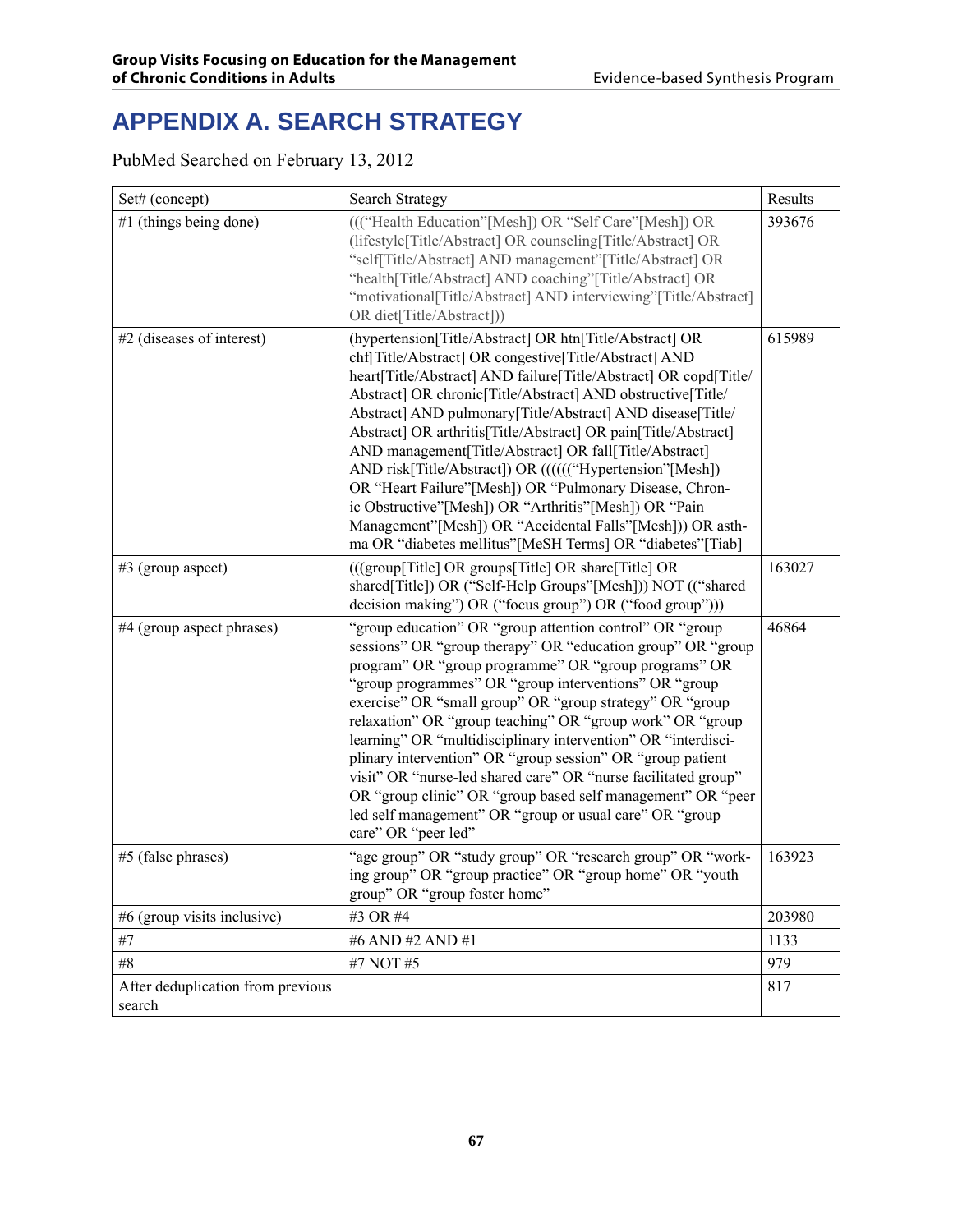### CINAHL (EBSCO) searched Monday, February 13, 2012 4:18:16 PM

| Concept              | Search Strategy                                                     | Results |
|----------------------|---------------------------------------------------------------------|---------|
| Things being done    | S8<br>S1 or S2 or S3 or S4 or S5 or S6 or S7<br>144186              | 144186  |
|                      | S7<br>$(MH "Diet+")$<br>49615                                       |         |
|                      | S <sub>6</sub><br>(MH "Motivational Interviewing") 758              |         |
|                      | S <sub>5</sub><br>"health coaching"<br>68                           |         |
|                      | <b>S4</b><br>"self management"<br>4061                              |         |
|                      | S3<br>(MH "Peer Counseling") OR "lifestyle counseling" 618          |         |
|                      | S2<br>(MH "Self Care+")<br>23157                                    |         |
|                      | S1<br>(MH "Health Education+")<br>77695                             |         |
| Diseases of interest | S18<br>S9 or S10 or S11 or S12 or S13 or S14 or S15 or S16 or       | 125262  |
|                      | S17<br>125262                                                       |         |
|                      | S17<br>(MH "Accidental Falls") OR "accidental falls"<br>10196       |         |
|                      | S16<br>"pain management"<br>6993                                    |         |
|                      | S15<br>(MH "Arthritis") OR "arthritis"<br>21888                     |         |
|                      | S14<br>(MH "Pulmonary Disease, Chronic Obstructive+") OR            |         |
|                      | 8106<br>"copd"                                                      |         |
|                      | S13<br>(MH "Heart Failure+") OR "congestive heart failure"          |         |
|                      | 19227                                                               |         |
|                      | S12<br>"chf"<br>1736                                                |         |
|                      | <b>S11</b><br>153<br>"htn"                                          |         |
|                      | S10<br>(MH "Hypertension") OR "hypertension"<br>41268               |         |
|                      | S9<br>(MH "Asthma+") OR "asthma" OR (MH"Diabetes+")                 |         |
|                      | OR "diabetes"<br>22332                                              |         |
| Group                | S44<br>S19 or S21 or S23 or S24 or S25 or S26 or S27 or S28         | 11958   |
|                      | or S29 or S30 or S31 or S32 or S33 or S34 or S35 or S36 or S37      |         |
|                      | or S38 or S39 or S40 or S41 or S42 or S43<br>11958                  |         |
|                      | S43<br>"group care"<br>103                                          |         |
|                      | S42<br>"group or usual care"<br>107                                 |         |
|                      | S41<br>"peer led self management"<br>7<br>5                         |         |
|                      | S40<br>"group based self management"<br>S39<br>"group clinic"<br>12 |         |
|                      | S38<br>"nurse-led shared care"<br>7                                 |         |
|                      | S37<br>"group patient visits"<br>2                                  |         |
|                      | S36<br>"interdisciplinary intervention"<br>32                       |         |
|                      | S35<br>"multidisciplinary intervention"<br>82                       |         |
|                      | S34<br>"group learning" 167                                         |         |
|                      | S33<br>"group work" 701                                             |         |
|                      | S32<br>"group teaching"<br>114                                      |         |
|                      | S31<br>"group relaxation"<br>6                                      |         |
|                      | S30<br>"group strategy"<br>13                                       |         |
|                      | S29<br>"small group"<br>1763                                        |         |
|                      | S <sub>28</sub><br>"group exercise"<br>692                          |         |
|                      | S <sub>27</sub><br>"group intervention"<br>794                      |         |
|                      | S <sub>26</sub><br>"group programme"<br>105                         |         |
|                      | S <sub>25</sub><br>"group program" 165                              |         |
|                      | S <sub>24</sub><br>"education group"<br>231                         |         |
|                      | S <sub>2</sub> 3<br>"group therapy"<br>889                          |         |
|                      | S <sub>22</sub><br>"group sessions"<br>$\boldsymbol{0}$             |         |
|                      | S21<br>"group attention control"<br>$\overline{c}$                  |         |
|                      | S <sub>20</sub><br>""group education""<br>$\boldsymbol{0}$          |         |
|                      | S19<br>(MH "Group Exercise") OR (MH "Support Groups+")<br>7180      |         |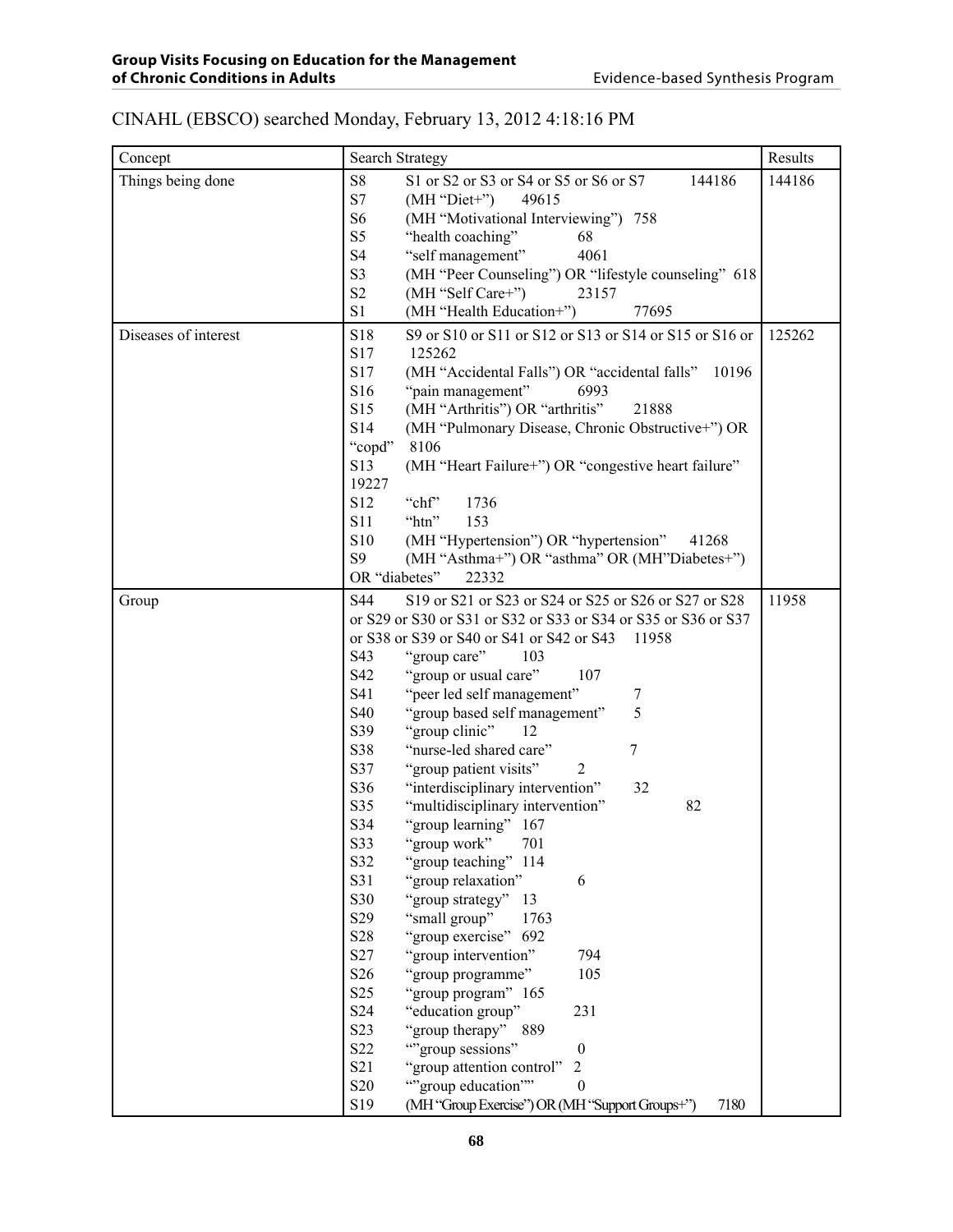| Concept                                       | Search Strategy             |                           |                                                      | Results |  |  |  |  |  |
|-----------------------------------------------|-----------------------------|---------------------------|------------------------------------------------------|---------|--|--|--|--|--|
| <b>False Phrases</b>                          | S55                         |                           | S45 or S46 or S47 or S48 or S49 or S50 or S51 or S52 | 20032   |  |  |  |  |  |
|                                               | or $S53$ or $S54$           | 20032                     |                                                      |         |  |  |  |  |  |
|                                               | S54                         | "group foster home"       | $\boldsymbol{0}$                                     |         |  |  |  |  |  |
|                                               | S53                         | "youth group"<br>-14      |                                                      |         |  |  |  |  |  |
|                                               | S52                         | "group home" 142          |                                                      |         |  |  |  |  |  |
|                                               | S51                         | "group practice" 1642     |                                                      |         |  |  |  |  |  |
|                                               | S50                         | "working group" 1276      |                                                      |         |  |  |  |  |  |
|                                               | S49<br>"research group" 597 |                           |                                                      |         |  |  |  |  |  |
|                                               | S48                         | "study group"<br>4509     |                                                      |         |  |  |  |  |  |
|                                               | S47                         | "food group"              | 180                                                  |         |  |  |  |  |  |
|                                               | S46                         | "focus group"             | 5757                                                 |         |  |  |  |  |  |
|                                               | S45                         | "age group"               | 6066                                                 |         |  |  |  |  |  |
|                                               |                             | S8 and S18 and S44        | 128                                                  | 128     |  |  |  |  |  |
|                                               | S57                         | <b>S56 NOT S55</b><br>123 |                                                      |         |  |  |  |  |  |
| After deduplication from previous<br>searches |                             |                           |                                                      | 90      |  |  |  |  |  |

Database: PsycINFO <1806 to February Week 1 2012>

| Concept              | <b>Search Strategy</b>                                                                                                                                                                                                                                                                                                                                                                                                                                          |
|----------------------|-----------------------------------------------------------------------------------------------------------------------------------------------------------------------------------------------------------------------------------------------------------------------------------------------------------------------------------------------------------------------------------------------------------------------------------------------------------------|
| Things being done    | exp Health Education/ (12448)<br>exp Self Management/ or exp Health Promotion/ or exp Disease<br>Management/ (17441)<br>exp Lifestyle/ or lifestyle counseling.mp. (6652)<br>health coaching.mp. (37)<br>exp Motivational Interviewing/ (800)<br>1 or 2 or 3 or 4 or 5 (35296)<br>6                                                                                                                                                                             |
| Diseases of interest | asthma.mp. or $\exp$ Asthma/ (5016)<br>exp Hypertension/ or hypertention.mp. (4665)<br>8<br>exp Heart Disorders/ or congestive heart failure.mp. (9041)<br>9<br>10 copd.mp. or exp Chronic Obstructive Pulmonary Disease/ (951)<br>11 exp Rheumatoid Arthritis/ or exp Arthritis/ or arthritis.mp. or exp diabetes<br>mellitus/ or diabetes.mp. (4170)<br>12 pain management.mp. or exp Pain Management/ (7290)<br>13 exp Falls/ or accidental falls.mp. (1089) |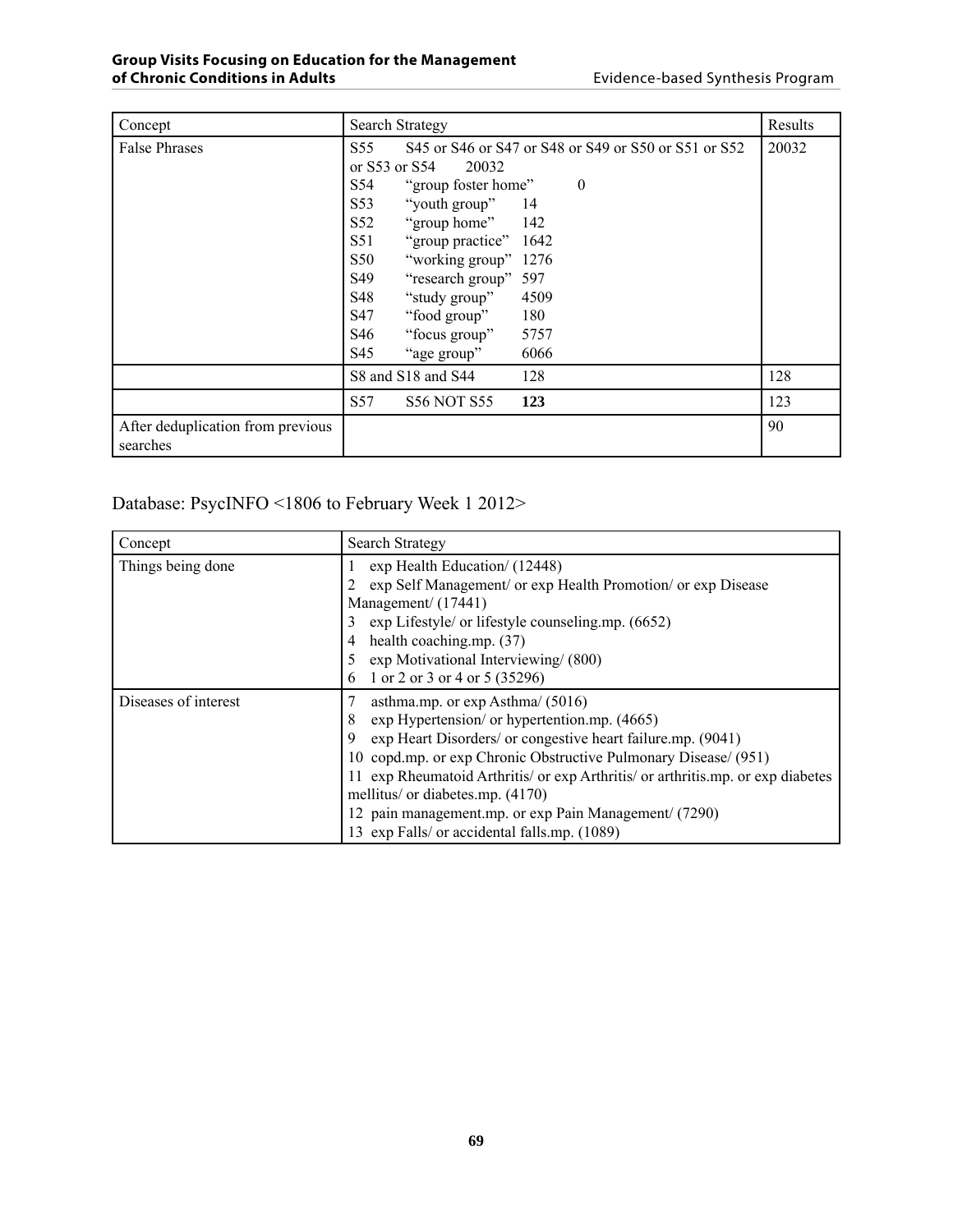| Concept              | <b>Search Strategy</b>                                                                                                                                                                                                                                                                                                                                                                                                                                                                                                                                                                                                                                                                                                                                                                                                                                                                                                                                                                                                                                                                                                                                                                                                                     |
|----------------------|--------------------------------------------------------------------------------------------------------------------------------------------------------------------------------------------------------------------------------------------------------------------------------------------------------------------------------------------------------------------------------------------------------------------------------------------------------------------------------------------------------------------------------------------------------------------------------------------------------------------------------------------------------------------------------------------------------------------------------------------------------------------------------------------------------------------------------------------------------------------------------------------------------------------------------------------------------------------------------------------------------------------------------------------------------------------------------------------------------------------------------------------------------------------------------------------------------------------------------------------|
| Group                | 15 exp Group Discussion/ or exp Group Counseling/ (7568)<br>16 "group education".mp. (252)<br>17 "group attention control".mp. (2)<br>18 "group sessions".mp. (1970)<br>19 "group therapy".mp. (10895)<br>20 "education group".mp. (419)<br>21 "group programme".mp. (109)<br>22 "group program".mp. (703)<br>23 "group intervention".mp. (1995)<br>24 "group exercise".mp. (164)<br>25 "small group".mp. (6780)<br>26 "group strategy".mp. (42)<br>27 "group relaxation".mp. (55)<br>28 "group teaching".mp. (174)<br>29 "group work".mp. (3647)<br>30 "group learning".mp. (698)<br>31 "multidisciplinary intervention".mp. (104)<br>32 "interdisciplinary intervention".mp. (46)<br>33 "group session".mp. (492)<br>34 "group patient visits".mp. (3)<br>35 "nurse-led shared care".mp. (3)<br>36 "group clinic".mp. (14)<br>37 "group based self-management".mp. (3)<br>38 "peer led self management".mp. (6)<br>39 "group or usual care".mp. (5)<br>40 "group or usual care".mp. (5)<br>41 "group care".mp. (414)<br>42 "peer led".mp. (356)<br>43 15 or 16 or 17 or 18 or 19 or 20 or 21 or 22 or 23 or 24 or 25 or 26 or 27<br>or 28 or 29 or 30 or 31 or 32 or 33 or 34 or 35 or 36 or 37 or 38 or 39 or 40 or<br>41 or 42 (32430) |
| <b>False Phrases</b> | 44 "study group".mp. (2935)<br>45 "age group".mp. (8248)<br>46 "research group".mp. (1167)<br>47 "working group".mp. (897)<br>48 "group practice" mp. (456)<br>49 "group home".mp. (782)<br>50 "youth group".mp. (122)<br>51 "group foster home".mp. (8)<br>52 44 or 45 or 46 or 47 or 48 or 49 or 50 or 51 (14552)<br>53 6 and 14 and 43 (55)<br>54 53 not 52 (55)                                                                                                                                                                                                                                                                                                                                                                                                                                                                                                                                                                                                                                                                                                                                                                                                                                                                        |
| Deduplication        | N=44 unique                                                                                                                                                                                                                                                                                                                                                                                                                                                                                                                                                                                                                                                                                                                                                                                                                                                                                                                                                                                                                                                                                                                                                                                                                                |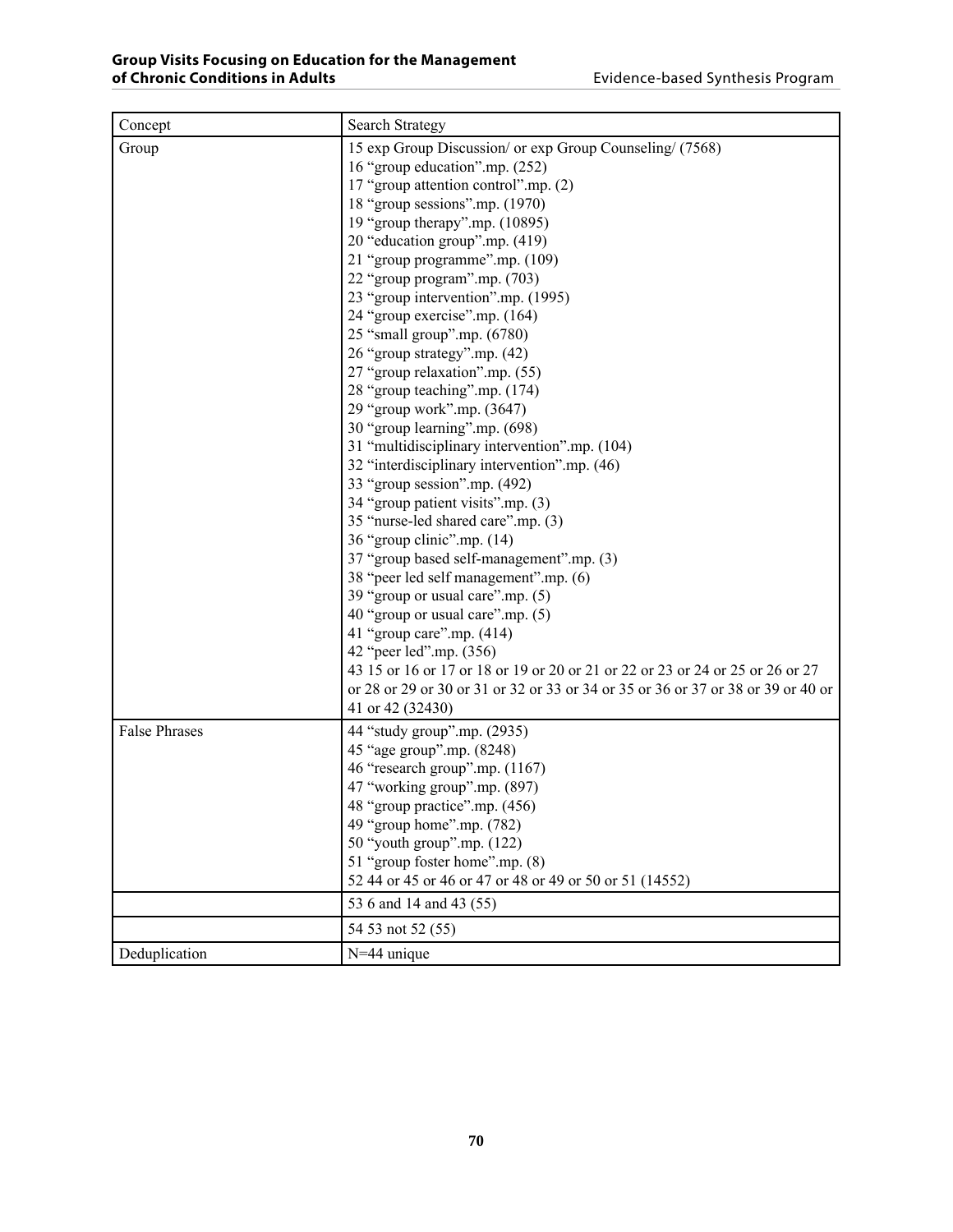## Database: EBM Reviews - Cochrane Central Register of Controlled Trials <January 2012>

| Concept             | Search Strategy                                                                                                                                                                                                                                                                                                                                                                                                                                                                                                                                                                                                                                                                                                                                                                                                                                                                                                                                                                                                                                                                                                                                                                                                                  |
|---------------------|----------------------------------------------------------------------------------------------------------------------------------------------------------------------------------------------------------------------------------------------------------------------------------------------------------------------------------------------------------------------------------------------------------------------------------------------------------------------------------------------------------------------------------------------------------------------------------------------------------------------------------------------------------------------------------------------------------------------------------------------------------------------------------------------------------------------------------------------------------------------------------------------------------------------------------------------------------------------------------------------------------------------------------------------------------------------------------------------------------------------------------------------------------------------------------------------------------------------------------|
| Things being done   | 1 exp Health Education/ (7370)<br>2 exp Self Management/ or exp Health Promotion/ or exp Disease<br>Management/ (5010)<br>3 exp Lifestyle/ or lifestyle counseling.mp. (1877)<br>4 health coaching.mp. (12)<br>5 exp Motivational Interviewing/ (0)<br>6 1 or 2 or 3 or 4 or 5 (12310)                                                                                                                                                                                                                                                                                                                                                                                                                                                                                                                                                                                                                                                                                                                                                                                                                                                                                                                                           |
| Disease of interest | 7 asthma.mp. or exp Asthma/ (18081)<br>8 exp Hypertension/ or hypertention.mp. (12184)<br>9 exp Heart Disorders/ or congestive heart failure.mp. (2610)<br>10 copd.mp. or exp Chronic Obstructive Pulmonary Disease/ (5428)<br>11 exp Rheumatoid Arthritis/ or exp Arthritis/ or arthritis.mp. or exp diabetes<br>mellitus or diabetes.exp(8528)<br>12 pain management.mp. or exp Pain Management/ (1220)<br>13 exp Falls/ or accidental falls.mp. (617)<br>14 7 or 8 or 9 or 10 or 11 or 12 or 13 (47973)                                                                                                                                                                                                                                                                                                                                                                                                                                                                                                                                                                                                                                                                                                                       |
| Group               | 15 exp Group Discussion/ or exp Group Counseling/ (0)<br>16 "group education".mp. (203)<br>17 "group attention control".mp. (15)<br>18 "group sessions".mp. (445)<br>19 "group therapy".mp. (905)<br>20 "education group".mp. (289)<br>21 "group programme".mp. (70)<br>22 "group program".mp. (188)<br>23 "group intervention".mp. (1350)<br>24 "group exercise".mp. (428)<br>25 "small group".mp. (662)<br>26 "group strategy".mp. (8)<br>27 "group relaxation".mp. (40)<br>28 "group teaching".mp. (42)<br>29 "group work".mp. (65)<br>30 "group learning" mp. (42)<br>31 "multidisciplinary intervention".mp. (50)<br>32 "interdisciplinary intervention".mp. (18)<br>33 "group session".mp. (86)<br>34 "group patient visits".mp. (1)<br>35 "nurse-led shared care".mp. (3)<br>36 "group clinic".mp. (27)<br>37 "group based self-management".mp. (4)<br>38 "peer led self management".mp. (1)<br>39 "group or usual care".mp. (156)<br>40 "group or usual care".mp. (156)<br>41 "group care".mp. $(50)$<br>42 "peer led".mp. (128)<br>43 15 or 16 or 17 or 18 or 19 or 20 or 21 or 22 or 23 or 24 or 25 or 26 or 27 or<br>28 or 29 or 30 or 31 or 32 or 33 or 34 or 35 or 36 or 37 or 38 or 39 or 40 or 41<br>or 42 (4846) |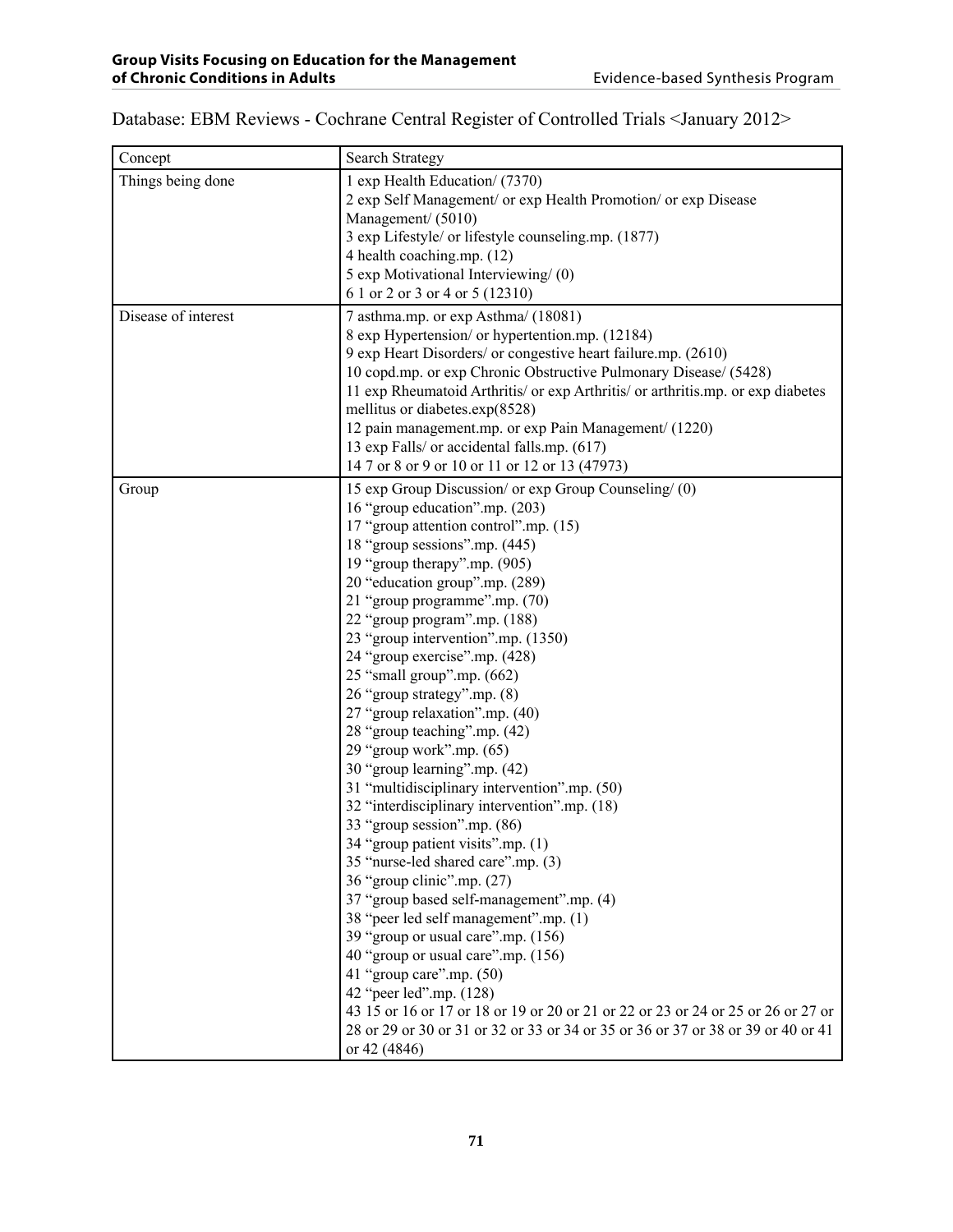| Concept       | Search Strategy                                                                                                                                                                                                           |
|---------------|---------------------------------------------------------------------------------------------------------------------------------------------------------------------------------------------------------------------------|
| False phrases | 44 "study group".mp. (10409)<br>45 "age group".mp. (1455)<br>46 "research group".mp. (752)<br>47 "working group".mp. (210)<br>48 "group practice".mp. (165)<br>49 "group home".mp. $(82)$<br>$50$ "youth group".mp. $(5)$ |
|               | 51 "group foster home".mp. (0)<br>52 44 or 45 or 46 or 47 or 48 or 49 or 50 or 51 (12995)                                                                                                                                 |
|               | 53 6 and 14 and 43 (175)<br>54 53 not 52 (167)                                                                                                                                                                            |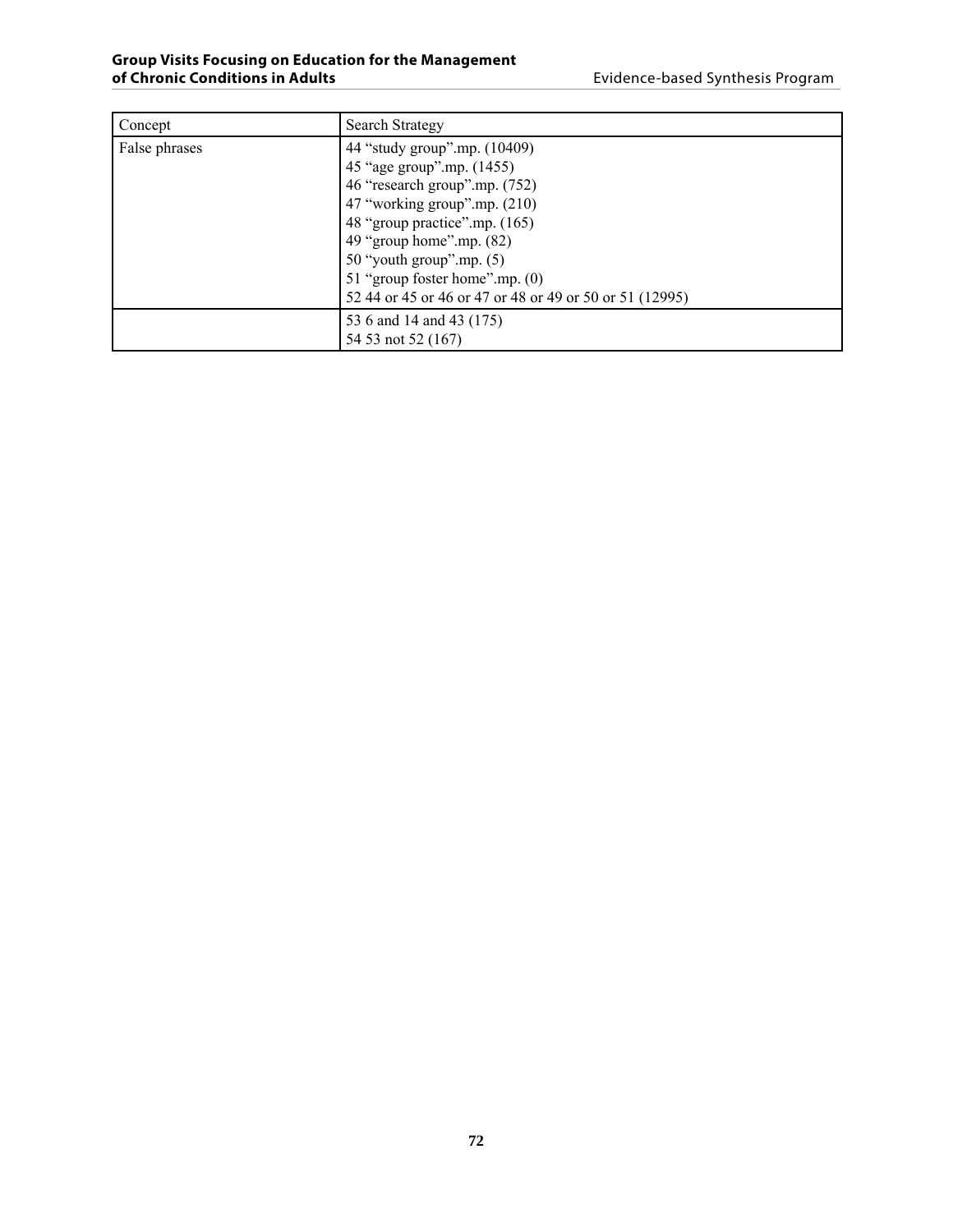## **APPENDIX B. INCLUSION AND EXCLUSION CRITERIA**

This criteria is for use in screening full-text articles to address the following key questions:

KQ1. In adults with chronic medical conditions, how do group visits compared to usual care affect the following:

- (1) medication adherence, biophysical markers [laboratory markers of health states (e.g., HbA1c) or physiological measures (e.g., blood pressure)]
- (2) symptom status, functional status, disease-specific or all-cause mortality, patient satisfaction
- (3) utilization of medical resources, health care costs
- (4) adverse outcomes (e.g., patient confidentiality, participation/missed appointments)?

KQ2. For adults with chronic medical conditions, do the effects of group visits vary by patient characteristics? Characteristics of interest include medical diagnosis, severity of disease, and comorbidities.

KQ3. (Depending on the size and comparability of elements identified in the literature) Which components of group visits are associated with greater intervention effects?

| 1. Is the full text of the article in English?                                                   |
|--------------------------------------------------------------------------------------------------|
|                                                                                                  |
|                                                                                                  |
|                                                                                                  |
| 2. Is the article a primary study that presents findings based on original data collection; or a |
| systematic review of primary studies?                                                            |
|                                                                                                  |
|                                                                                                  |
|                                                                                                  |
| 3. Does the study population include adults with chronic medical conditions, specifically DM,    |
| HTN, CHF, COPD, asthma, arthritis, pain management, or history of falls?                         |
|                                                                                                  |
|                                                                                                  |
|                                                                                                  |
| 4. Does the study evaluate the effects of an intervention consisting of group visits led by non- |
| prescribing facilitators (e.g., dietitians, nurses, social workers, peer educators, psycholo-    |
| gists, pulmonary technicians, physical therapists)? Group visits may include prescribing         |
| practitioners (e.g., pharmacists, nurse practitioners, physician assistants, physicians) if they |
| function in an advisory capacity only and do not provide individual care plans or medica-        |
| tion management.                                                                                 |
|                                                                                                  |
|                                                                                                  |
| No, a group visit that includes individualized treatment by a prescribing                        |
|                                                                                                  |
| No, a group visit in the diabetes mellitus clinical area that was published                      |
|                                                                                                  |
|                                                                                                  |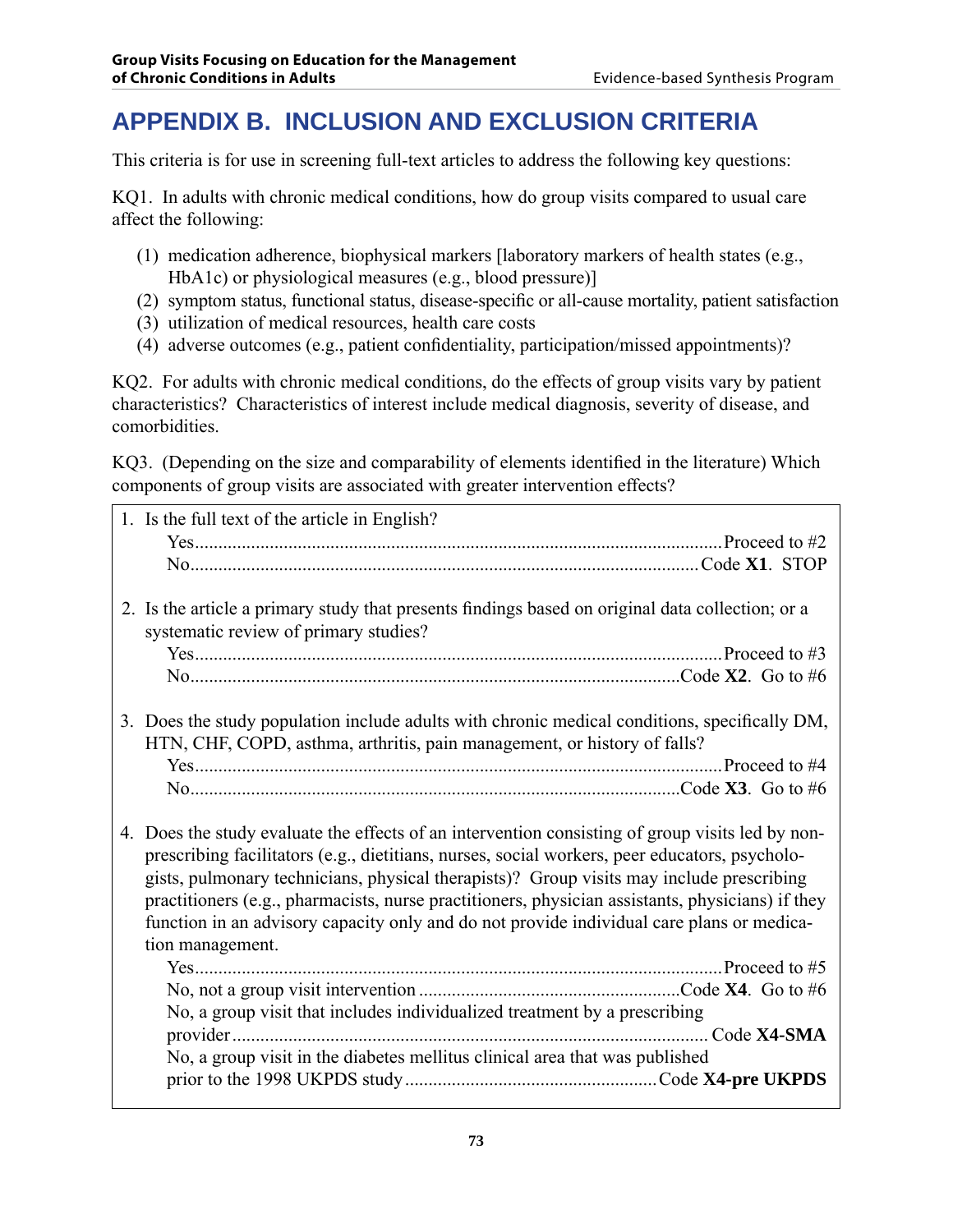| 5. Is the study design one of the following:                                          |
|---------------------------------------------------------------------------------------|
| An RCT or a systematic review/meta-analysis that includes RCTsCode I                  |
|                                                                                       |
|                                                                                       |
| 6. Is the article potentially useful for background, discussion, or reference-mining? |
|                                                                                       |
|                                                                                       |

*Codes to use for abstract screening:*

 $X =$ Exclude

 **= Background** 

 $I =$ Include

**O** = Observational quasi/experimental study

**SMA** = Not relevant for Group Visits but may be useful for review of Shared Medical Appointments

### *PICOTS*

**Patients** – Patients with DM, HTN, CHF, COPD, asthma, arthritis, pain management, history of falls.

Exclude comorbid serious mental illness such as schizophrenia. Studies with patients who have comorbid depression may be included.

**Intervention** – Group visits led by individuals who are non-prescribing health professionals and lay facilitators (e.g., dietitians, nurses, social workers, peer educators, psychologists, pulmonary technicians, physical therapists). Group visits may include prescribing providers (e.g., physicians, pharmacists, advanced practice nurses, physician assistants) if they function in an advisory capacity only (i.e., do not provide individual care plans or medication management).

Exclude the following:

- support groups with no education component
- multicomponent interventions for which a group visit is an optional but not required element
- multicomponent interventions that contain a required group visit but the independent effects of the group visit component cannot be evaluated separately
- interventions that focus on completion of established exercise or relaxation modalities (e.g. yoga, tai chi, meditation classes) with no education component. However, a group visit that teaches and/or demonstrates tailored exercises would be included.

**Comparator** – Usual care, non-group visit care

**Outcome** – Biophysical markers (HbA1c, lipids); physiological measures (BP); control of these markers/measures; rehospitalizations; medication adherence; ED visits; functional status; patient satisfaction; patient participation; attrition rates; utilization of medical resources, health care costs; and adverse outcomes.

**Timing** – To be determined. We may want to allow for sufficiently long group visit interventions to observe differences between groups

**Setting** – Any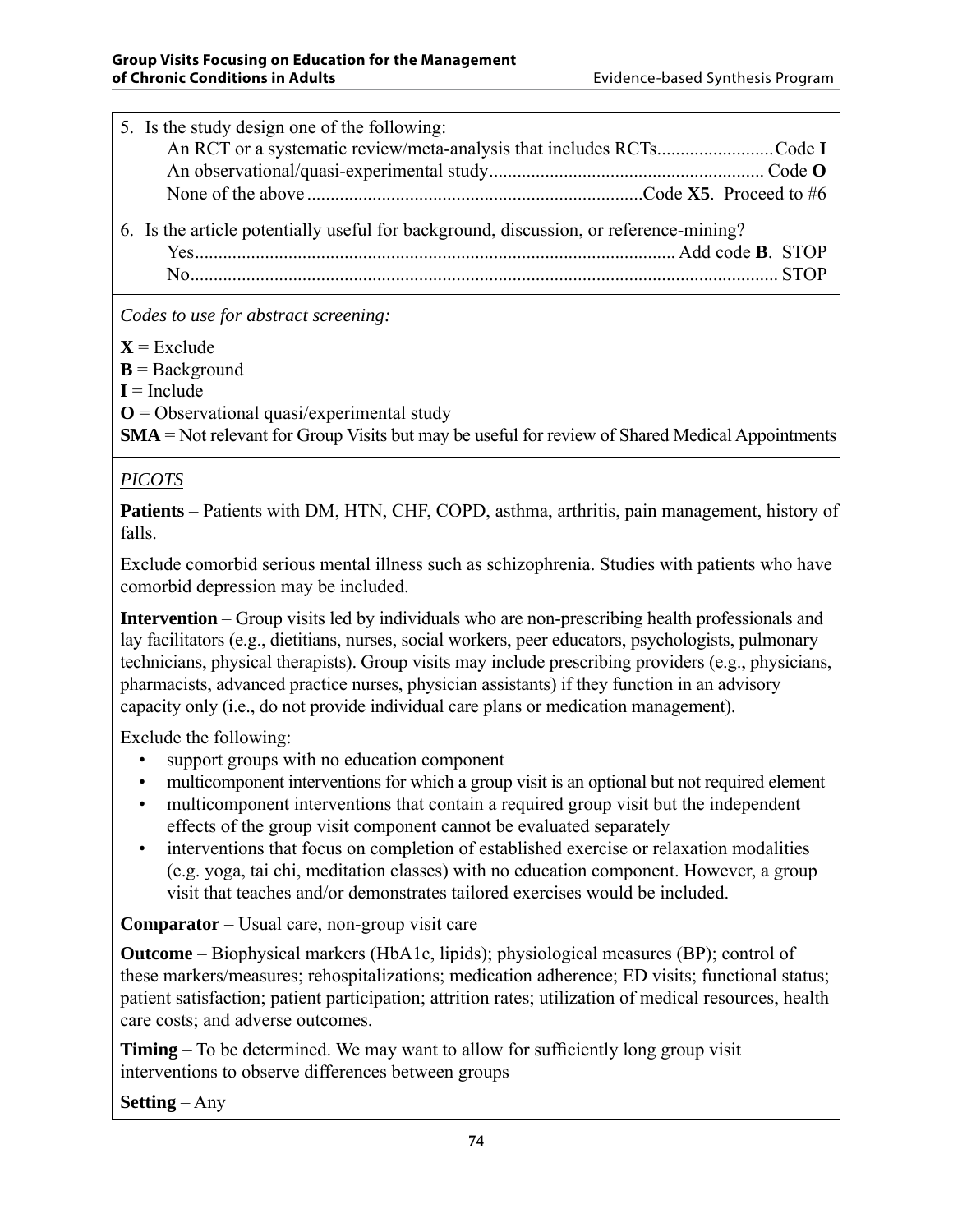# **APPENDIX C. QUALITY ASSESSMENT**

### **Definition of "good," "fair," and "poor" designations**

Studies rated "good" have the least risk of bias, and results are considered valid. Good-quality studies include clear descriptions of the population, setting, interventions, and comparison groups; a valid method for allocation of patients to treatment; low dropout rates and clear reporting of dropouts; appropriate means for preventing bias; and appropriate measurement of outcomes.

Studies rated "fair" are susceptible to some bias, but it is not sufficient to invalidate results. These studies do not meet all the criteria for a "good" quality rating, but there is no indication that study flaws are likely to cause major bias. The study may be missing information, making it difficult to assess limitations and potential problems. The "fair" quality category is broad, and studies in this category can vary in their strengths and limitations. The results from fair studies range from valid to probably valid.

Studies rated "poor" have substantial flaws that imply biases in various rated categories that may invalidate results. They have a serious or "fatal" flaw in design, analysis, or reporting, including: large amounts of missing information, discrepancies in reporting, or raise serious concerns about the delivery of the intervention. The results of these studies are as likely to reflect flaws in the study design as they are to reflect true differences between compared groups. We did not exclude studies rated poor quality a priori, but poor quality studies were considered to be less valid than higher-quality studies when synthesizing the evidence, particularly when discrepancies between studies were present.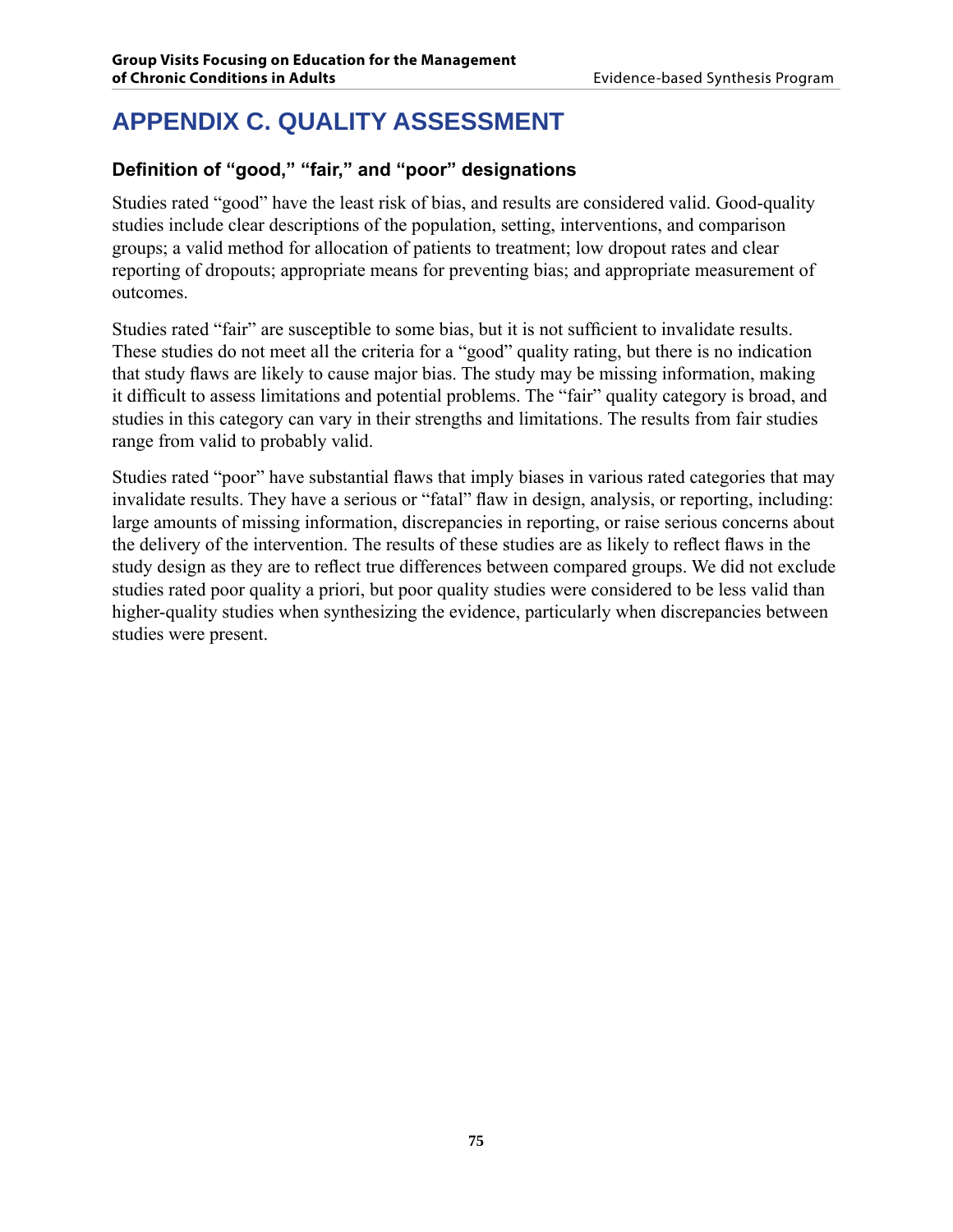### **Appendix Table C1. Quality assessment and methodological characteristics of individual studies in randomized controlled trials of group visits**

| <b>Study</b>                   | <b>Selection:</b><br>random<br>sequence | <b>Selection:</b><br>allocation<br>concealment | <b>Blinding:</b><br>participants | <b>Blinding:</b><br>personnel | Detection:<br>assessors<br>blinded | <b>Attrition:</b><br>address<br>missing | <b>Reporting:</b><br>no selective<br>reporting | Participation<br>(% enrolled<br>among<br>eligible<br>individuals) | <b>Attrition</b><br>$\frac{6}{6}$ loss to<br>followup<br>among N<br>randomized) | <b>Study</b><br>quality<br>(Good/<br>Fair/<br>Poor) |
|--------------------------------|-----------------------------------------|------------------------------------------------|----------------------------------|-------------------------------|------------------------------------|-----------------------------------------|------------------------------------------------|-------------------------------------------------------------------|---------------------------------------------------------------------------------|-----------------------------------------------------|
| Abdulwadud, 1999 <sup>49</sup> | Unclear                                 | Unclear                                        | N <sub>o</sub>                   | N <sub>o</sub>                | Unclear                            | Unclear                                 | Unclear                                        | 71                                                                | 38                                                                              | Poor                                                |
| Ackerman, 2012 <sup>31</sup>   | Yes                                     | Yes                                            | N <sub>o</sub>                   | N <sub>o</sub>                | N <sub>o</sub>                     | Yes                                     | Yes                                            | 25                                                                | 22                                                                              | Fair                                                |
| Adolfsson, 200775              | Unclear                                 | Yes                                            | Unclear                          | Unclear                       | Unclear                            | Yes                                     | Yes                                            | 53                                                                | 13                                                                              | Fair                                                |
| Allen, 1995 <sup>50</sup>      | Unclear                                 | Unclear                                        | N <sub>o</sub>                   | N <sub>o</sub>                | Unclear                            | Yes                                     | Unclear                                        | $NA*$                                                             | $\mathfrak{Z}$                                                                  | Poor                                                |
| Anderson, 200576               | Unclear                                 | Unclear                                        | Unclear                          | Unclear                       | Unclear                            | Yes                                     | Yes                                            | $NA*$                                                             | 6                                                                               | Poor                                                |
| Arnold, 2010 <sup>45</sup>     | Yes                                     | Yes                                            | N <sub>o</sub>                   | N <sub>o</sub>                | Yes                                | Yes                                     | Yes                                            | 55                                                                | 23                                                                              | Fair                                                |
| Baghianimoghadam, 201067       | Unclear                                 | N <sub>0</sub>                                 | N <sub>o</sub>                   | N <sub>o</sub>                | N <sub>o</sub>                     | <b>NR</b>                               | Yes                                            | <b>NR</b>                                                         | <b>NR</b>                                                                       | Poor                                                |
| Balcazar, 200964               | Yes                                     | Unclear                                        | N <sub>o</sub>                   | N <sub>o</sub>                | Unclear                            | Yes                                     | Yes                                            | NR                                                                | $\boldsymbol{0}$                                                                | Poor                                                |
| Barlow, 2000 <sup>32</sup>     | Yes                                     | Yes                                            | Unclear                          | Unclear                       | Unclear                            | Yes                                     | Yes                                            | <b>NR</b>                                                         | $22\,$                                                                          | Fair                                                |
| Bestall, 2003 <sup>54</sup>    | Yes                                     | Yes                                            | Unclear                          | Unclear                       | Unclear                            | Yes                                     | Yes                                            | NR                                                                | 16                                                                              | Fair                                                |
| Bolton, 1991 <sup>51</sup>     | Unclear                                 | Unclear                                        | Unclear                          | Unclear                       | Yes                                | Yes                                     | Yes                                            | 45                                                                | $\overline{7}$                                                                  | Fair                                                |
| Breedland, 2011 <sup>33</sup>  | Yes                                     | Yes                                            | N <sub>o</sub>                   | N <sub>0</sub>                | Yes                                | Yes                                     | Yes                                            | NR                                                                | 6                                                                               | Good                                                |
| Brown, 2002 <sup>15</sup>      | Unclear                                 | Unclear                                        | N <sub>o</sub>                   | N <sub>o</sub>                | Unclear                            | No                                      | No                                             | NR                                                                | <b>NR</b>                                                                       | Poor                                                |
| Brown, 2005 <sup>16</sup>      | Unclear                                 | Unclear                                        | Unclear                          | Unclear                       | Unclear                            | Unclear                                 | Yes                                            | NR                                                                | NR                                                                              | Poor                                                |
| Buszewicz, 2006 <sup>34</sup>  | Yes                                     | Yes                                            | Unclear                          | Unclear                       | Unclear                            | Yes                                     | Yes                                            | 30                                                                | 24                                                                              | Fair                                                |
| Chang, 2005 <sup>59</sup>      | Yes                                     | Unclear                                        | N <sub>o</sub>                   | N <sub>o</sub>                | N <sub>o</sub>                     | Yes                                     | Yes                                            | 17                                                                | 13                                                                              | Fair                                                |
| Clemson, 2004 <sup>24</sup>    | Yes                                     | Unclear                                        | N <sub>o</sub>                   | N <sub>o</sub>                | Yes                                | Yes                                     | Yes                                            | $NA*$                                                             | 15                                                                              | Good                                                |
| Deakin, 200671                 | Yes                                     | Yes                                            | Yes                              | N <sub>o</sub>                | No                                 | Yes                                     | Yes                                            | 20                                                                | 32                                                                              | Fair                                                |
| De Greef, 2011 <sup>73</sup>   | Yes                                     | Yes                                            | N <sub>o</sub>                   | N <sub>o</sub>                | Yes                                | Yes                                     | Yes                                            | 78                                                                | 5                                                                               | Good                                                |
| Dejesus, 200977                | Unclear                                 | Unclear                                        | Unclear                          | Unclear                       | Unclear                            | N <sub>o</sub>                          | Yes                                            | 13                                                                | 55                                                                              | Poor                                                |
| Effing, 2011 <sup>55</sup>     | Yes                                     | Unclear                                        | N <sub>o</sub>                   | N <sub>o</sub>                | Unclear                            | Yes                                     | Yes                                            | 41                                                                | 11                                                                              | Fair                                                |
| Elzen, 200789                  | Unclear                                 | Unclear                                        | Unclear                          | Unclear                       | N/A                                | Yes                                     | Yes                                            | 26                                                                | $10\,$                                                                          | Poor                                                |
| Ersek, 200397                  | Unclear                                 | Unclear                                        | Unclear                          | No                            | Unclear                            | Yes                                     | Yes                                            | $NA*$                                                             | 13                                                                              | Fair                                                |
| Ettinger, 1997 <sup>22</sup>   | Yes                                     | Yes                                            | Unclear                          | Unclear                       | Yes                                | Yes                                     | Yes                                            | 53                                                                | 17                                                                              | Fair                                                |
| Figar, 2006 <sup>65</sup>      | Yes                                     | Yes                                            | Unclear                          | Unclear                       | Yes                                | Yes                                     | Yes                                            | NR                                                                | 17                                                                              | Good                                                |
| Freeman, 2002 <sup>36</sup>    | Unclear                                 | Unclear                                        | Unclear                          | Unclear                       | Yes                                | Unclear                                 | Yes                                            | 94                                                                | $23\,$                                                                          | Fair                                                |
| Fu, 2003 <sup>90</sup>         | Yes                                     | No                                             | No                               | N <sub>0</sub>                | No                                 | Yes                                     | Yes                                            | $NA*$                                                             | 13                                                                              | Fair                                                |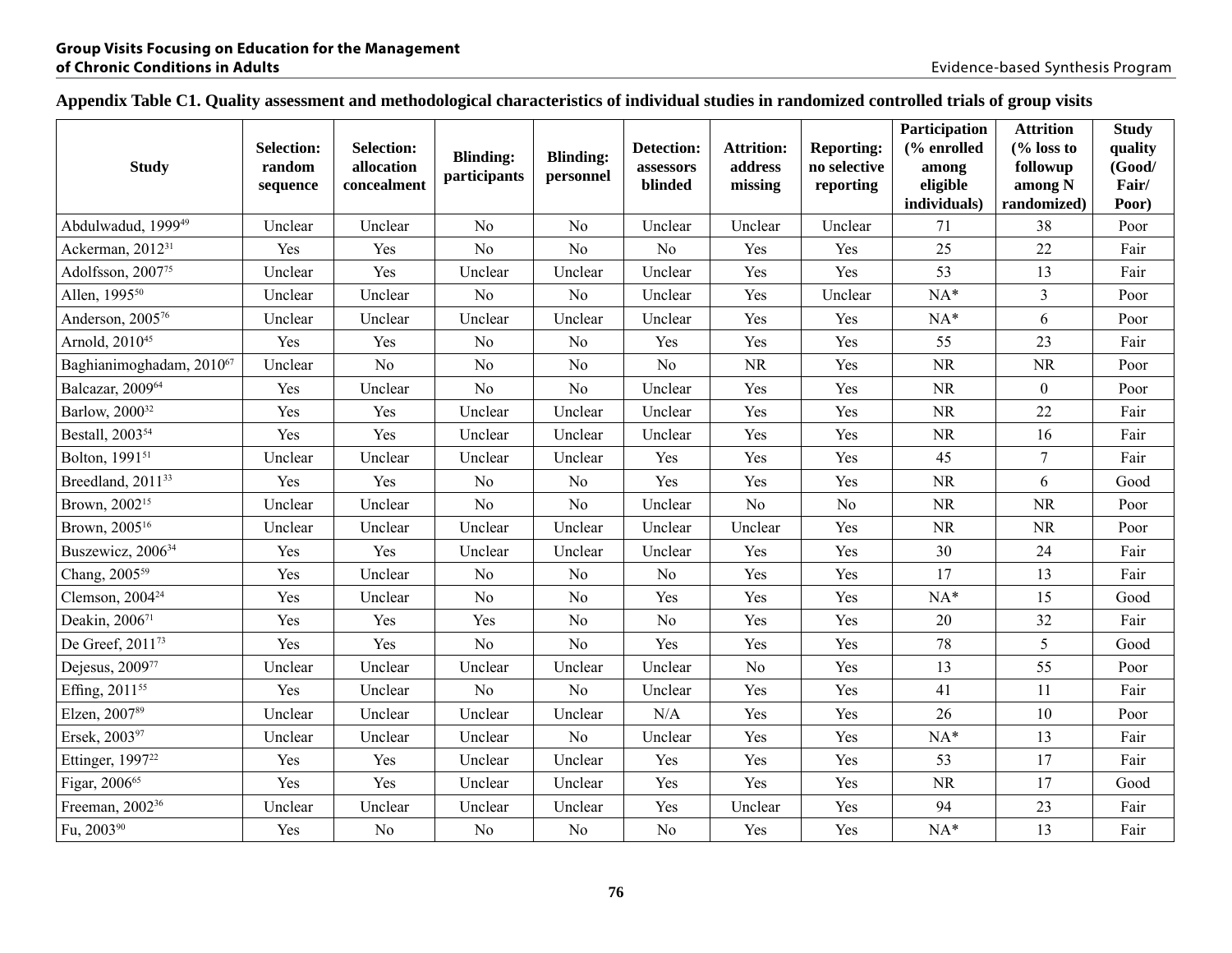| <b>Study</b>                        | <b>Selection:</b><br>random<br>sequence | <b>Selection:</b><br>allocation<br>concealment | <b>Blinding:</b><br>participants | <b>Blinding:</b><br>personnel | Detection:<br>assessors<br>blinded | <b>Attrition:</b><br>address<br>missing | <b>Reporting:</b><br>no selective<br>reporting | Participation<br>(% enrolled<br>among<br>eligible<br>individuals) | <b>Attrition</b><br>$\frac{6}{6}$ loss to<br>followup<br>among N<br>randomized) | <b>Study</b><br>quality<br>(Good/<br>Fair/<br>Poor) |
|-------------------------------------|-----------------------------------------|------------------------------------------------|----------------------------------|-------------------------------|------------------------------------|-----------------------------------------|------------------------------------------------|-------------------------------------------------------------------|---------------------------------------------------------------------------------|-----------------------------------------------------|
| Giraudet-Le Quintrec,<br>200737     | Yes                                     | Yes                                            | Unclear                          | Unclear                       | Yes                                | Unclear                                 | Yes                                            | 18                                                                | 9                                                                               | Fair                                                |
| Gustavsson, 201098                  | Yes                                     | Yes                                            | N <sub>o</sub>                   | Yes                           | Yes                                | Yes                                     | Yes                                            | 84                                                                | 20                                                                              | Good                                                |
| Hammond, 1999 <sup>23</sup>         | Unclear                                 | Unclear                                        | N <sub>o</sub>                   | N <sub>o</sub>                | Yes                                | Yes                                     | Yes                                            | <b>NR</b>                                                         | 31                                                                              | Fair                                                |
| Hammond, 2008 <sup>47</sup>         | Yes                                     | Yes                                            | N <sub>o</sub>                   | N <sub>o</sub>                | Unclear                            | Yes                                     | Yes                                            | 46                                                                | 37                                                                              | Fair                                                |
| Haugli, 2000 <sup>28</sup>          | Unclear                                 | Unclear                                        | Unclear                          | Unclear                       | Unclear                            | Yes                                     | Yes                                            | NR                                                                | 33                                                                              | Poor                                                |
| Haugli, 200395                      | Unclear                                 | Unclear                                        | Unclear                          | Unclear                       | Unclear                            | Yes                                     | Yes                                            | $NA*$                                                             | 30                                                                              | Poor                                                |
| Hewlett, 2011 <sup>38</sup>         | Yes                                     | Yes                                            | N <sub>0</sub>                   | N <sub>o</sub>                | Yes                                | Yes                                     | Yes                                            | 15                                                                | 24                                                                              | Good                                                |
| Hornsten, 2008 <sup>17</sup>        | Unclear                                 | Unclear                                        | N <sub>o</sub>                   | N <sub>o</sub>                | No                                 | Yes                                     | Yes                                            | <b>NR</b>                                                         | 14                                                                              | Fair                                                |
| Kaplan, 1981 <sup>39</sup>          | Unclear                                 | Unclear                                        | Unclear                          | Unclear                       | Yes                                | Yes                                     | Yes                                            | $\rm NR$                                                          | 35                                                                              | Poor                                                |
| Khunti, 201268                      | Yes                                     | Yes                                            | Unclear                          | Unclear                       | Unclear                            | Yes                                     | Yes                                            | $NA*$                                                             | 11                                                                              | Good                                                |
| Kulzer, 2007 <sup>72</sup>          | Unclear                                 | Unclear                                        | Unclear                          | Unclear                       | Unclear                            | Yes                                     | Yes                                            | 50                                                                | 6                                                                               | Fair                                                |
| Kunik, 2008 <sup>57</sup>           | Yes                                     | Yes                                            | N <sub>o</sub>                   | N <sub>o</sub>                | Yes                                | Yes                                     | Yes                                            | 19                                                                | 55                                                                              | Good                                                |
| Lorig, 1985 <sup>40</sup>           | Unclear                                 | Unclear                                        | Unclear                          | Unclear                       | Unclear                            | Yes                                     | Yes                                            | $NA*$                                                             | 16                                                                              | Fair                                                |
| Lorig, 1999 <sup>41</sup>           | Unclear                                 | Unclear                                        | Unclear                          | Unclear                       | Unclear                            | Yes                                     | Yes                                            | NR                                                                | 17                                                                              | Poor                                                |
| Lorig, 2003 <sup>91</sup>           | Unclear                                 | Unclear                                        | Unclear                          | Unclear                       | Yes                                | Unclear                                 | Yes                                            | NR                                                                | 51                                                                              | Fair                                                |
| Lorig, 2004 <sup>29</sup>           | Yes                                     | Unclear                                        | N <sub>o</sub>                   | Yes                           | Yes                                | Yes                                     | Yes                                            | 84                                                                | 32                                                                              | Good                                                |
| Lorig, 200969                       | Unclear                                 | Unclear                                        | N <sub>o</sub>                   | No                            | Unclear                            | Yes                                     | Yes                                            | $NA*$                                                             | 15                                                                              | Fair                                                |
| Lujan, 200778                       | Unclear                                 | Unclear                                        | N <sub>o</sub>                   | N <sub>o</sub>                | Yes                                | Yes                                     | Yes                                            | $\rm NR$                                                          | 6                                                                               | Fair                                                |
| Melkus, 2010 <sup>13</sup>          | Yes                                     | Unclear                                        | Unclear                          | Unclear                       | Unclear                            | Yes                                     | Yes                                            | $NA*$                                                             | 11                                                                              | Fair                                                |
| Miller, 200279                      | Yes                                     | Unclear                                        | N <sub>o</sub>                   | N <sub>o</sub>                | Unclear                            | Yes                                     | Yes                                            | $NA*$                                                             | 6                                                                               | Fair                                                |
| Moore, 2006 <sup>58</sup>           | Yes                                     | Yes                                            | N <sub>o</sub>                   | N <sub>o</sub>                | N <sub>o</sub>                     | Yes                                     | Yes                                            | 50                                                                | 19                                                                              | Fair                                                |
| Nessman, 1980 <sup>62</sup>         | Unclear                                 | Unclear                                        | N <sub>o</sub>                   | N <sub>o</sub>                | Unclear                            | Yes                                     | Yes                                            | 36                                                                | $\boldsymbol{0}$                                                                | Poor                                                |
| Ninot, 2011 <sup>56</sup>           | Yes                                     | Yes                                            | N <sub>o</sub>                   | N <sub>o</sub>                | Yes                                | Yes                                     | Yes                                            | $NA*$                                                             | 16                                                                              | Good                                                |
| Patel, 2009 <sup>35</sup>           | Yes                                     | Yes                                            | Unclear                          | Unclear                       | Unclear                            | Yes                                     | Yes                                            | 30                                                                | 24                                                                              | Fair                                                |
| Philis-Tsimikas, 2011 <sup>18</sup> | Yes                                     | Yes                                            | N <sub>o</sub>                   | N <sub>o</sub>                | Probably                           | $\rm No$                                | Yes                                            | <b>NR</b>                                                         | 25                                                                              | Poor                                                |
| Raji, 200280                        | Unclear                                 | Unclear                                        | Unclear                          | Unclear                       | Unclear                            | Unclear                                 | Unclear                                        | 33                                                                | NR                                                                              | Poor                                                |
| Rickheim, 200274                    | No                                      | Unclear                                        | Unclear                          | Unclear                       | Unclear                            | Unclear                                 | Yes                                            | NR                                                                | 46                                                                              | Poor                                                |
| Riemsma, 2003 <sup>42</sup>         | Unclear                                 | Unclear                                        | Unclear                          | Unclear                       | Unclear                            | Yes                                     | Yes                                            | 26                                                                | 17                                                                              | Fair                                                |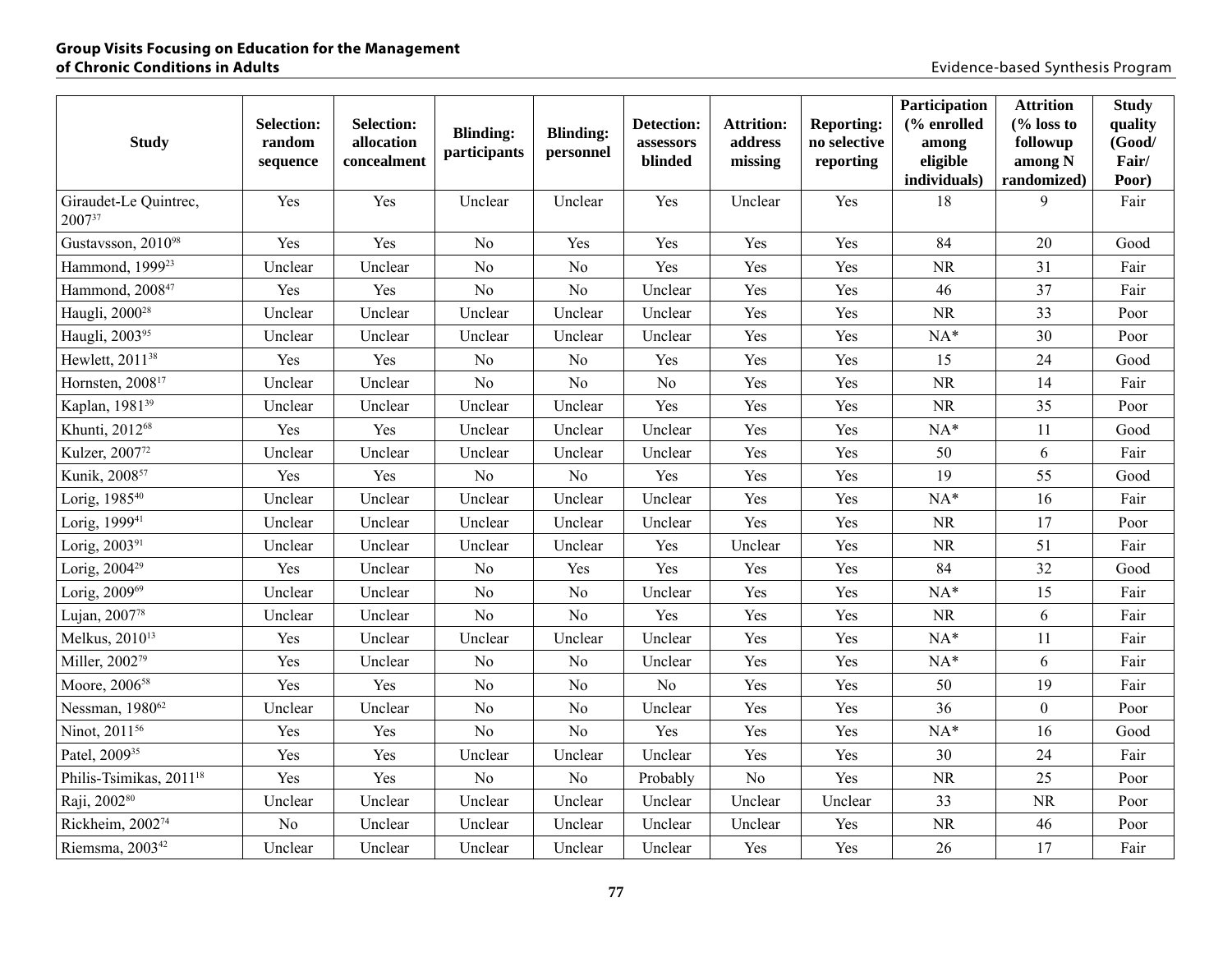| <b>Study</b>                     | <b>Selection:</b><br>random<br>sequence | <b>Selection:</b><br>allocation<br>concealment | <b>Blinding:</b><br>participants | <b>Blinding:</b><br>personnel | Detection:<br>assessors<br>blinded | <b>Attrition:</b><br>address<br>missing | <b>Reporting:</b><br>no selective<br>reporting | Participation<br>(% enrolled<br>among<br>eligible<br>individuals) | <b>Attrition</b><br>$\frac{6}{6}$ loss to<br>followup<br>among N<br>randomized) | <b>Study</b><br>quality<br>(Good/<br>Fair/<br>Poor) |
|----------------------------------|-----------------------------------------|------------------------------------------------|----------------------------------|-------------------------------|------------------------------------|-----------------------------------------|------------------------------------------------|-------------------------------------------------------------------|---------------------------------------------------------------------------------|-----------------------------------------------------|
| Rosal, 2011 <sup>19</sup>        | Yes                                     | Unclear                                        | N <sub>0</sub>                   | N <sub>o</sub>                | Yes                                | Unclear                                 | Yes                                            | 57                                                                | 16                                                                              | Fair                                                |
| Rujiwatthanakorn, 201163         | Yes                                     | Yes                                            | N <sub>0</sub>                   | No                            | N <sub>0</sub>                     | Yes                                     | Yes                                            | 70                                                                | 12                                                                              | Poor                                                |
| Ryan, 199646                     | Unclear                                 | Unclear                                        | Unclear                          | Unclear                       | Unclear                            | Unclear                                 | Yes                                            | $\rm NR$                                                          | <b>NR</b>                                                                       | Poor                                                |
| Rygg, 2012 <sup>21</sup>         | Yes                                     | Yes                                            | N <sub>o</sub>                   | N <sub>o</sub>                | N <sub>0</sub>                     | Unclear                                 | Yes                                            | 91                                                                | 9                                                                               | Fair                                                |
| Sarkadi, 200481                  | Yes                                     | Yes                                            | N <sub>o</sub>                   | No                            | N <sub>o</sub>                     | Unclear                                 | Yes                                            | 92                                                                | 17                                                                              | Fair                                                |
| Scain, 200982                    | Unclear                                 | Unclear                                        | N <sub>0</sub>                   | N <sub>o</sub>                | N <sub>o</sub>                     | Unclear                                 | Yes                                            | 86                                                                | $\overline{0}$                                                                  | Fair                                                |
| Scala, 200866                    | Yes                                     | Unclear                                        | N <sub>o</sub>                   | N <sub>o</sub>                | Unclear                            | N <sub>o</sub>                          | Yes                                            | <b>NR</b>                                                         | 42                                                                              | Poor                                                |
| Schillinger, 2009 <sup>30</sup>  | Yes                                     | Unclear                                        | N <sub>o</sub>                   | N <sub>o</sub>                | Unclear                            | Yes                                     | Yes                                            | 73                                                                | 10                                                                              | Fair                                                |
| Sevick, 2009 <sup>43</sup>       | Yes                                     | Yes                                            | N <sub>o</sub>                   | N <sub>o</sub>                | Yes                                | Yes                                     | Yes                                            | NR                                                                | 20                                                                              | Good                                                |
| Sharifirad, 201283               | Unclear                                 | Unclear                                        | Unclear                          | Unclear                       | Unclear                            | Unclear                                 | Unclear                                        | <b>NR</b>                                                         | $\overline{3}$                                                                  | Poor                                                |
| Shumway-Cook, 2007 <sup>25</sup> | Yes                                     | Yes                                            | Unclear                          | Unclear                       | Yes                                | Yes                                     | Yes                                            | 88                                                                | 5                                                                               | Fair                                                |
| Smeulders, 2010 <sup>60</sup>    | Yes                                     | Yes                                            | N <sub>o</sub>                   | N <sub>o</sub>                | Yes                                | Yes                                     | Yes                                            | 44                                                                | 16                                                                              | Good                                                |
| Smeulders, 2010 <sup>27</sup>    | Yes                                     | Yes                                            | N <sub>o</sub>                   | N <sub>o</sub>                | Yes                                | Yes                                     | Yes                                            | 44                                                                | 16                                                                              | Good                                                |
| Snyder, 1987 <sup>52</sup>       | Unclear                                 | Unclear                                        | N <sub>0</sub>                   | N <sub>o</sub>                | Unclear                            | Unclear                                 | Unclear                                        | <b>NR</b>                                                         | 5                                                                               | Poor                                                |
| Sperl-Hillen, 2011 <sup>84</sup> | Unclear                                 | Unclear                                        | Unclear                          | Unclear                       | Unclear                            | Yes                                     | Yes                                            | 82                                                                | $\sqrt{2}$                                                                      | Fair                                                |
| Steed, 2005 <sup>85</sup>        | N <sub>o</sub>                          | No                                             | Unclear                          | Unclear                       | Unclear                            | Yes                                     | Yes                                            | 51                                                                | 16                                                                              | Poor                                                |
| Surwit, 2002 <sup>20</sup>       | Unclear                                 | Unclear                                        | Unclear                          | Unclear                       | Unclear                            | Unclear                                 | Yes                                            | <b>NR</b>                                                         | 24                                                                              | Poor                                                |
| Svetkey, 2009 <sup>26</sup>      | Yes                                     | Yes                                            | N <sub>o</sub>                   | No                            | Yes                                | Unclear                                 | Unclear                                        | 56                                                                | 12                                                                              | Good                                                |
| Taal, 199344                     | Unclear                                 | Unclear                                        | Unclear                          | Unclear                       | Unclear                            | No                                      | Yes                                            | 54                                                                | 24                                                                              | Poor                                                |
| Toobert, 2011 <sup>86</sup>      | Yes                                     | N <sub>o</sub>                                 | Unclear                          | Unclear                       | Yes                                | Yes                                     | Yes                                            | 61                                                                | 22                                                                              | Fair                                                |
| Vlaeyen, 1996 <sup>96</sup>      | Unclear                                 | Unclear                                        | Unclear                          | Unclear                       | Unclear                            | Yes                                     | Yes                                            | <b>NR</b>                                                         | 20                                                                              | Fair                                                |
| Weinger, 2011 <sup>14</sup>      | Yes                                     | Unclear                                        | Unclear                          | Unclear                       | Unclear                            | Yes                                     | Yes                                            | 89                                                                | $\overline{3}$                                                                  | Fair                                                |
| Wilson, 1993 <sup>48</sup>       | Yes                                     | Yes                                            | N <sub>0</sub>                   | Yes                           | Yes                                | N <sub>o</sub>                          | Yes                                            | 56                                                                | 14                                                                              | Fair                                                |
| Wilson, 2008 <sup>53</sup>       | Yes                                     | Yes                                            | N <sub>o</sub>                   | N <sub>o</sub>                | Unclear                            | Unclear                                 | Yes                                            | 60                                                                | $\rm NR$                                                                        | Fair                                                |
| Zapotoczky, 200188               | Unclear                                 | Unclear                                        | Unclear                          | Unclear                       | Unclear                            | Unclear                                 | Yes                                            | 100                                                               | $\boldsymbol{0}$                                                                | Poor                                                |

Abbreviations:  $NA = not$  applicable;  $NR = not$  reported.

\* Participation among all potentially eligible participants could not be calculated because subjects were recruited via community advertisement.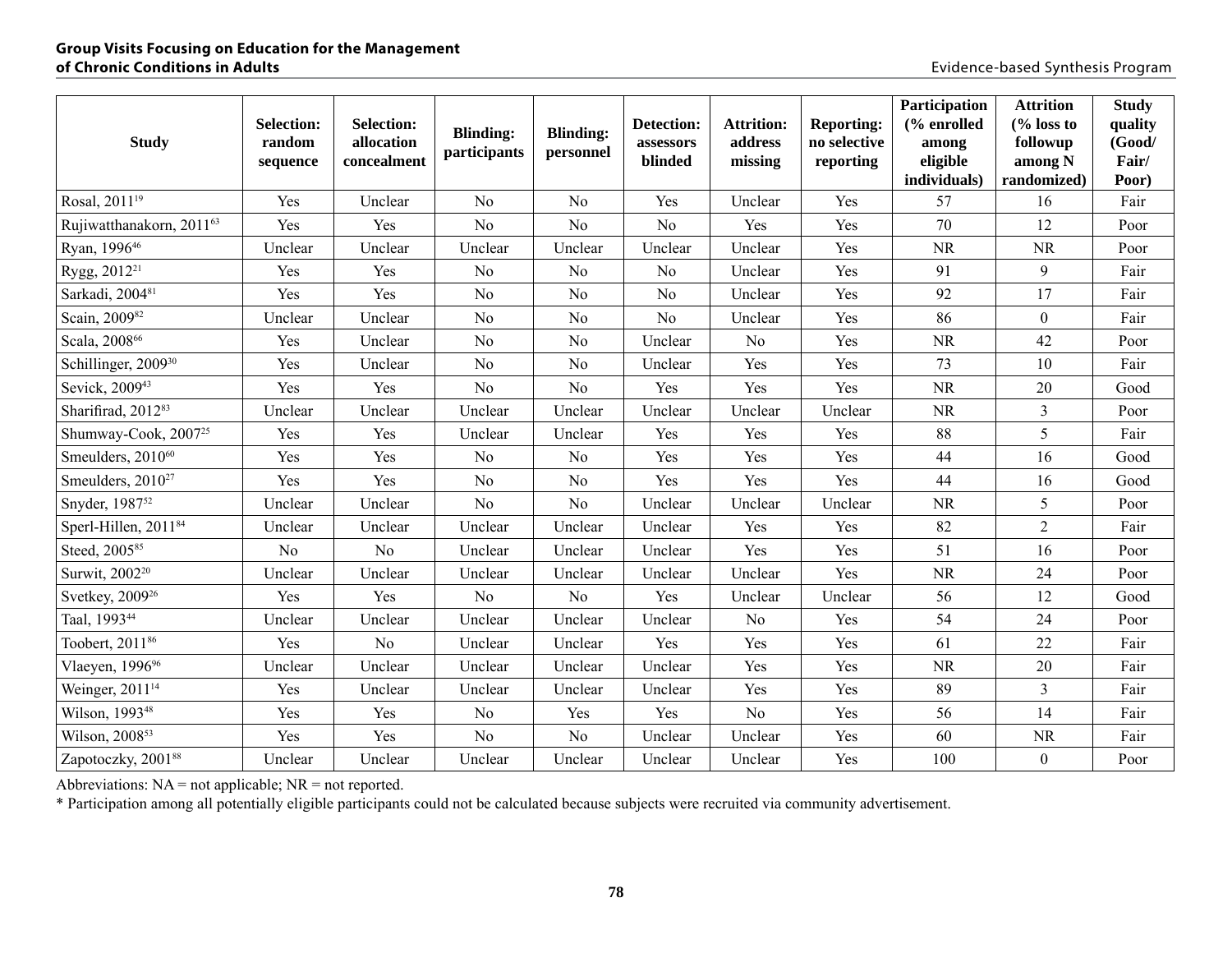| <b>Study</b>              | <b>Clinical</b><br>area | Category             | <b>Outcomes/Measures</b>                        | <b>Subscale</b>      | <b>Total</b><br>outcomes<br>examined |
|---------------------------|-------------------------|----------------------|-------------------------------------------------|----------------------|--------------------------------------|
| Taal, 199344              | Arthritis               | Anxiety/Depression   | <b>VAS</b>                                      | anxiety              | 20                                   |
|                           |                         |                      |                                                 | depression           |                                      |
|                           |                         | Functional status or | DUTCH-AIMS, M-HAQ                               | disability           |                                      |
|                           |                         | disability           |                                                 | dexterity            |                                      |
|                           |                         |                      |                                                 | household activities |                                      |
|                           |                         |                      |                                                 | physical activities  |                                      |
|                           |                         | Health status        | HbA1c<br>(marker disease activity)              | N/A                  |                                      |
|                           |                         | Pain                 | joint tenderness score (Richie et al. 1968) N/A |                      |                                      |
|                           |                         |                      | <b>VAS</b>                                      | arthritis impact     |                                      |
|                           |                         |                      |                                                 | pain                 |                                      |
|                           |                         | Self-efficacy        | activities (Lorig et al. 1989)                  | N/A                  |                                      |
|                           |                         |                      | endurance (Lorig et al. 1989)                   | N/A                  |                                      |
|                           |                         |                      | exercise (Lorig et al. 1989)                    | N/A                  |                                      |
|                           |                         |                      | function (five-point scale)                     | N/A                  |                                      |
|                           |                         |                      | other symptoms (five-point scale)               | N/A                  |                                      |
|                           |                         |                      | pain (Lorig et al. 1989)                        | $\rm N/A$            |                                      |
|                           |                         |                      | relaxation (Lorig et al. (1989)                 | N/A                  |                                      |
|                           |                         |                      | <b>VAS</b>                                      | social activities    |                                      |
|                           |                         | Biophysical          | <b>ESR</b>                                      | blood samples        |                                      |
|                           |                         |                      | thrombocytes                                    | N/A                  |                                      |
| Lorig, 2004 <sup>29</sup> | Arthritis               | Anxiety/Depression   | <b>CESD</b>                                     | N/A                  | 8                                    |
|                           |                         | Functional status or | ALS (role function)                             | N/A                  |                                      |
|                           |                         | disability           | <b>HAQ</b>                                      | disability           |                                      |
|                           |                         | Pain                 | <b>VAS</b>                                      | N/A                  |                                      |
|                           |                         | Quality of life      | global severity arthritis                       | N/A                  |                                      |
|                           |                         | Self-efficacy        | <b>ASES</b>                                     | N/A                  |                                      |
|                           |                         | Utilization          | total MD visits (last 6 mo)                     | N/A                  |                                      |
|                           |                         |                      | total rheumatology visits (last 6 mo)           | N/A                  |                                      |
| Lorig, 1985 <sup>40</sup> | <b>Arthritis</b>        | Exercise tolerance   | exercise (#/mo)                                 | N/A                  | 7                                    |
|                           |                         |                      | relaxation (#/mo)                               | $\rm N/A$            |                                      |
|                           |                         | Functional status or | <b>Stanford Health Assessment</b>               | N/A                  |                                      |
|                           |                         | disability           | Questionnaire (0-3 scale) disability            |                      |                                      |
|                           |                         | Pain                 | pain (0-3 scale)                                |                      |                                      |
|                           |                         |                      | <b>VAS</b>                                      | $\rm N/A$            |                                      |
|                           |                         | Self-efficacy        | knowledge (0-10 scale)                          | $\rm N/A$            |                                      |
|                           |                         | Utilization          | total MD visits (last 4 mo)                     | $\rm N/A$            |                                      |
| Kaplan,                   | Arthritis               | Psychometric         | Human service scale 1                           | $\rm N/A$            | $\overline{4}$                       |
| 1981 <sup>39</sup>        |                         |                      | Tennessee self-concept scale 1                  | $\rm N/A$            |                                      |
|                           |                         | Self-efficacy        | knowledge                                       | $\rm N/A$            |                                      |
|                           |                         | Anxiety/Depression   | depression                                      | $\rm N/A$            |                                      |

### **Table C2. Total number of outcome measures reported in studies of group visit interventions focusing on education for the management of chronic disease**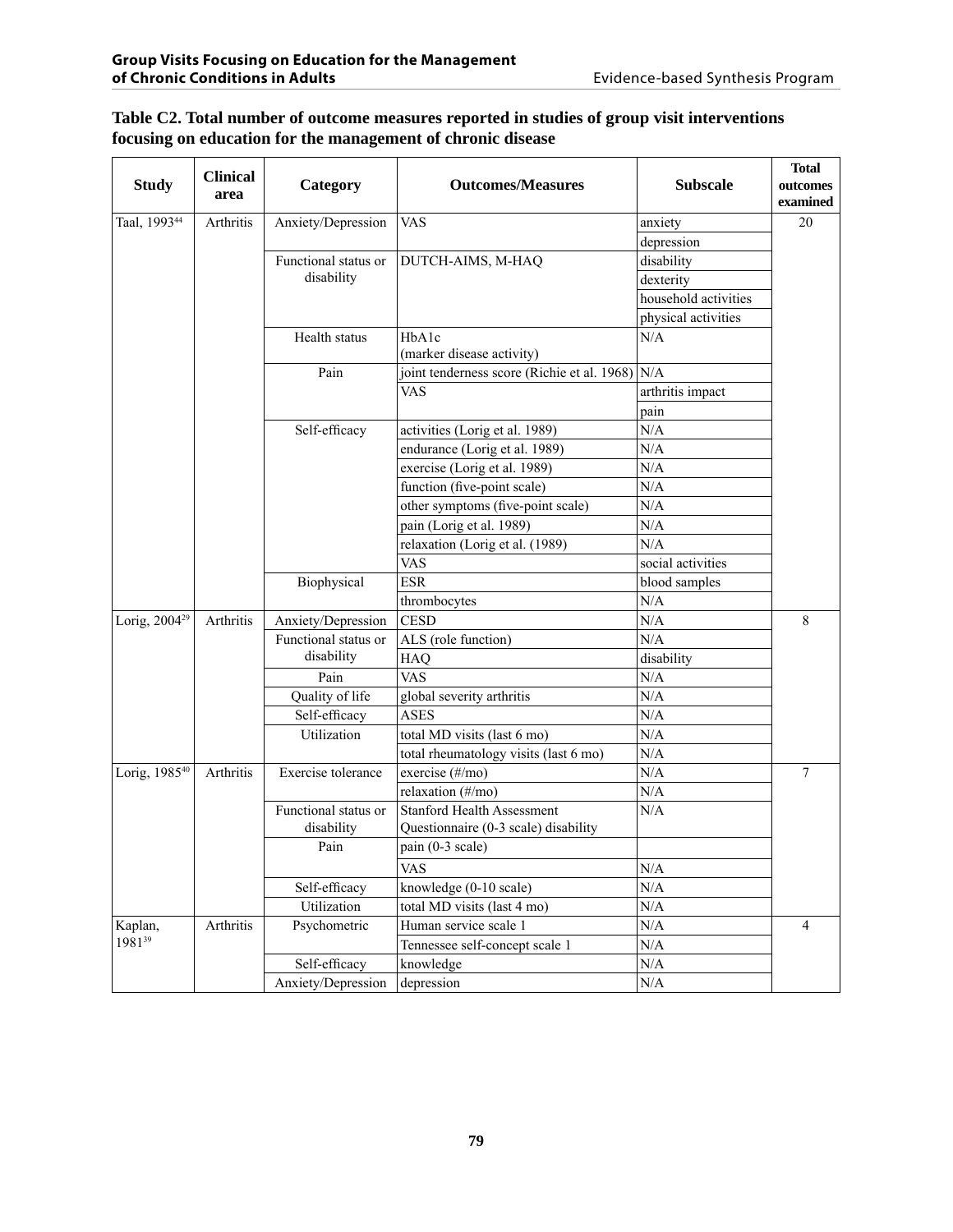|              | <b>Clinical</b> |                          |                                  |                        | <b>Total</b> |
|--------------|-----------------|--------------------------|----------------------------------|------------------------|--------------|
| <b>Study</b> | area            | Category                 | <b>Outcomes/Measures</b>         | <b>Subscale</b>        | outcomes     |
|              |                 |                          |                                  |                        | examined     |
| Hewlett,     | Arthritis       | Pain                     | <b>VAS</b>                       | pain                   | 13           |
| 201138       |                 | Quality of life          | RAQol                            | quality of life        |              |
|              |                 | Self-efficacy            | AHI                              | N/A                    |              |
|              |                 |                          | <b>RASE</b>                      | N/A                    |              |
|              |                 |                          | <b>VAS</b>                       | coping                 |              |
|              |                 | Anxiety/Depression       | <b>HADS</b>                      | anxiety                |              |
|              |                 |                          |                                  | depression             |              |
|              |                 | Disease severity         | <b>VAS</b>                       | disease activity       |              |
|              |                 | Fatigue                  | <b>MAF</b>                       | fatigue impact         |              |
|              |                 |                          | <b>VAS</b>                       | fatigue impact         |              |
|              |                 | Functional status or     | <b>HAQ</b>                       | disability             |              |
|              |                 | disability               | PIHAQ                            | impact disability      |              |
|              |                 |                          | <b>VAS</b>                       | severity               |              |
| Hammond,     | Arthritis       | Anxiety/Depression       | <b>HAQ</b>                       | anxiety                | 21           |
| 200847       |                 |                          |                                  | psychological distress |              |
|              |                 |                          |                                  | depression             |              |
|              |                 | Exercise tolerance       | self-management exercise         | N/A                    |              |
|              |                 | Fatigue                  | <b>VAS</b>                       | fatigue                |              |
|              |                 | Functional status or     | early morning stiffness          | N/A                    |              |
|              |                 | disability               | <b>HAQ</b>                       | functional ability     |              |
|              |                 | Pain                     | <b>VAS</b>                       | pain                   |              |
|              |                 | Self-efficacy            | cognitive symptom management     | N/A                    |              |
|              |                 |                          | AHI                              | helplessness           |              |
|              |                 |                          |                                  | perceived control      |              |
|              |                 |                          | <b>ASCQ</b>                      | action                 |              |
|              |                 |                          |                                  | contemplation          |              |
|              |                 |                          |                                  | maintenance            |              |
|              |                 |                          |                                  | pre-contemplation      |              |
|              |                 |                          | <b>ASES</b>                      | Pain $+$ other symp-   |              |
|              |                 |                          |                                  | toms                   |              |
|              |                 |                          | perceived health (scale (0-100)) | N/A                    |              |
|              |                 |                          | <b>RASE</b>                      | N/A                    |              |
|              |                 | Self-efficacy/           | fatigue management (scale 1-6)   | N/A                    |              |
|              |                 | <b>Functional</b> status | joint protection (scale 1-6)     | N/A                    |              |
|              |                 | Utilization              | total MD visits (last 6-12 mo)   | $\rm N/A$              |              |
| Breedland,   | Arthritis       | Exercise tolerance       | physical performance             | aerobic capacity       | 8            |
| 201133       |                 |                          |                                  | muscle strength LE     |              |
|              |                 |                          |                                  | muscle strength UE     |              |
|              |                 | Health status            | Dutch-AIMS2 - health status      | physical health        |              |
|              |                 |                          |                                  | psychological health   |              |
|              |                 |                          |                                  | social interaction     |              |
|              |                 | Self-efficacy/           | ASES - self efficacy             | function               |              |
|              |                 | Functional status and    |                                  | pain + other symptoms  |              |
|              |                 | disability/pain          |                                  |                        |              |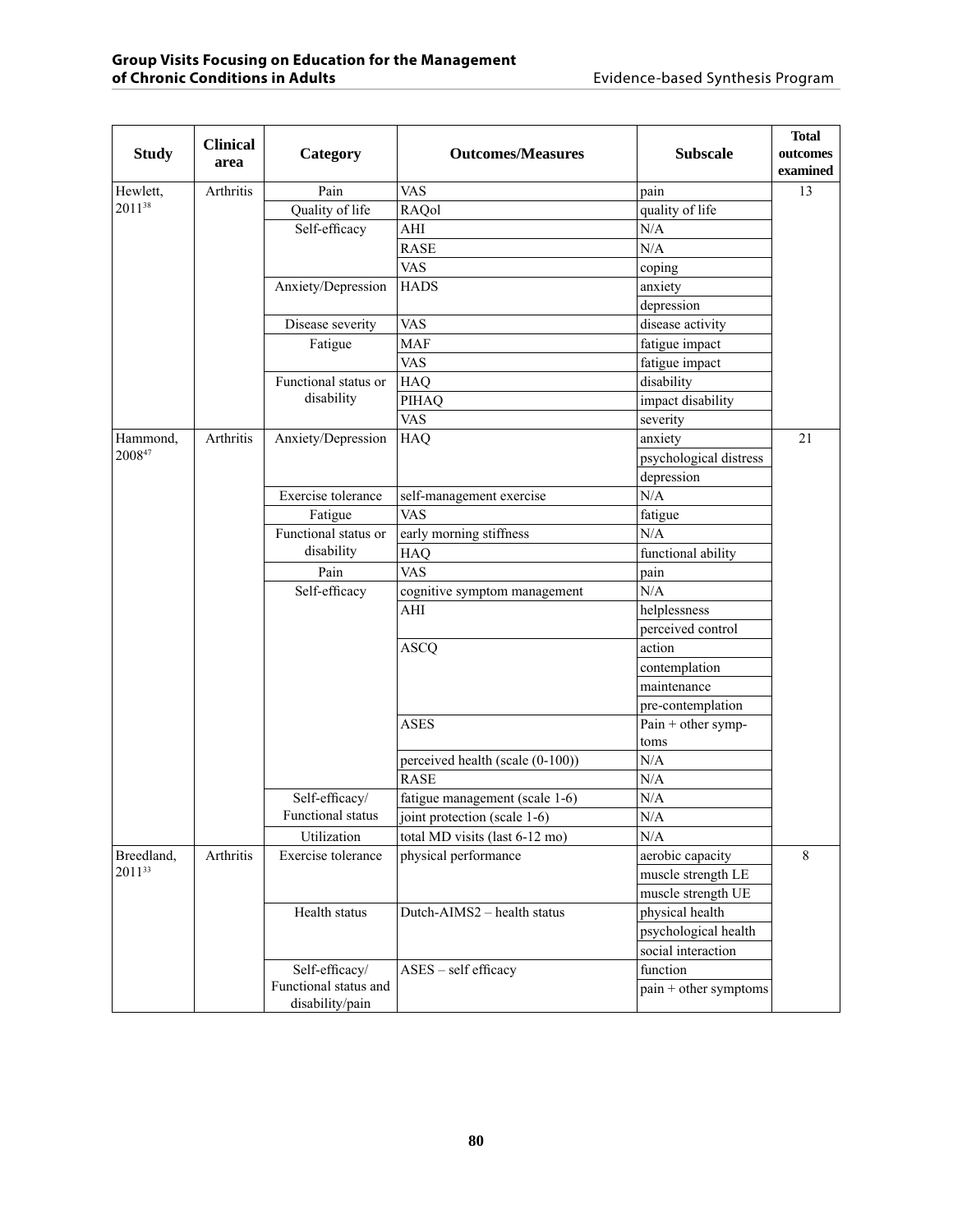| <b>Study</b>           | <b>Clinical</b><br>area | Category              | <b>Outcomes/Measures</b>                   | <b>Subscale</b>                                 | <b>Total</b><br>outcomes<br>examined |  |
|------------------------|-------------------------|-----------------------|--------------------------------------------|-------------------------------------------------|--------------------------------------|--|
| Riemsma,               | Arthritis               | Disease severity      | DAS28 (disease activity)                   | N/A                                             | 20                                   |  |
| 200342                 |                         | Exercise tolerance    | health behavior (7 items on 5-point scale) | endurance exercises                             |                                      |  |
|                        |                         |                       |                                            | physical exercises                              |                                      |  |
|                        |                         |                       |                                            | relaxation exercises                            |                                      |  |
|                        |                         |                       |                                            | self-management                                 |                                      |  |
|                        |                         | Fatigue               | VAS (fatigue)                              | N/A                                             |                                      |  |
|                        |                         | Functional status or  | AIMS2                                      | physical function                               |                                      |  |
|                        |                         | disability/pain       |                                            | pain                                            |                                      |  |
|                        |                         | Pain/Self-efficacy    | <b>CORS</b>                                | coping with pain                                |                                      |  |
|                        |                         | Quality of life       | AIMS2                                      | health status: affect                           |                                      |  |
|                        |                         | Self-efficacy         | social interactions (Revenson)             | emotional support                               |                                      |  |
|                        |                         |                       |                                            | esteem support                                  |                                      |  |
|                        |                         |                       |                                            | informational support                           |                                      |  |
|                        |                         |                       |                                            | overprotection                                  |                                      |  |
|                        |                         |                       |                                            | problematic support                             |                                      |  |
|                        |                         |                       |                                            | tangible support                                |                                      |  |
|                        |                         |                       | <b>CORS</b>                                | coping with                                     |                                      |  |
|                        |                         |                       |                                            | limitations                                     |                                      |  |
|                        |                         | Self-efficacy/        | <b>SES</b>                                 | self-efficacy:                                  |                                      |  |
|                        |                         | Functional status and |                                            | other symptoms                                  |                                      |  |
|                        |                         | disability/ Pain      |                                            | (depression, fatigue,                           |                                      |  |
|                        |                         |                       |                                            | frustration)                                    |                                      |  |
|                        |                         |                       |                                            | self-efficacy: function                         |                                      |  |
|                        |                         |                       |                                            | self-efficacy: pain                             |                                      |  |
| Giraudet-              | Arthritis               | Anxiety/Depression    | <b>HADS</b>                                | anxiety                                         | 16                                   |  |
| Le Quintrec,<br>200737 |                         |                       |                                            | depression                                      |                                      |  |
|                        |                         | Disease severity      | DAS28 (disease activity)                   | N/A                                             |                                      |  |
|                        |                         | Exercise tolerance    | Baecke questionnaire                       | physical activity                               |                                      |  |
|                        |                         | Fatigue               | <b>FACIT-F</b>                             | N/A                                             |                                      |  |
|                        |                         | Knowledge             | rheumatoid arthritis knowledge (10-item)   | N/A                                             |                                      |  |
|                        |                         |                       | Patient satisfaction                       | satisfaction with the program (Likert<br>scale) | N/A                                  |  |
|                        |                         | Quality of life       | EMIR (AIMS2)                               | physical                                        |                                      |  |
|                        |                         |                       |                                            | psychological                                   |                                      |  |
|                        |                         |                       |                                            | social                                          |                                      |  |
|                        |                         |                       |                                            | symptomatic                                     |                                      |  |
|                        |                         |                       |                                            | work                                            |                                      |  |
|                        |                         |                       | <b>HAQ</b>                                 | quality of life:                                |                                      |  |
|                        |                         |                       |                                            | unweighted                                      |                                      |  |
|                        |                         |                       |                                            | quality of life: with                           |                                      |  |
|                        |                         |                       |                                            | weighting                                       |                                      |  |
|                        |                         | Self-efficacy         | AHI (coping)                               | N/A                                             |                                      |  |
|                        |                         | Utilization           | <b>EURIDISS</b>                            | drug compliance                                 |                                      |  |
| Sevick,                | Arthritis               | Biophysical           | $\operatorname{BMI}$                       | N/A                                             | $\overline{7}$                       |  |
| 200943                 |                         | Functional status,    | <b>WOMAC</b>                               | degree of difficulty                            |                                      |  |
|                        |                         | pain, disability      |                                            | function                                        |                                      |  |
|                        |                         |                       |                                            | stiffness                                       |                                      |  |
|                        |                         |                       |                                            | pain                                            |                                      |  |
|                        |                         | Physical performance  | 6MWT                                       | $\rm N/A$                                       |                                      |  |
|                        |                         |                       | stair climb                                | $\rm N/A$                                       |                                      |  |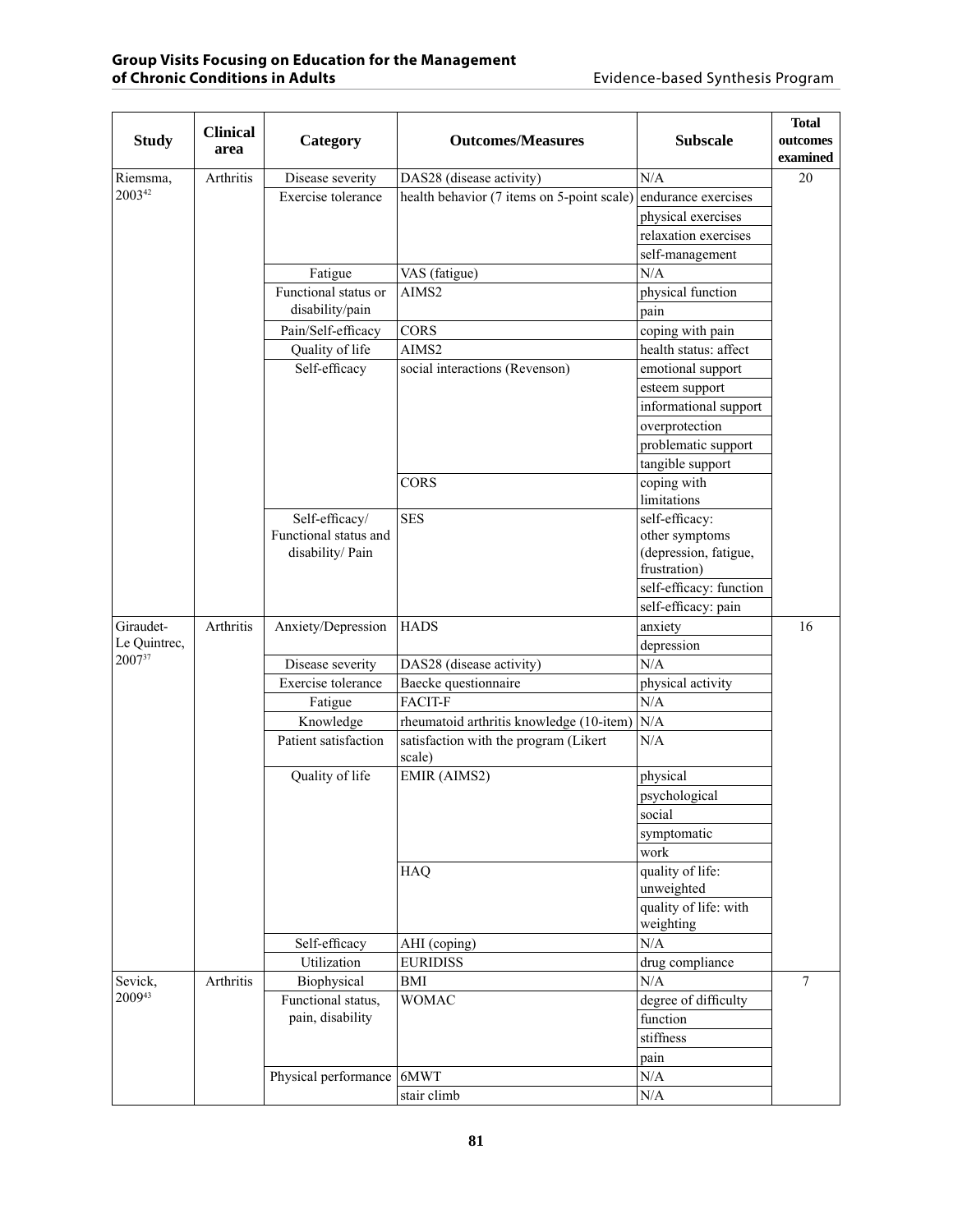|                   | <b>Clinical</b> |                      |                                           |                                | <b>Total</b> |
|-------------------|-----------------|----------------------|-------------------------------------------|--------------------------------|--------------|
| <b>Study</b>      | area            | Category             | <b>Outcomes/Measures</b>                  | <b>Subscale</b>                | outcomes     |
|                   |                 |                      |                                           |                                | examined     |
| Barlow,<br>200032 | Arthritis       | Anxiety/Depression   | <b>HADS</b>                               | anxiety                        | 12           |
|                   |                 |                      |                                           | depression                     |              |
|                   |                 |                      | HADS, PANAS                               | psychologic well-<br>being     |              |
|                   |                 | Fatigue; pain        | <b>VAS</b>                                | fatigue                        |              |
|                   |                 |                      |                                           | pain                           |              |
|                   |                 | Pain/Self-efficacy   | <b>ASE</b>                                | pain                           |              |
|                   |                 | Quality of life      | <b>PANAS</b>                              | negative affect                |              |
|                   |                 |                      |                                           | positive affect                |              |
|                   |                 | Self-efficacy        | <b>ASE</b>                                | other symptoms                 |              |
|                   |                 |                      | HAQ (dietary habit)                       | N/A                            |              |
|                   |                 | Utilization          | communication with physician              | N/A                            |              |
| Buszewicz,        | Arthritis       | Pain                 | <b>ASE</b>                                | other                          | 8            |
| 200634            |                 |                      |                                           | pain                           |              |
|                   |                 |                      | <b>WOMAC</b>                              | pain                           |              |
|                   |                 | Quality of life      | $SF-36$                                   | mental health                  |              |
|                   |                 | Functional status or | <b>WOMAC</b>                              | physical function              |              |
|                   |                 | disability           |                                           | stiffness                      |              |
|                   |                 | Quality of life      | SF-36                                     | physical health                |              |
|                   |                 | Anxiety/Depression   | <b>HADS</b>                               | anxiety                        |              |
|                   |                 |                      |                                           | depression                     |              |
| Freeman,          | Arthritis       | Functional status or | 28 JC                                     | $\rm N/A$                      | 12           |
| 200236            |                 | disability           | <b>EMS</b>                                | N/A                            |              |
|                   |                 | Pain                 | ESR (duration of early morning stiffness) | N/A                            |              |
|                   |                 |                      | <b>VAS</b>                                | N/A                            |              |
|                   |                 | Quality of life      | AIMS2                                     | affect                         |              |
|                   |                 |                      |                                           | current health                 |              |
|                   |                 |                      |                                           | physical functional<br>ability |              |
|                   |                 |                      |                                           | symptoms                       |              |
|                   |                 | Self-efficacy        | <b>ASES</b>                               | N/A                            |              |
|                   |                 |                      | RAI                                       | helplessness                   |              |
|                   |                 |                      |                                           | internality                    |              |
|                   |                 |                      | <b>TSES</b>                               | N/A                            |              |
| Ettinger,         | Arthritis       | Exercise tolerance   | aerobic capacity (0-3 Likert scale)       | N/A                            | 10           |
| $1997^{22}$       |                 |                      | aerobic training                          | N/A                            |              |
|                   |                 |                      | knee pain (1-6 Likert scale)              | $\rm N/A$                      |              |
|                   |                 |                      | physical performance                      | endurance                      |              |
|                   |                 |                      |                                           | distance (6MWT)                |              |
|                   |                 |                      |                                           | mobility                       |              |
|                   |                 |                      |                                           | strength                       |              |
|                   |                 |                      | resistance training                       | $\rm N/A$                      |              |
|                   |                 | Functional status or | self-reported disability (FAST, Likert    | $\rm N/A$                      |              |
|                   |                 | disability           | scale)                                    |                                |              |
|                   |                 | Utilization          | x-ray                                     | $\rm N/A$                      |              |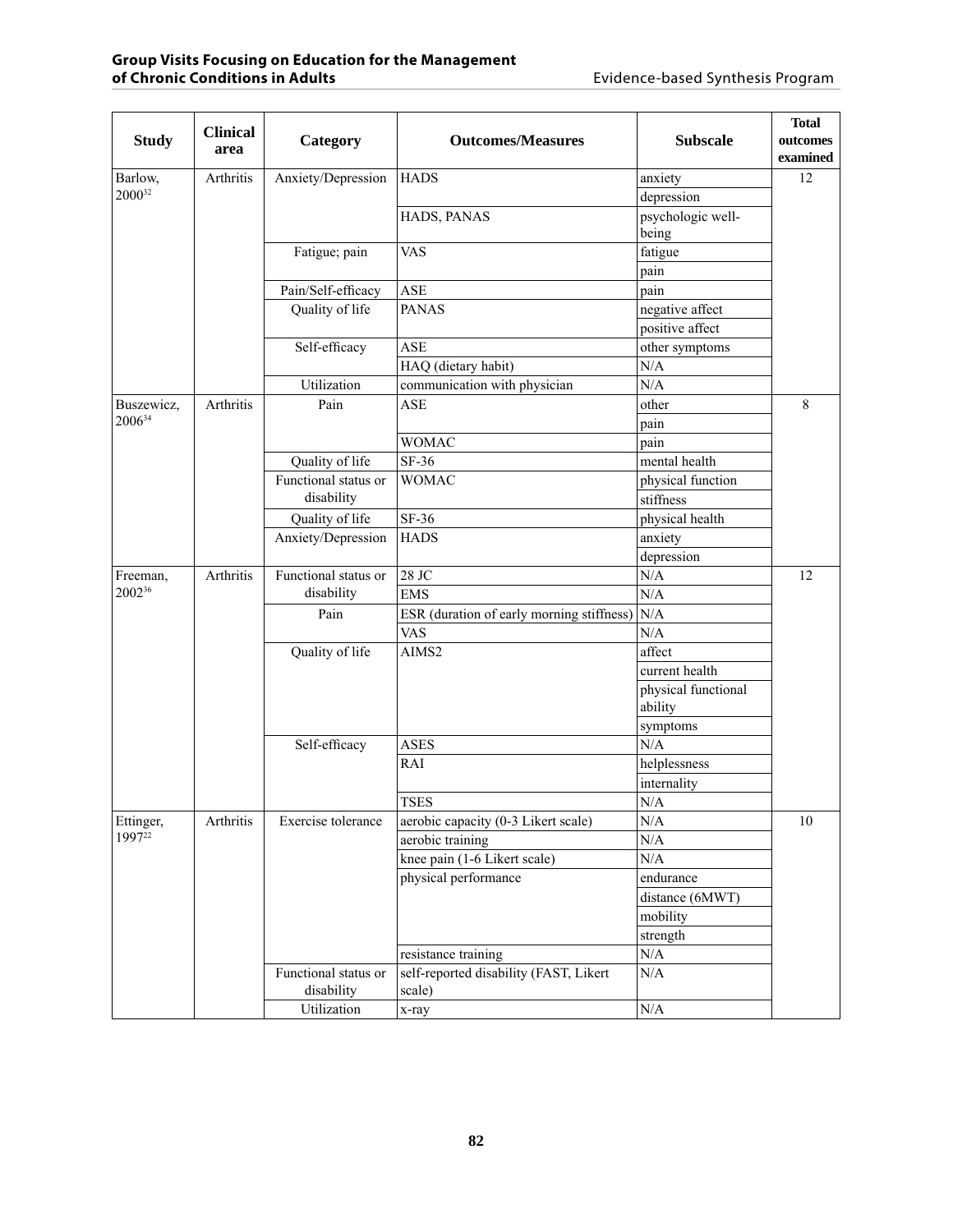| <b>Study</b>              | <b>Clinical</b><br>area | Category                           | <b>Outcomes/Measures</b>                        | <b>Subscale</b>                      | <b>Total</b><br>outcomes<br>examined |
|---------------------------|-------------------------|------------------------------------|-------------------------------------------------|--------------------------------------|--------------------------------------|
| Hammond,                  | <b>Arthritis</b>        | Functional status or               | <b>HAQ</b>                                      | functional ability                   | 11                                   |
| 199923                    |                         | disability                         | HJAM (range of movement and joint<br>deformity) | N/A                                  |                                      |
|                           |                         | Pain                               | <b>HAQ</b>                                      | hand pain                            |                                      |
|                           |                         |                                    | HJC (number of painful/tender hand<br>joints)   | N/A                                  |                                      |
|                           |                         |                                    | VAS (hand pain)                                 | N/A                                  |                                      |
|                           |                         | Physical performance grip strength |                                                 | N/A                                  |                                      |
|                           |                         | Self-efficacy                      | AHI                                             | N/A                                  |                                      |
|                           |                         |                                    | <b>ASES</b>                                     | N/A                                  |                                      |
|                           |                         |                                    | JP (self-reported homework)                     | N/A                                  |                                      |
|                           |                         |                                    | JPBA (joint protection behavior)                | N/A                                  |                                      |
|                           |                         |                                    | JPKA (knowledge)                                | N/A                                  |                                      |
| Lorig, 1999 <sup>41</sup> | Arthritis               | Anxiety/Depression                 | <b>CESD</b>                                     | depression                           | 9                                    |
|                           |                         | Exercise tolerance                 | aerobic exercise                                | N/A                                  |                                      |
|                           |                         |                                    | range of motion exercise                        | N/A                                  |                                      |
|                           |                         | Functional status or<br>disability | HAQ                                             | disability                           |                                      |
|                           |                         | Pain                               | VNS (modified VAS)                              | pain                                 |                                      |
|                           |                         | Quality of life                    | <b>MOS</b>                                      | general health/self-<br>rated health |                                      |
|                           |                         | Self-efficacy                      | HAQ                                             | self-efficacy                        |                                      |
|                           |                         | Utilization                        | MD visits (last 6 mo)                           | N/A                                  |                                      |
|                           |                         |                                    | medication use (NSAIDs)                         | N/A                                  |                                      |
| Patel, 2009 <sup>35</sup> | Arthritis               | Costs                              | <b>VAS</b>                                      | costs to patient,<br>family, friends | 11                                   |
|                           |                         |                                    |                                                 | indirect costs                       |                                      |
|                           |                         |                                    |                                                 | social care costs                    |                                      |
|                           |                         |                                    |                                                 | total costs, societal                |                                      |
|                           |                         |                                    |                                                 | perspective                          |                                      |
|                           |                         |                                    |                                                 | total health costs                   |                                      |
|                           |                         | Pain                               | EQ-5D: VAS                                      | utility index                        |                                      |
|                           |                         | Quality of life                    | EuroQol: VAS                                    | quality of life                      |                                      |
|                           |                         |                                    | QALYs                                           | quality adjusted life<br>years       |                                      |
|                           |                         |                                    | SF-36                                           | mental health                        |                                      |
|                           |                         |                                    |                                                 | physical health                      |                                      |
|                           |                         |                                    |                                                 | cost effective on basis<br>of QoL    |                                      |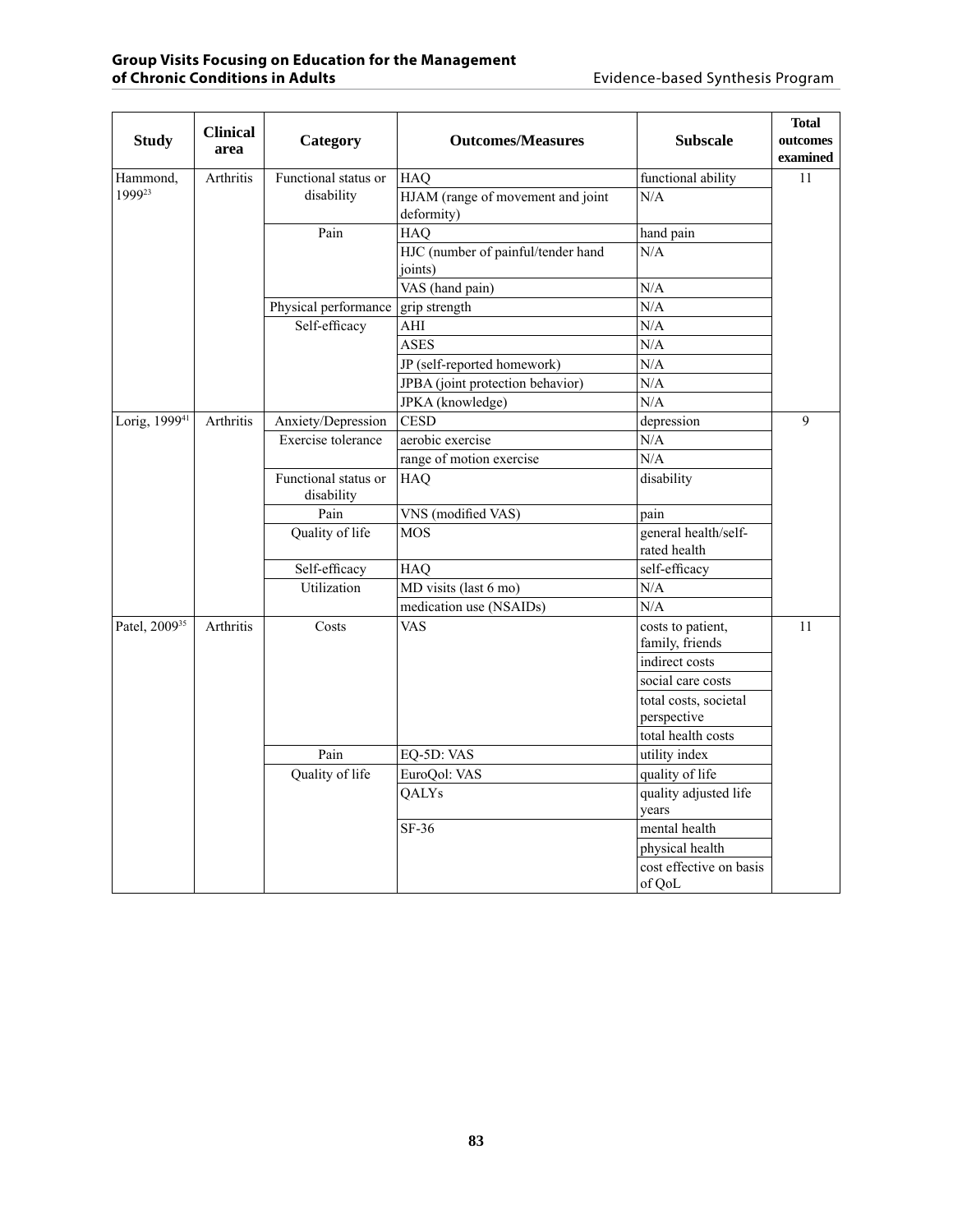| <b>Study</b>              | <b>Clinical</b><br>area | Category                           | <b>Outcomes/Measures</b>                | <b>Subscale</b>                      | <b>Total</b><br>outcomes<br>examined |
|---------------------------|-------------------------|------------------------------------|-----------------------------------------|--------------------------------------|--------------------------------------|
| Ackerman,                 | Arthritis               | Pain                               | <b>WOMAC</b>                            | pain                                 | 15                                   |
| 201231                    |                         | Quality of life                    | <b>AQoL</b>                             | arthritis related quality<br>of life |                                      |
|                           |                         |                                    | heiQ                                    | acquisition                          |                                      |
|                           |                         |                                    |                                         | activity                             |                                      |
|                           |                         |                                    |                                         | attitudes/approaches                 |                                      |
|                           |                         |                                    |                                         | emotional distress                   |                                      |
|                           |                         |                                    |                                         | engagement                           |                                      |
|                           |                         |                                    |                                         | health service                       |                                      |
|                           |                         |                                    |                                         | navigation                           |                                      |
|                           |                         |                                    |                                         | self-monitoring                      |                                      |
|                           |                         |                                    |                                         | social integration/                  |                                      |
|                           |                         |                                    |                                         | support                              |                                      |
|                           |                         |                                    | <b>HRQOL</b>                            | health related quality<br>of life    |                                      |
|                           |                         | Health status                      | MAPT (arthritis disease severity)       | N/A                                  |                                      |
|                           |                         | Functional status or               | <b>WOMAC</b>                            | physical function                    |                                      |
|                           |                         | disability                         |                                         | stiffness                            |                                      |
|                           |                         | Anxiety/Depression                 | K10 (distress)                          | N/A                                  |                                      |
| Wilson,                   | Asthma                  | Exercise tolerance                 | change in ph. activity (1 year)         | N/A                                  | 8                                    |
| 199348                    |                         | Health status                      | # symptomatic days (1 year)             | N/A                                  |                                      |
|                           |                         |                                    | asthma status (5 mo)                    | N/A                                  |                                      |
|                           |                         |                                    | relative "bother" (1 year)              | N/A                                  |                                      |
|                           |                         | Self-management                    | improved MDI technique (1 year)         | N/A                                  |                                      |
|                           |                         |                                    | improvements bedr. environment (1 year) | N/A                                  |                                      |
|                           |                         | Utilization                        | acute visit rates                       | N/A                                  |                                      |
|                           |                         |                                    | difference in acute visit rates         | N/A                                  |                                      |
| Abdulwadud,               | Asthma                  | Quality of life                    | <b>AQLQ</b>                             | breathlessness                       | $\overline{7}$                       |
| 199949                    |                         |                                    |                                         | concern for health                   |                                      |
|                           |                         |                                    |                                         | mood disturbance                     |                                      |
|                           |                         |                                    |                                         | social disruption                    |                                      |
|                           |                         | Self-efficacy                      | <b>AGKQ</b>                             | knowledge                            |                                      |
|                           |                         |                                    | <b>HAAS</b>                             | self-mgmt: rapid onset               |                                      |
|                           |                         |                                    |                                         | self-mgmt: slow onset                |                                      |
| Allen, 1995 <sup>50</sup> | Asthma                  | Biophysical                        | FEV/FVC                                 | adequacy of medical<br>treatment     | $\overline{4}$                       |
|                           |                         |                                    |                                         | morbidity                            |                                      |
|                           |                         | Self-management                    | compliance with meds                    | $\rm N/A$                            |                                      |
|                           |                         | Self-efficacy                      | knowledge                               | $\rm N/A$                            |                                      |
| Bolton,<br>199151         | Asthma                  | Functional status or<br>disability | days of limited activity                | N/A                                  | $\overline{4}$                       |
|                           |                         | Utilization                        | emergency room visits                   | $\rm N/A$                            |                                      |
|                           |                         |                                    | hospitalization                         | $\rm N/A$                            |                                      |
|                           |                         |                                    | physician visits                        | $\rm N/A$                            |                                      |
| Kritikos,                 | Asthma                  | Disease Severity                   | asthma severity                         | N/A                                  | 6                                    |
| 2007101                   |                         | Quality of life                    | <b>AQLQ</b>                             | total quality of life                |                                      |
|                           |                         | Self-management                    | <b>MARS</b>                             | medication adherence                 |                                      |
|                           |                         | Self-efficacy                      | CQ                                      | knowledge                            |                                      |
|                           |                         |                                    | optimal DPI                             | $\rm N/A$                            |                                      |
|                           |                         |                                    | optimal MDI                             | $\rm N/A$                            |                                      |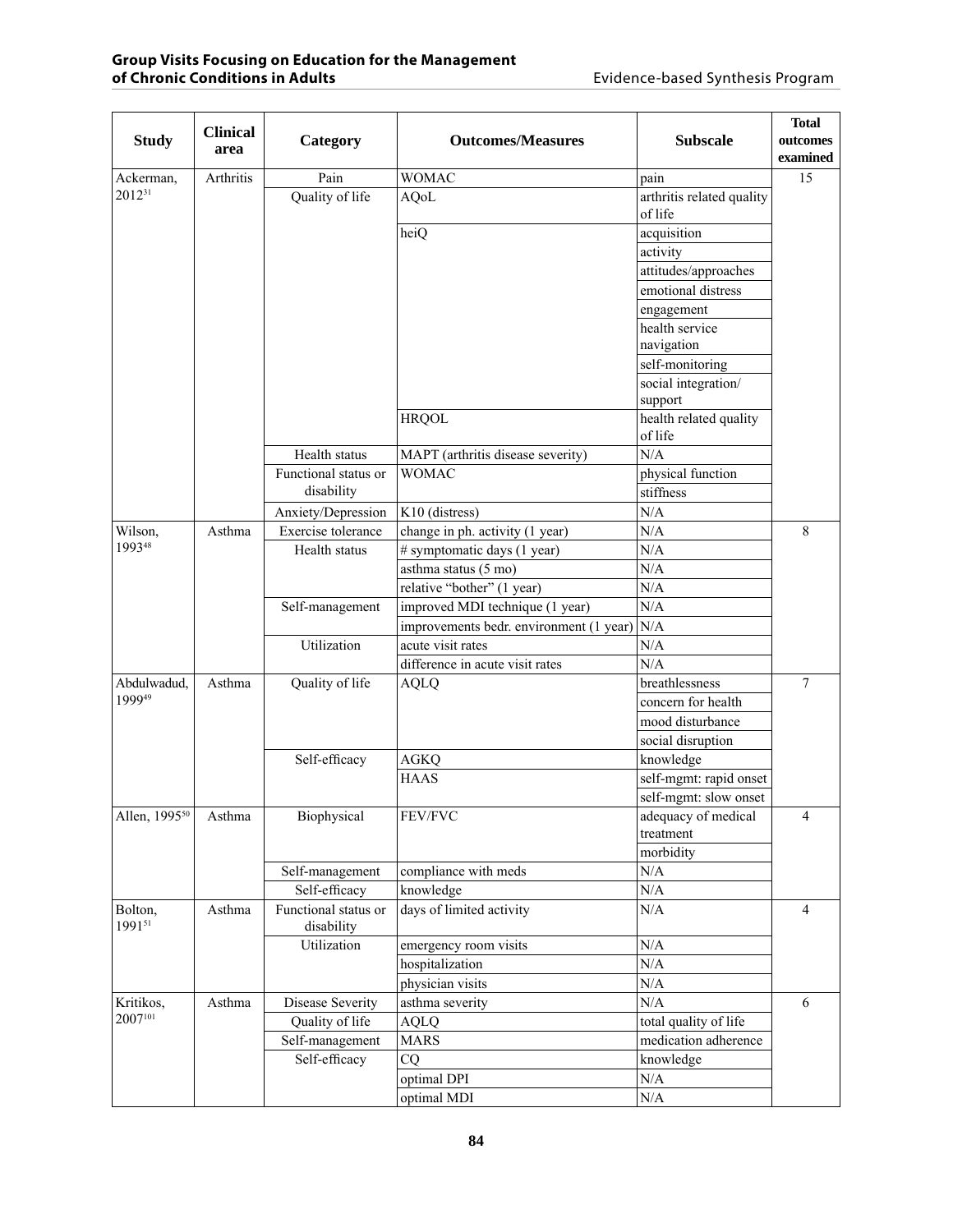| <b>Study</b> | <b>Clinical</b><br>area | Category           | <b>Outcomes/Measures</b>                                                                                | <b>Subscale</b>         | <b>Total</b><br>outcomes<br>examined |
|--------------|-------------------------|--------------------|---------------------------------------------------------------------------------------------------------|-------------------------|--------------------------------------|
| Snyder,      | Asthma                  | Disease severity   | symptom severity                                                                                        | N/A                     | $\overline{4}$                       |
| 198752       |                         | Self-efficacy      | <b>ASES</b>                                                                                             | self-efficacy           |                                      |
|              |                         |                    | attitudes about asthma (AASA 24-item)                                                                   | $\rm N/A$               |                                      |
|              |                         |                    | BIQ (knowledge)                                                                                         |                         |                                      |
| Wilson,      | <b>COPD</b>             | Quality of life    | MRC (dyspnea)                                                                                           | N/A                     | $\overline{4}$                       |
| 200853       |                         | Self-efficacy      | abstinence from smoking validation, self- $N/A$<br>report (IC)                                          |                         |                                      |
|              |                         |                    | HSI (addiction)                                                                                         | N/A                     |                                      |
|              |                         |                    | stages of change (5 categories:<br>pre-contemplation, contemplation,<br>preparation, action, ex-smoker) | N/A                     |                                      |
| Kunik,       | <b>COPD</b>             | Exercise tolerance | 6MWT                                                                                                    | N/A                     | 18                                   |
| 200857       |                         | Quality of life    | BAI                                                                                                     | anxiety                 |                                      |
|              |                         |                    | <b>BDI-II</b>                                                                                           | depressive symptoms     |                                      |
|              |                         |                    | <b>CRQ</b>                                                                                              | Qol: fatigue            |                                      |
|              |                         |                    |                                                                                                         | Qol: mastery            |                                      |
|              |                         |                    |                                                                                                         | Qol: dyspnoea           |                                      |
|              |                         |                    |                                                                                                         | Qol: emotion            |                                      |
|              |                         |                    | $SF-36$                                                                                                 | emotional composite     |                                      |
|              |                         |                    |                                                                                                         | general health          |                                      |
|              |                         |                    |                                                                                                         | mental health           |                                      |
|              |                         |                    |                                                                                                         | pain                    |                                      |
|              |                         |                    |                                                                                                         | physical composite      |                                      |
|              |                         |                    |                                                                                                         | physical function       |                                      |
|              |                         |                    |                                                                                                         | role-emotionally        |                                      |
|              |                         |                    |                                                                                                         | role-physical           |                                      |
|              |                         |                    |                                                                                                         | social function         |                                      |
|              |                         |                    |                                                                                                         | vitality                |                                      |
|              |                         | Utilization        | use of health services                                                                                  | N/A                     |                                      |
| Bestall,     | <b>COPD</b>             | Anxiety/Depression | <b>HADS</b>                                                                                             | anxiety                 | 12                                   |
| 200354       |                         |                    |                                                                                                         | depression              |                                      |
|              |                         | Exercise tolerance | shuttle walking                                                                                         |                         |                                      |
|              |                         |                    | walking distance                                                                                        |                         |                                      |
|              |                         | Quality of life    | CRDQ (7-pt Likert scale)                                                                                | emotional function      |                                      |
|              |                         |                    |                                                                                                         | fatigue                 |                                      |
|              |                         |                    |                                                                                                         | mastery                 |                                      |
|              |                         |                    |                                                                                                         | dyspnoea                |                                      |
|              |                         |                    | <b>SGRQ</b>                                                                                             | health status: activity |                                      |
|              |                         |                    |                                                                                                         | health status: impacts  |                                      |
|              |                         |                    |                                                                                                         | health status:          |                                      |
|              |                         |                    |                                                                                                         | symptoms                |                                      |
|              |                         | Self-efficacy      | ${\rm EADL}$                                                                                            | $\rm N/A$               |                                      |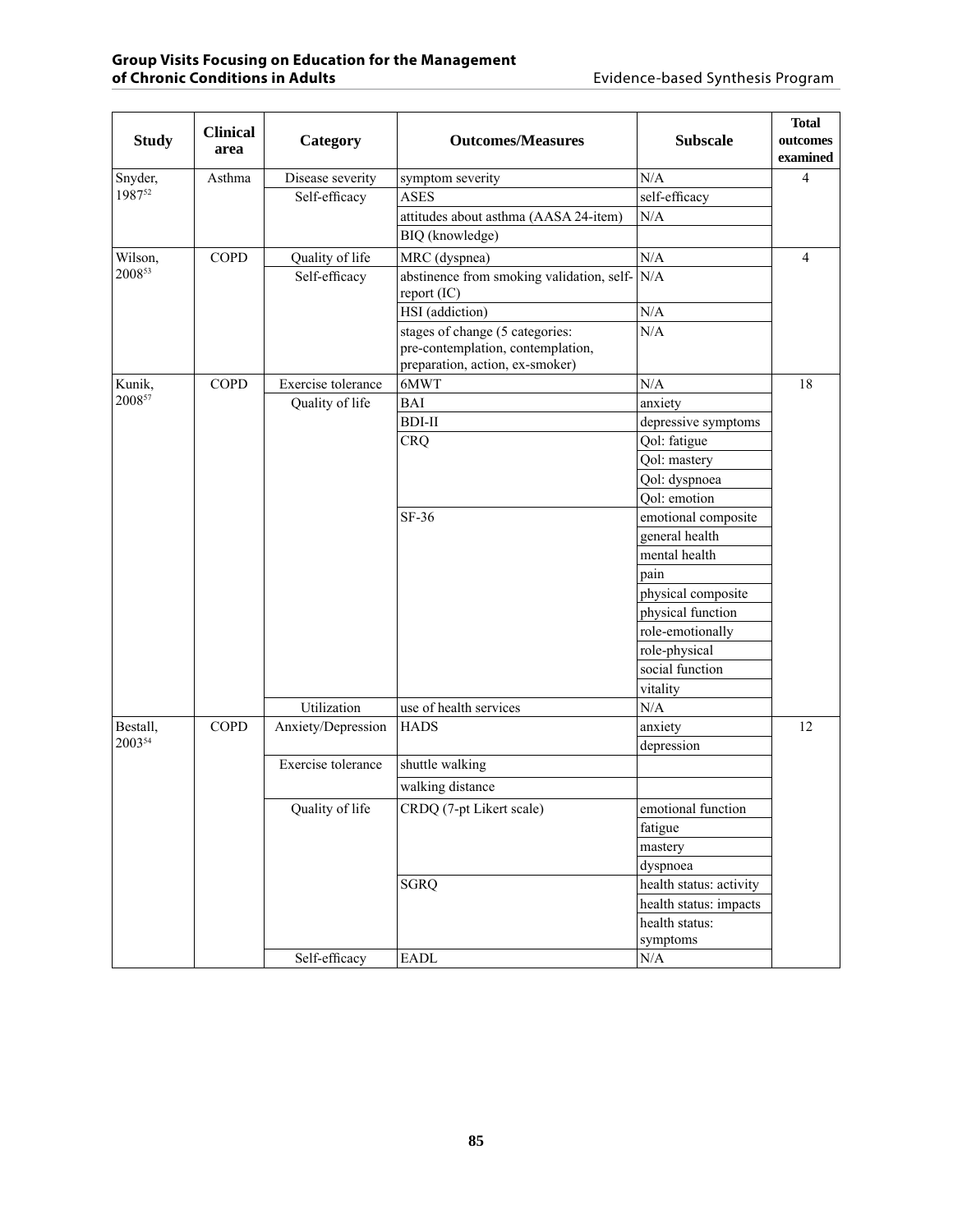| <b>Study</b>              | <b>Clinical</b><br>area | Category                           | <b>Outcomes/Measures</b>           | <b>Subscale</b>         | <b>Total</b><br>outcomes<br>examined |
|---------------------------|-------------------------|------------------------------------|------------------------------------|-------------------------|--------------------------------------|
| Donesky-                  | <b>COPD</b>             | Biophysical                        | FEVI/FVC                           | N/A                     | 16                                   |
| Cuenco,                   |                         | Quality of life                    | SF-36                              | mental component        |                                      |
| 2009102                   |                         |                                    |                                    | physical component      |                                      |
|                           |                         | Quality of life/                   | FPI total                          | functional              |                                      |
|                           |                         | Functional status or<br>disability |                                    | performance             |                                      |
|                           |                         | Self-efficacy                      | <b>CRQ</b>                         | mastery                 |                                      |
|                           |                         | Anxiety                            | <b>SSAI</b>                        | N/A                     |                                      |
|                           |                         | Anxiety/Depression                 | <b>CESD</b>                        | N/A                     |                                      |
|                           |                         | Exercise tolerance                 | incremental cycle (ergometry)      | N/A                     |                                      |
|                           |                         |                                    | hamstring flex tq/bw 180           | N/A                     |                                      |
|                           |                         |                                    | hamstring flexion tq/bw 90         | N/A                     |                                      |
|                           |                         |                                    | quads extension tq/bw 180          | N/A                     |                                      |
|                           |                         |                                    | quads extension tq/bw 90           | N/A                     |                                      |
|                           |                         | Fatigue                            | <b>CRQ</b>                         | fatigue                 |                                      |
|                           |                         | Quality of life                    | <b>CRQ</b>                         | emotional               |                                      |
|                           |                         |                                    | CRQ (Borg) dyspnea                 | N/A                     |                                      |
|                           |                         |                                    | FEVI (lung function)               | N/A                     |                                      |
| Effing,                   | <b>COPD</b>             | Anxiety/Depression                 | <b>HADS</b>                        | anxiety                 | 14                                   |
| 201155                    |                         |                                    |                                    | depression              |                                      |
|                           |                         | Biophysical                        | <b>FFM</b>                         | N/A                     |                                      |
|                           |                         | Exercise tolerance                 | <b>CRQ</b>                         | dyspnoea                |                                      |
|                           |                         |                                    | <b>ESWT</b>                        | distance                |                                      |
|                           |                         |                                    | <b>ISWT</b>                        | distance                |                                      |
|                           |                         |                                    | max exercise capacity              | N/A                     |                                      |
|                           |                         |                                    | steps per day (pedometer)          | N/A                     |                                      |
|                           |                         | Fatigue                            | <b>CRQ</b>                         | fatigue                 |                                      |
|                           |                         | Quality of life                    | CCQ                                | functional state        |                                      |
|                           |                         |                                    |                                    | mental state            |                                      |
|                           |                         |                                    |                                    | symptoms                |                                      |
|                           |                         |                                    |                                    | emotional function      |                                      |
|                           |                         | Self-efficacy                      | <b>CRQ</b>                         |                         |                                      |
| Ninot, 2011 <sup>56</sup> | <b>COPD</b>             | Exercise tolerance                 | 6MWD                               | mastery<br>N/A          | 16                                   |
|                           |                         |                                    | daily physical activity (Voorrips) | N/A                     |                                      |
|                           |                         | Quality of life                    | <b>HRQoL</b>                       | $\rm N/A$               |                                      |
|                           |                         |                                    | <b>SGRQ</b>                        | health status: impacts  |                                      |
|                           |                         |                                    |                                    | health status:          |                                      |
|                           |                         |                                    |                                    | symptoms                |                                      |
|                           |                         |                                    |                                    | health status: total    |                                      |
|                           |                         |                                    |                                    | health status: activity |                                      |
|                           |                         |                                    | utilization                        | $\rm N/A$               |                                      |
|                           |                         |                                    | <b>VAS</b>                         | dyspnea                 |                                      |
|                           |                         |                                    | <b>NHP</b>                         | physical mobility       |                                      |
|                           |                         |                                    |                                    |                         |                                      |
|                           |                         |                                    | pulmonary function                 | $\rm N/A$               |                                      |
|                           |                         | Quality of life/Pain               | <b>NHP</b>                         | pain                    |                                      |
|                           |                         |                                    |                                    | sleep                   |                                      |
|                           |                         |                                    |                                    | energy                  |                                      |
|                           |                         |                                    |                                    | social isolation        |                                      |
|                           |                         |                                    |                                    | emotional reaction      |                                      |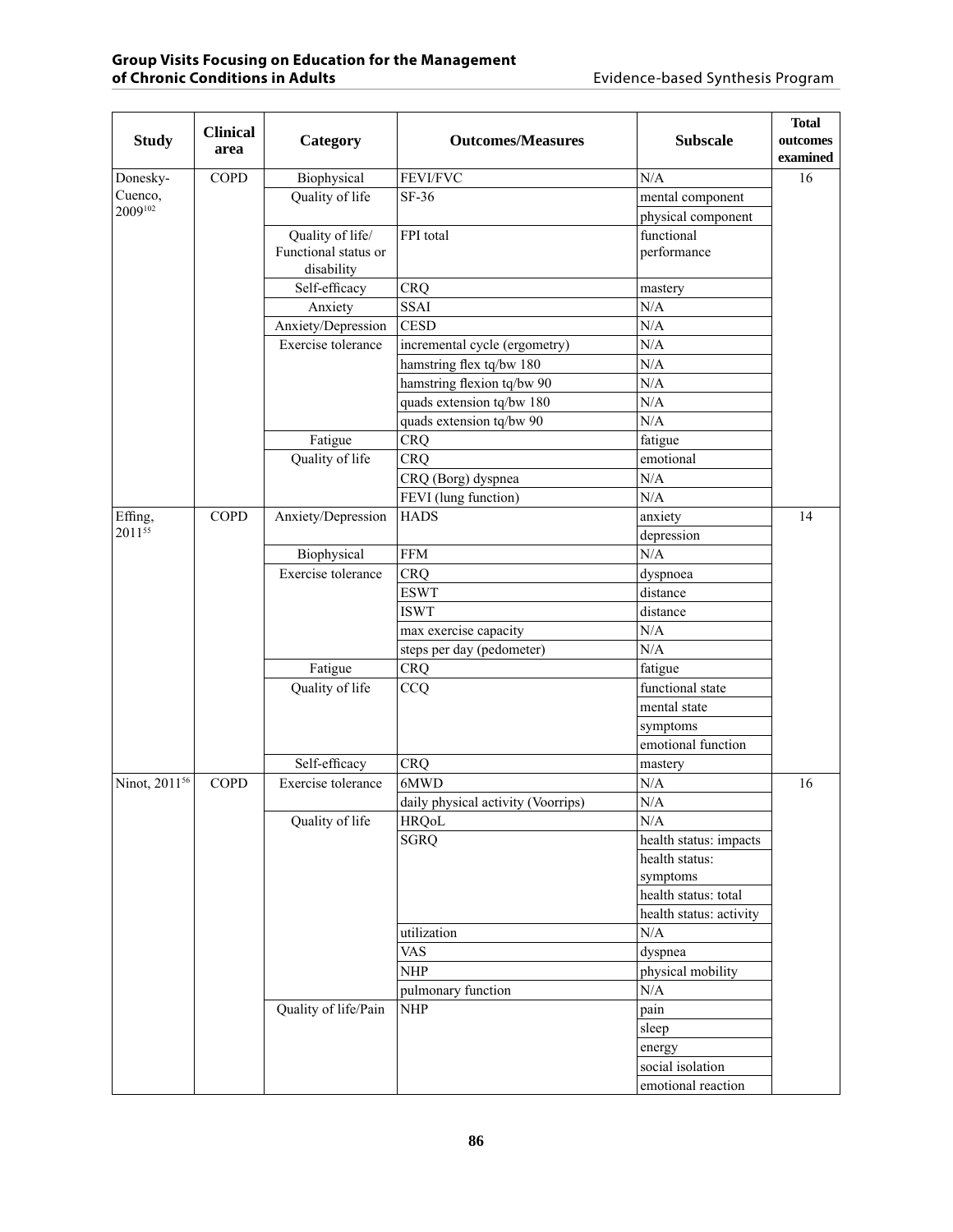| <b>Study</b>              | <b>Clinical</b><br>area | Category                           | <b>Outcomes/Measures</b>                            | <b>Subscale</b>                | <b>Total</b><br>outcomes<br>examined |
|---------------------------|-------------------------|------------------------------------|-----------------------------------------------------|--------------------------------|--------------------------------------|
| Fu, 2003 <sup>90</sup>    | COPD,                   | Fatigue                            | fatigue                                             | N/A                            | 13                                   |
|                           | multiple<br>morbidity   | Functional status or<br>disability | disability                                          | N/A                            |                                      |
|                           |                         | Health behavior                    | aerobic exercise                                    | N/A                            |                                      |
|                           |                         | Health status                      | depression                                          | N/A                            |                                      |
|                           |                         |                                    | health distress                                     | N/A                            |                                      |
|                           |                         |                                    | pain                                                | N/A                            |                                      |
|                           |                         |                                    | self-rated health                                   | N/A                            |                                      |
|                           |                         |                                    | shortness of breath                                 | N/A                            |                                      |
|                           |                         |                                    | social and role activity limitations                | N/A                            |                                      |
|                           |                         | Self-management                    | cognitive symptom management                        | N/A                            |                                      |
|                           |                         | Self-efficacy                      | Self-efficacy in self-management                    | managing symptoms              |                                      |
|                           |                         |                                    |                                                     | managing disease in<br>general |                                      |
|                           |                         | Utilization                        | hospital stays                                      | N/A                            |                                      |
| Dejesus,                  | Diabetes                | Biophysical                        | <b>DBP</b>                                          | N/A                            | 3                                    |
| 200977                    |                         |                                    | <b>SBP</b>                                          | N/A                            |                                      |
|                           |                         | Utilization                        | # of MD and RN visits                               | N/A                            |                                      |
| Elzen, 200789             | Diabetes,               | Exercise tolerance                 | self-management behavior: frequency of              | N/A                            | 12                                   |
|                           | multiple                |                                    | exercise                                            |                                |                                      |
|                           | morbidity               | Quality of life                    | RAND-36                                             | general health                 |                                      |
|                           |                         |                                    |                                                     | physical functioning           |                                      |
|                           |                         |                                    |                                                     | role limitations               |                                      |
|                           |                         |                                    |                                                     | (physical problem)             |                                      |
|                           |                         |                                    |                                                     | physical component:<br>pain    |                                      |
|                           |                         |                                    |                                                     | mental health                  |                                      |
|                           |                         |                                    |                                                     | role limitations               |                                      |
|                           |                         |                                    |                                                     | (emotional problem)            |                                      |
|                           |                         |                                    |                                                     | social functioning             |                                      |
|                           |                         |                                    |                                                     | vitality                       |                                      |
|                           |                         | Self-efficacy                      | <b>GSES-16</b>                                      | self-efficacy                  |                                      |
|                           |                         |                                    | self-management behavior: cognitive<br>symptom mgmt | N/A                            |                                      |
|                           |                         | Utilization                        | communication with physician                        | N/A                            |                                      |
| Lorig, 2003 <sup>91</sup> | Diabetes,               | Anxiety/Depression                 | health status: health distress                      | N/A                            | 13                                   |
|                           | multiple                | Exercise tolerance                 | behavior: exercise (total min per week)             | $\rm N/A$                      |                                      |
|                           | morbidity               | Fatigue                            | health status: fatigue                              | $\rm N/A$                      |                                      |
|                           |                         | Functional status or<br>disability | health status: role function                        | $\rm N/A$                      |                                      |
|                           |                         | Health status                      | health status: self-reported health                 | $\rm N/A$                      |                                      |
|                           |                         | Pain                               | health status: pain?                                | $\rm N/A$                      |                                      |
|                           |                         | Self-efficacy                      | behavior: current use tobacco                       | $\rm N/A$                      |                                      |
|                           |                         |                                    | behavior: mental stress mgmt                        | $\rm N/A$                      |                                      |
|                           |                         |                                    | self-efficacy (4-item scale)                        | N/A                            |                                      |
|                           |                         | Utilization                        | communication with physician (4-item<br>scale)      | $\rm N/A$                      |                                      |
|                           |                         |                                    | ER visits                                           | $\rm N/A$                      |                                      |
|                           |                         |                                    | hospital days                                       | N/A                            |                                      |
|                           |                         |                                    | physician visits                                    | $\rm N/A$                      |                                      |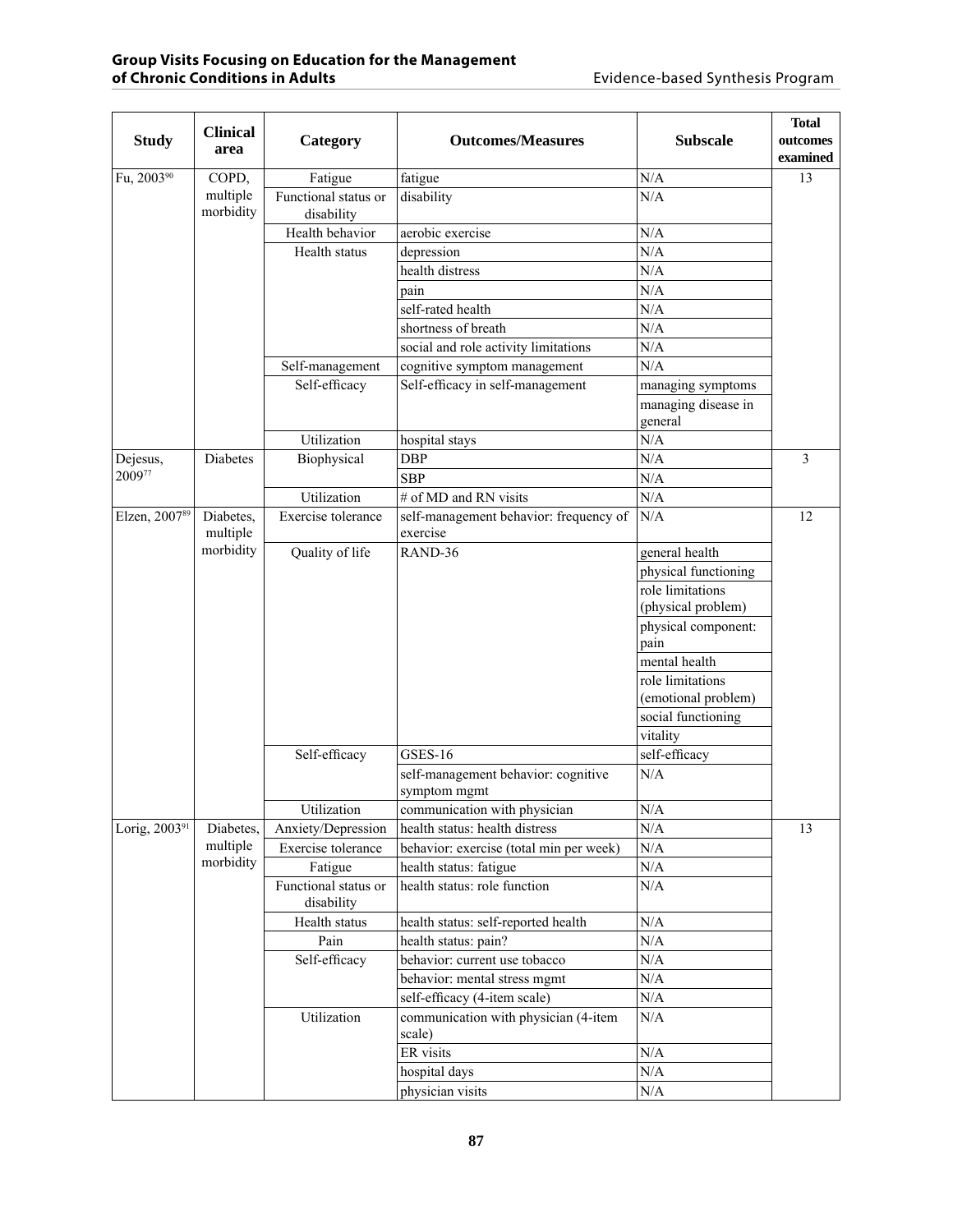|                                | <b>Clinical</b> |                    |                                            |                                          | <b>Total</b>  |                                                                 |     |  |
|--------------------------------|-----------------|--------------------|--------------------------------------------|------------------------------------------|---------------|-----------------------------------------------------------------|-----|--|
| <b>Study</b>                   | area            | Category           | <b>Outcomes/Measures</b>                   | <b>Subscale</b>                          | outcomes      |                                                                 |     |  |
|                                |                 |                    |                                            |                                          | examined      |                                                                 |     |  |
| Weinger,<br>2011 <sup>14</sup> | Diabetes        | Anxiety/Depression | Depression (Brief Symptom<br>Inventory-18) | N/A                                      | 12            |                                                                 |     |  |
|                                |                 | Biophysical        | diabetes-related distress (5-point Likert  | N/A                                      |               |                                                                 |     |  |
|                                |                 |                    | scale)                                     |                                          |               |                                                                 |     |  |
|                                |                 |                    | <b>BMI</b>                                 | N/A                                      |               |                                                                 |     |  |
|                                |                 |                    | HbA1c                                      | N/A                                      |               |                                                                 |     |  |
|                                |                 |                    | HDL cholesterol                            | N/A                                      |               |                                                                 |     |  |
|                                |                 |                    | LDL cholesterol                            | N/A                                      |               |                                                                 |     |  |
|                                |                 | Exercise tolerance | mean 3-day pedometer                       | N/A                                      |               |                                                                 |     |  |
|                                |                 | Quality of life    | diabetes (100-point scale)                 | N/A                                      |               |                                                                 |     |  |
|                                |                 | Self-management    | glucose meter checks                       | $\rm N/A$                                |               |                                                                 |     |  |
|                                |                 | Self-efficacy      | controlled coping styles                   | N/A                                      |               |                                                                 |     |  |
|                                |                 |                    | self-care inventory (5-point Likert scale) | N/A                                      |               |                                                                 |     |  |
|                                |                 |                    | self-efficacy (5-point Likert scale)       | N/A                                      |               |                                                                 |     |  |
| Khunti,                        | <b>Diabetes</b> | Anxiety/Depression | <b>HADS</b>                                | $\rm N/A$                                | 27            |                                                                 |     |  |
| 201268                         |                 | Biophysical        | blood pressure                             | $\rm N/A$                                |               |                                                                 |     |  |
|                                |                 |                    | <b>BMI</b>                                 | $\rm N/A$                                |               |                                                                 |     |  |
|                                |                 |                    | diastolic BP                               | N/A                                      |               |                                                                 |     |  |
|                                |                 |                    | HbA1c                                      | N/A                                      |               |                                                                 |     |  |
|                                |                 |                    | HDL cholesterol                            | N/A                                      |               |                                                                 |     |  |
|                                |                 |                    | LDL cholesterol                            | N/A                                      |               |                                                                 |     |  |
|                                |                 |                    | systolic BP                                | N/A                                      |               |                                                                 |     |  |
|                                |                 |                    | total cholesterol                          | N/A                                      |               |                                                                 |     |  |
|                                |                 |                    | triglycerides                              | N/A                                      |               |                                                                 |     |  |
|                                |                 |                    | UKPDS 10 yr CHD risk                       | N/A                                      |               |                                                                 |     |  |
|                                |                 |                    | Waist circumference                        | N/A                                      |               |                                                                 |     |  |
|                                |                 | Health behavior    | physical activity                          | N/A                                      |               |                                                                 |     |  |
|                                |                 |                    | smoking status                             | N/A                                      |               |                                                                 |     |  |
|                                |                 |                    |                                            |                                          | Health status | Problem areas in diabetes questionnaire<br>(emotional distress) | N/A |  |
|                                |                 | Quality of life    | WHO QOL-BREF                               | main scale                               |               |                                                                 |     |  |
|                                |                 |                    |                                            | health satisfaction                      |               |                                                                 |     |  |
|                                |                 |                    |                                            |                                          |               |                                                                 |     |  |
|                                |                 |                    |                                            | physical QOL                             |               |                                                                 |     |  |
|                                |                 |                    |                                            | psychological QOL                        |               |                                                                 |     |  |
|                                |                 |                    |                                            | social QOL                               |               |                                                                 |     |  |
|                                |                 |                    |                                            | environmental QOL                        |               |                                                                 |     |  |
|                                |                 | Self-efficacy      | $IPQ-R$                                    | perceived knowledge                      |               |                                                                 |     |  |
|                                |                 |                    |                                            | (coherence)                              |               |                                                                 |     |  |
|                                |                 |                    |                                            | perceived illness<br>duration (timeline) |               |                                                                 |     |  |
|                                |                 |                    |                                            | perceived self control                   |               |                                                                 |     |  |
|                                |                 |                    |                                            | perceived seriousness                    |               |                                                                 |     |  |
|                                |                 |                    |                                            | perceived impact                         |               |                                                                 |     |  |
|                                |                 |                    |                                            |                                          |               |                                                                 |     |  |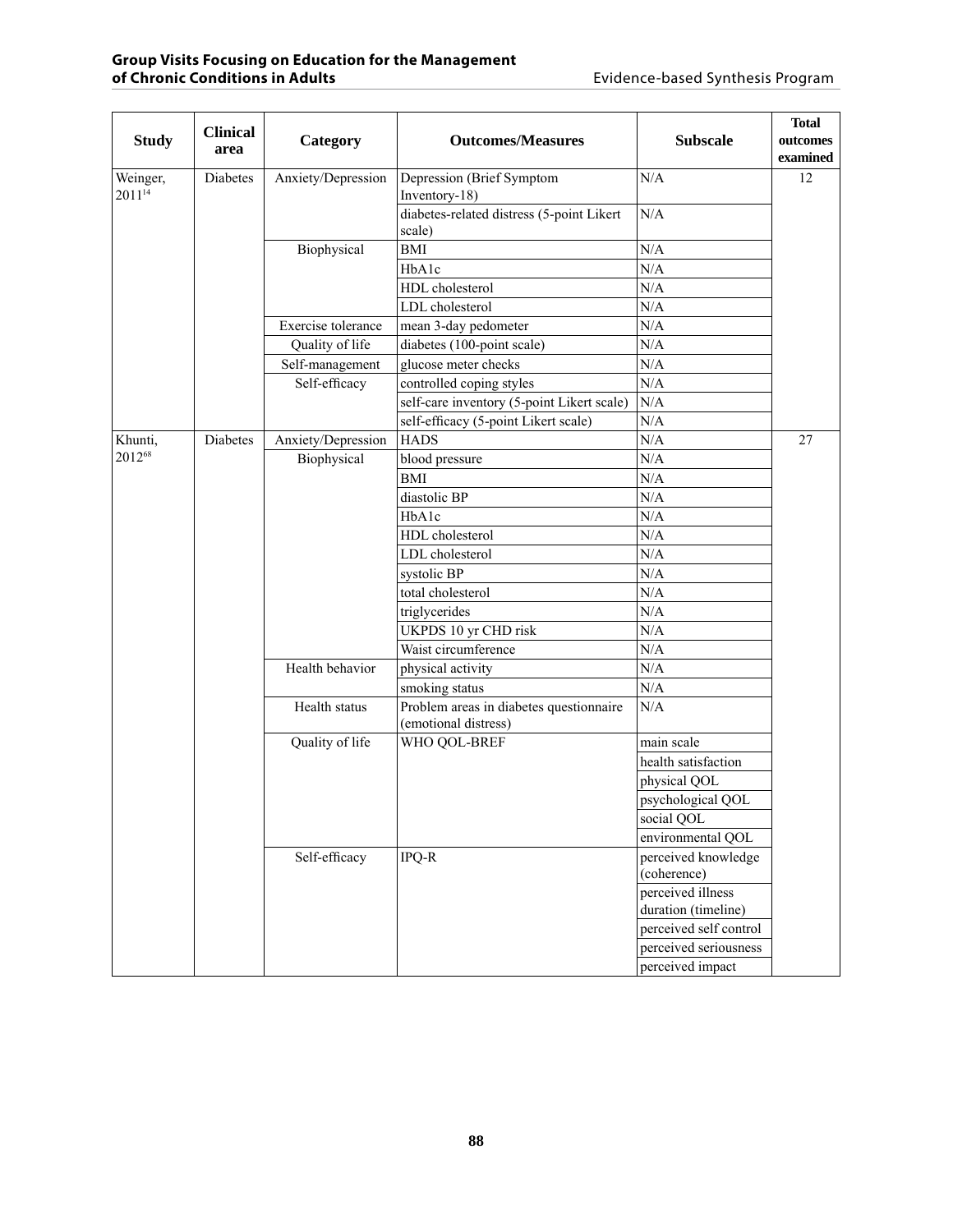| <b>Study</b>        | <b>Clinical</b>                                     | Category              | <b>Outcomes/Measures</b>                               | <b>Subscale</b>   | <b>Total</b><br>outcomes |  |
|---------------------|-----------------------------------------------------|-----------------------|--------------------------------------------------------|-------------------|--------------------------|--|
|                     | area                                                |                       |                                                        |                   | examined                 |  |
| Adolfsson,          | <b>Diabetes</b>                                     | Biophysical           | <b>BMI</b>                                             | N/A               | 6                        |  |
| 2007 <sup>75</sup>  |                                                     |                       | HbA1c                                                  | N/A               |                          |  |
|                     |                                                     |                       | weight                                                 | N/A               |                          |  |
|                     |                                                     | Knowledge             | VAS scale (confidence in DM<br>knowledge)              | N/A               |                          |  |
|                     |                                                     | Quality of life       | Satisfaction with daily life (adapted<br>WHO QOL)      | N/A               |                          |  |
|                     |                                                     | Self-efficacy         | 10-item questionnaire                                  | $\rm N/A$         |                          |  |
| Anderson,<br>200576 | <b>Diabetes</b>                                     | Attitudes             | seriousness of diabetes (Diabetes<br>Attitude Scale-3) | N/A               | 10                       |  |
|                     |                                                     | Biophysical           | diastolic BP                                           | N/A               |                          |  |
|                     |                                                     |                       | HbA1c                                                  | N/A               |                          |  |
|                     |                                                     |                       | serum cholesterol                                      | N/A               |                          |  |
|                     |                                                     |                       | systolic BP                                            | N/A               |                          |  |
|                     |                                                     |                       | weight                                                 | N/A               |                          |  |
|                     |                                                     | Knowledge             | perceived understanding of diabetes                    | N/A               |                          |  |
|                     |                                                     | Self-efficacy         | DES-SF (psychosocial self-efficacy)                    | N/A               |                          |  |
|                     |                                                     | Social and            | Diabetes Care Profile (DCP)                            | negative attitude |                          |  |
|                     |                                                     | psychological factors |                                                        | positive attitude |                          |  |
| Brown,              | <b>Diabetes</b>                                     | Biophysical           | FBG (fasting blood glucose)                            | N/A               | 3                        |  |
| 200516              |                                                     |                       | HbA1c                                                  | N/A               |                          |  |
|                     |                                                     | Knowledge             | diabetes knowledge                                     | N/A               |                          |  |
| Brown,              | Diabetes                                            | Biophysical           | <b>BMI</b>                                             | N/A               | 13                       |  |
| 2002 <sup>15</sup>  |                                                     |                       |                                                        | cholesterol       | N/A                      |  |
|                     |                                                     |                       |                                                        | ${\rm FBG}$       | N/A                      |  |
|                     |                                                     |                       |                                                        | HbA1c             | $\rm N/A$                |  |
|                     |                                                     |                       | height                                                 | N/A               |                          |  |
|                     |                                                     | Knowledge             | triglycerides                                          | N/A               |                          |  |
|                     |                                                     |                       | weight                                                 | N/A               |                          |  |
|                     |                                                     |                       | diabetes knowledge                                     | N/A               |                          |  |
|                     |                                                     | Self-efficacy         | health beliefs: barriers                               | N/A               |                          |  |
|                     | health beliefs: benefits<br>health beliefs: control |                       | N/A                                                    |                   |                          |  |
|                     |                                                     |                       | N/A                                                    |                   |                          |  |
|                     |                                                     |                       | health beliefs: impact of job                          | N/A               |                          |  |
|                     |                                                     |                       | health beliefs: social support                         | $\rm N/A$         |                          |  |
| Davies,             | Diabetes                                            | Biophysical           | $\mathop{\rm BMI}\nolimits$                            | $\rm N/A$         | 11                       |  |
| 200870              |                                                     |                       | <b>DBP</b>                                             | $\rm N/A$         |                          |  |
|                     |                                                     |                       | HbA1c                                                  | $\rm N/A$         |                          |  |
|                     |                                                     |                       | <b>HDL</b>                                             | $\rm N/A$         |                          |  |
|                     |                                                     |                       | <b>LDL</b>                                             | N/A               |                          |  |
|                     |                                                     |                       | <b>SBP</b>                                             | $\rm N/A$         |                          |  |
|                     |                                                     |                       | total cholesterol                                      | N/A               |                          |  |
|                     |                                                     |                       | triglycerides                                          | N/A               |                          |  |
|                     |                                                     |                       | waist circumference                                    | N/A               |                          |  |
|                     |                                                     | Health behavior       | physical activity                                      | $\rm N/A$         |                          |  |
|                     |                                                     |                       | smoking status                                         | N/A               |                          |  |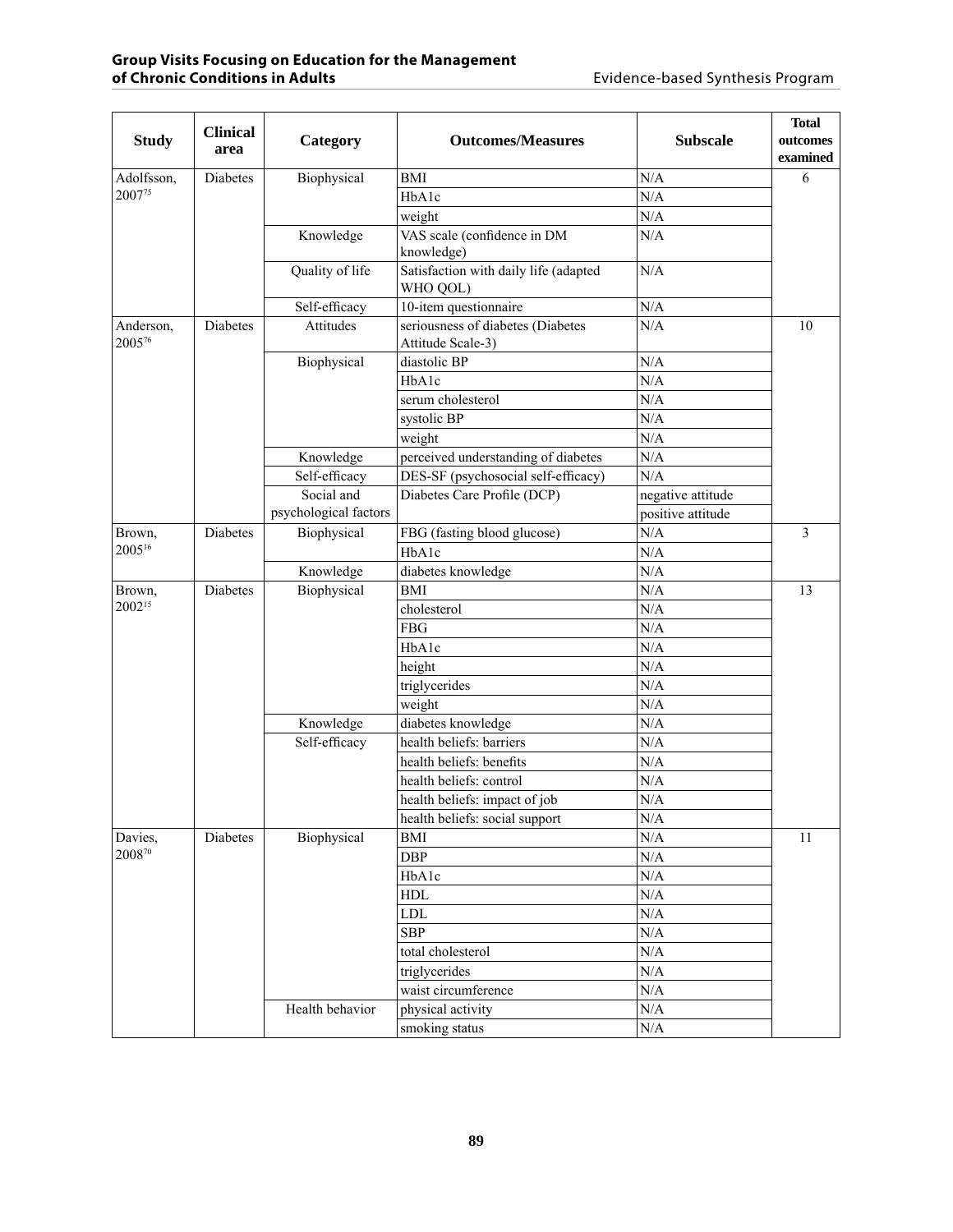| <b>Study</b>           | <b>Clinical</b><br>area | Category                           | <b>Outcomes/Measures</b>               | <b>Subscale</b>                       | <b>Total</b><br>outcomes<br>examined |
|------------------------|-------------------------|------------------------------------|----------------------------------------|---------------------------------------|--------------------------------------|
| De Greef,              | Diabetes                | Biophysical                        | <b>BMI</b>                             | N/A                                   | 10                                   |
| 201173                 |                         |                                    | <b>FBG</b>                             | N/A                                   |                                      |
|                        |                         |                                    | HbA1c                                  | N/A                                   |                                      |
|                        |                         |                                    | tape measure cm (narrowest part of the | N/A                                   |                                      |
|                        |                         |                                    | torso)                                 |                                       |                                      |
|                        |                         |                                    | total cholesterol                      | N/A                                   |                                      |
|                        |                         | Health behavior                    | IPAQ (self-reported PA)                | min/day housekeeping<br>and gardening |                                      |
|                        |                         |                                    |                                        | min/day moderate-to-<br>vigorous PA   |                                      |
|                        |                         |                                    |                                        | min/day total PA                      |                                      |
|                        |                         |                                    |                                        | min/day walking dur-                  |                                      |
|                        |                         |                                    |                                        | ing leisure time                      |                                      |
|                        |                         |                                    |                                        | steps/day                             |                                      |
| D'Eramo                | <b>Diabetes</b>         | Anxiety                            | psychosocial                           | <b>PAID</b>                           | 25                                   |
| Melkus,<br>$2010^{13}$ |                         | Biophysical                        | <b>DSP</b>                             | N/A                                   |                                      |
|                        |                         |                                    | HbA1c                                  | N/A                                   |                                      |
|                        |                         |                                    | physiological                          | <b>FBG</b>                            |                                      |
|                        |                         |                                    |                                        | weight                                |                                      |
|                        |                         |                                    |                                        | LDL cholesterol                       |                                      |
|                        |                         |                                    |                                        | HDL cholesterol                       |                                      |
|                        |                         |                                    | <b>SBP</b>                             | N/A                                   |                                      |
|                        |                         |                                    | <b>TG</b>                              | N/A                                   |                                      |
|                        |                         | Health behavior                    | physiological                          | Current smoker                        |                                      |
|                        |                         | Pain                               | psychosocial                           | pain                                  |                                      |
|                        |                         | Psychosocial                       | role-physical                          | N/A                                   |                                      |
|                        |                         | Quality of life                    | psychosocial                           | QOL                                   |                                      |
|                        |                         | Self-efficacy                      | psychosocial                           | diabetes self-efficacy                |                                      |
|                        |                         | Functional status or<br>disability | physical function                      | N/A                                   |                                      |
|                        |                         | Health status                      | general health                         | N/A                                   |                                      |
|                        |                         |                                    | vitality                               | N/A                                   |                                      |
|                        |                         |                                    | mental health                          | somatic anxiety                       |                                      |
|                        |                         | Psychosocial                       | social function                        | N/A                                   |                                      |
|                        |                         |                                    | role-emotional                         | N/A                                   |                                      |
|                        |                         | Support                            | provider support                       | diet                                  |                                      |
|                        |                         |                                    |                                        | exercise                              |                                      |
|                        |                         |                                    |                                        | knowledge                             |                                      |
|                        |                         |                                    |                                        | support                               |                                      |
| Hornsten,              | Diabetes                | Biophysical                        | <b>BMI</b>                             | $\rm N/A$                             | $8\,$                                |
| 200817                 |                         |                                    | DBP                                    | $\rm N/A$                             |                                      |
|                        |                         |                                    | HbA1c                                  | $\rm N/A$                             |                                      |
|                        |                         |                                    | HDL                                    | $\rm N/A$                             |                                      |
|                        |                         |                                    | ${\rm LDL}$                            | N/A                                   |                                      |
|                        |                         |                                    | <b>SBP</b>                             | $\rm N/A$                             |                                      |
|                        |                         |                                    | total cholesterol                      | $\rm N/A$                             |                                      |
|                        |                         |                                    | triglycerides                          | $\rm N/A$                             |                                      |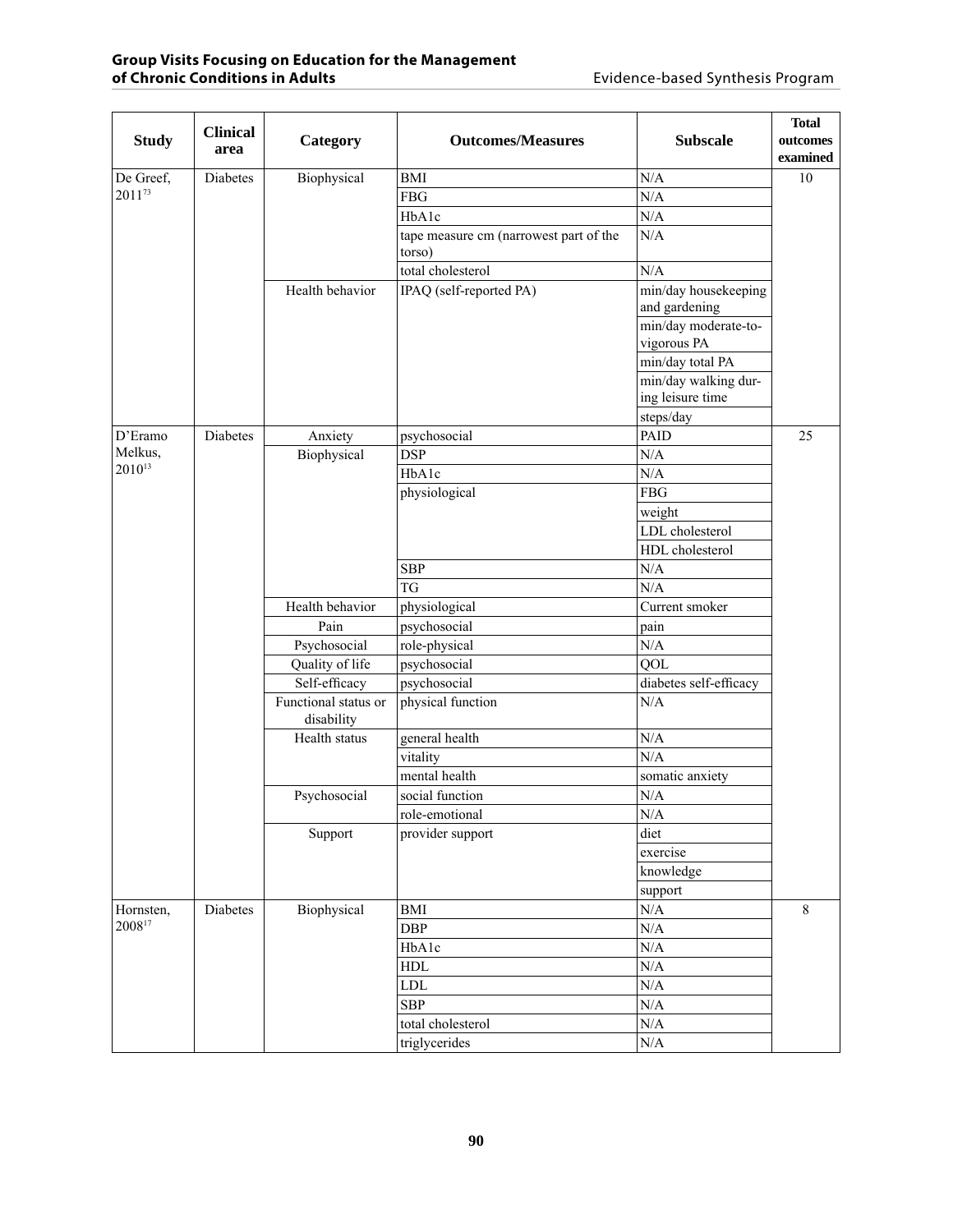| <b>Study</b>  | <b>Clinical</b><br>area | Category           | <b>Outcomes/Measures</b>                    | <b>Subscale</b>                  | <b>Total</b><br>outcomes |
|---------------|-------------------------|--------------------|---------------------------------------------|----------------------------------|--------------------------|
|               |                         |                    |                                             |                                  | examined                 |
| Kulzer,       | Diabetes                | Anxiety            | trait-anxiety symptoms                      | N/A                              | 16                       |
| 200772        |                         | Biophysical        | <b>BMI</b>                                  | N/A                              |                          |
|               |                         |                    | cholesterol                                 | N/A                              |                          |
|               |                         |                    | <b>FBG</b>                                  | N/A                              |                          |
|               |                         |                    | HbA1c                                       | N/A                              |                          |
|               |                         |                    | HDL cholesterol                             | N/A                              |                          |
|               |                         |                    | triglycerides                               | N/A                              |                          |
|               |                         |                    | weight                                      | weight                           |                          |
|               |                         | Health behavior    | exercise                                    | N/A                              |                          |
|               |                         |                    | Three Factor Eating Questionnaire           | cognitive restraint of<br>eating |                          |
|               |                         |                    |                                             | hunger                           |                          |
|               |                         |                    |                                             | inhibition                       |                          |
|               |                         | Knowledge          | diabetes knowledge                          | N/A                              |                          |
|               |                         | Self-efficacy      | foot care                                   | N/A                              |                          |
|               |                         |                    | negative well-being                         | N/A                              |                          |
|               |                         |                    | self care: urine or blood glucose self-test | N/A                              |                          |
| Lorig, 200969 | <b>Diabetes</b>         | Anxiety/Depression | PHQ-9                                       | N/A                              | 17                       |
|               |                         | Biophysical        | HbA1c                                       | N/A                              |                          |
|               |                         |                    | weight                                      | N/A                              |                          |
|               |                         | Health behavior    | aerobic exercise                            | N/A                              |                          |
|               |                         |                    | communication with physician                | N/A                              |                          |
|               |                         |                    | glucose monitoring                          | N/A                              |                          |
|               |                         |                    | healthy eating                              | N/A                              |                          |
|               |                         |                    | read food labels                            | N/A                              |                          |
|               |                         | Health status      | fatigue (VNS)                               | N/A                              |                          |
|               |                         |                    | self-reported global health (NHS)           | N/A                              |                          |
|               |                         |                    | symptoms of hyperglycemia                   | N/A                              |                          |
|               |                         | Self efficacy      | PAM                                         | N/A                              |                          |
|               |                         |                    | diabetes self-efficacy scale                | N/A                              |                          |
|               |                         | Utilization        | days in hospital                            | N/A                              |                          |
|               |                         |                    | emergency visits                            | N/A                              |                          |
|               |                         |                    | physician visits                            | N/A                              |                          |
| Lujan, 200778 | Diabetes                | <b>Biophysical</b> | HbA1c (Bayer 2000 analyzer)                 | $\rm N/A$                        | 3                        |
|               |                         | Knowledge          | DKQ (diabetes knowledge)                    | N/A                              |                          |
|               |                         | Self-efficacy      | DHBM (diabetes health belief)               | $\rm N/A$                        |                          |
| Philis-       | Diabetes                | Biophysical        | $\operatorname{BMI}$                        | $\rm N/A$                        | 8                        |
| Tsimikas,     |                         |                    | DBP                                         | $\rm N/A$                        |                          |
| 201118        |                         |                    | HbA1c                                       | $\rm N/A$                        |                          |
|               |                         |                    | <b>HDL</b>                                  | $\rm N/A$                        |                          |
|               |                         |                    | ${\rm LDL}$                                 | $\rm N/A$                        |                          |
|               |                         |                    | <b>SBP</b>                                  | $\rm N/A$                        |                          |
|               |                         |                    | total cholesterol                           | N/A                              |                          |
|               |                         |                    | triglycerides                               | $\rm N/A$                        |                          |
| Raji, 200280  | Diabetes                | Biophysical        | $\operatorname{BMI}$                        | $\rm N/A$                        | $\overline{2}$           |
|               |                         |                    | HbA1c                                       | $\rm N/A$                        |                          |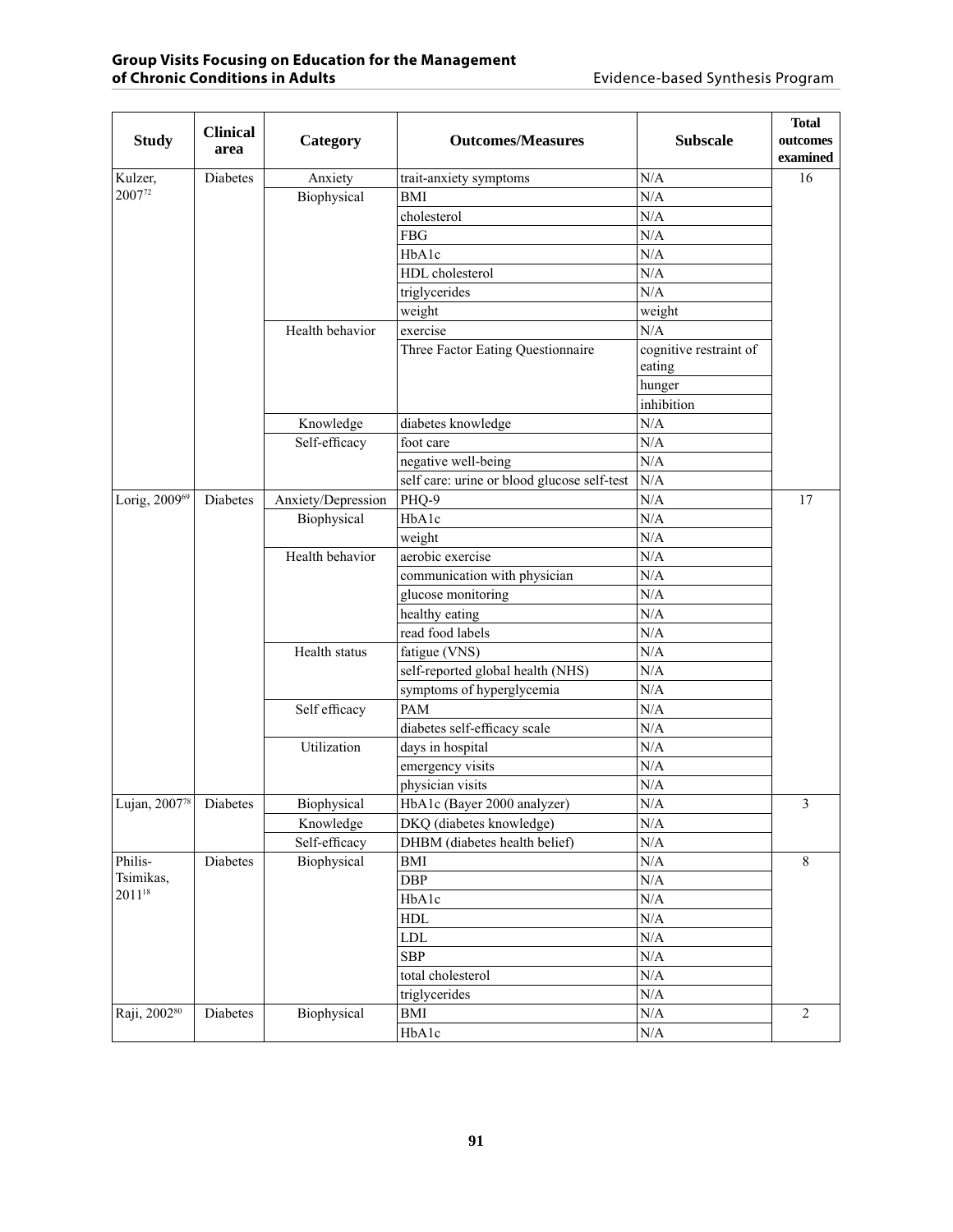| <b>Study</b>              | <b>Clinical</b><br>area | Category        | <b>Outcomes/Measures</b>                                           | <b>Subscale</b>                      | <b>Total</b><br>outcomes<br>examined |
|---------------------------|-------------------------|-----------------|--------------------------------------------------------------------|--------------------------------------|--------------------------------------|
| Rickheim,<br>200274       | <b>Diabetes</b>         | Attitudes       | ATT-19 (psychosocial adjustment and<br>attitudes towards diabetes) | N/A                                  | 10                                   |
|                           |                         | Biophysical     | <b>BMI</b>                                                         | N/A                                  |                                      |
|                           |                         |                 | H <sub>b</sub> A <sub>1c</sub>                                     | N/A                                  |                                      |
|                           |                         |                 | weight                                                             | N/A                                  |                                      |
|                           |                         | Health behavior | exercise duration                                                  | N/A                                  |                                      |
|                           |                         |                 | exercise frequency                                                 | N/A                                  |                                      |
|                           |                         | Knowledge       | knowledge                                                          | N/A                                  |                                      |
|                           |                         | Quality of life | SF-36                                                              | mental health                        |                                      |
|                           |                         |                 |                                                                    | physical health                      |                                      |
|                           |                         | Self-efficacy   | goal achieved                                                      | N/A                                  |                                      |
| Rosal, 2011 <sup>19</sup> | <b>Diabetes</b>         | Biophysical     | <b>BMI</b>                                                         | N/A                                  | 19                                   |
|                           |                         |                 | <b>DBP</b>                                                         | N/A                                  |                                      |
|                           |                         |                 | HbA1c                                                              | N/A                                  |                                      |
|                           |                         |                 | HDL cholesterol                                                    | N/A                                  |                                      |
|                           |                         |                 | LDL cholesterol                                                    | N/A                                  |                                      |
|                           |                         |                 | <b>SBP</b>                                                         | N/A                                  |                                      |
|                           |                         |                 | triglycerides                                                      | N/A                                  |                                      |
|                           |                         |                 | waist circumference                                                | N/A                                  |                                      |
|                           |                         | Health behavior | Alternative healthy eating index                                   | N/A                                  |                                      |
|                           |                         |                 | sitting                                                            | N/A                                  |                                      |
|                           |                         |                 | total kcal                                                         | $%$ fat                              |                                      |
|                           |                         |                 |                                                                    | % SFA                                |                                      |
|                           |                         |                 |                                                                    | % carbohydrates                      |                                      |
|                           |                         |                 | total physical activity                                            | N/A                                  |                                      |
|                           |                         |                 |                                                                    | duration                             |                                      |
|                           |                         |                 | walking                                                            | N/A                                  |                                      |
|                           |                         | Health status   | Diabetes medication intensity score                                | N/A                                  |                                      |
|                           |                         | Knowledge       | Audit of Diabetes Knowledge                                        | N/A                                  |                                      |
|                           |                         | Self-efficacy   | Study specific scale                                               | diet and physical<br>activity change |                                      |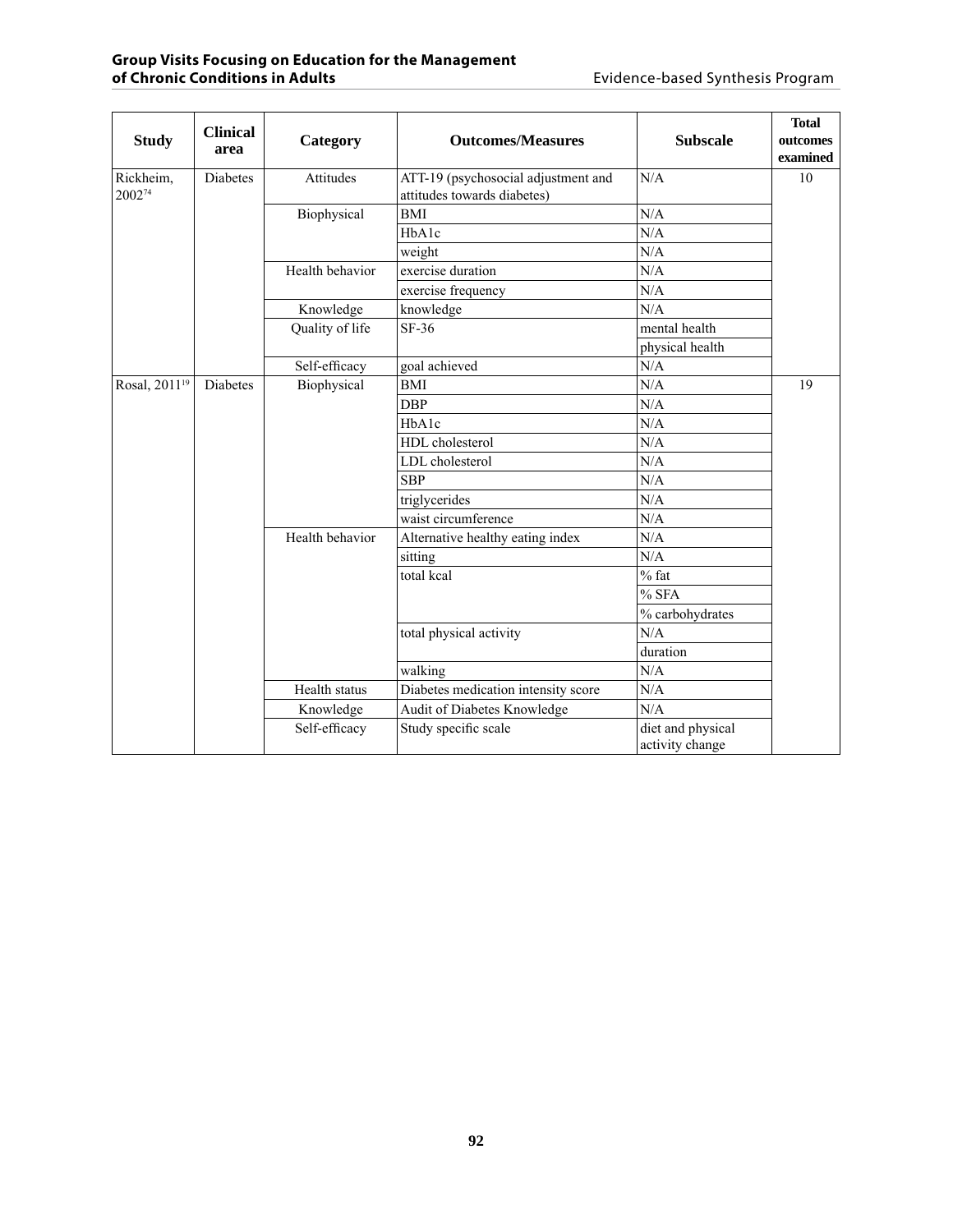| <b>Study</b>             | <b>Clinical</b><br>area | Category                    | <b>Outcomes/Measures</b>                                          | <b>Subscale</b> | <b>Total</b><br>outcomes<br>examined |
|--------------------------|-------------------------|-----------------------------|-------------------------------------------------------------------|-----------------|--------------------------------------|
| Rygg, 2012 <sup>21</sup> | Diabetes                | Biophysical                 | <b>BMI</b>                                                        | N/A             | 22                                   |
|                          |                         |                             | Creatinine                                                        | N/A             |                                      |
|                          |                         |                             | <b>DBP</b>                                                        | N/A             |                                      |
|                          |                         |                             | HbA1c                                                             | N/A             |                                      |
|                          |                         |                             | <b>HDL</b>                                                        | N/A             |                                      |
|                          |                         |                             | <b>SBP</b>                                                        | N/A             |                                      |
|                          |                         |                             | total cholesterol                                                 | N/A             |                                      |
|                          |                         |                             | triglycerides                                                     | N/A             |                                      |
|                          |                         |                             | weight                                                            | N/A             |                                      |
|                          |                         | Knowledge                   | diabetes knowledge test                                           | $\rm N/A$       |                                      |
|                          |                         | Psychosocial                | PAID - problem areas in diabetes                                  | N/A             |                                      |
|                          |                         | Quality of life             | EQ-5D (VAS)                                                       | N/A             |                                      |
|                          |                         |                             | $SF-36$                                                           | physical        |                                      |
|                          |                         |                             |                                                                   | mental health   |                                      |
|                          |                         | Self-efficacy               | <b>PAM</b>                                                        | N/A             |                                      |
|                          |                         | Self-management             | avoidance fatty foods                                             | N/A             |                                      |
|                          |                         |                             | blood glucose monitoring                                          | N/A             |                                      |
|                          |                         |                             | foot care                                                         | N/A             |                                      |
|                          |                         |                             | high vegetable intake                                             | N/A             |                                      |
|                          |                         | Treatment satisfaction DTSQ |                                                                   | N/A             |                                      |
|                          |                         | Utilization                 | medication (oral glucose lowering                                 | N/A             |                                      |
|                          |                         |                             | agents/insulin)                                                   |                 |                                      |
|                          |                         |                             | Utilization                                                       | N/A             |                                      |
| Sarkadi,                 | Diabetes                | Biophysical                 | <b>BMI</b>                                                        | N/A             | $\overline{2}$                       |
| 200481                   |                         |                             | HbA1c                                                             | N/A             |                                      |
| Scain, 200982            | Diabetes                |                             | <b>BMI</b>                                                        | N/A             | 10                                   |
|                          |                         | Biophysical                 | <b>DBP</b>                                                        | N/A             |                                      |
|                          |                         |                             |                                                                   |                 |                                      |
|                          |                         |                             | <b>FBG</b>                                                        | N/A             |                                      |
|                          |                         |                             | HbA1c                                                             | N/A             |                                      |
|                          |                         |                             | HDL cholesterol                                                   | N/A             |                                      |
|                          |                         |                             | <b>SBP</b>                                                        | N/A             |                                      |
|                          |                         |                             | total cholesterol                                                 | N/A             |                                      |
|                          |                         |                             | triglycerides                                                     | N/A             |                                      |
|                          |                         |                             | waist-hip ratio                                                   | N/A             |                                      |
|                          |                         | Knowledge                   | knowledge                                                         | N/A             |                                      |
| Schillinger,<br>200930   | Diabetes                | Biophysical                 | <b>BMI</b><br><b>DBP</b>                                          | N/A             | 14                                   |
|                          |                         |                             |                                                                   |                 |                                      |
|                          |                         |                             | HbA1c                                                             | NA              |                                      |
|                          |                         |                             | <b>SBP</b>                                                        |                 |                                      |
|                          |                         | Functional status or        | bed days                                                          | N/A             |                                      |
|                          |                         | disability                  | restricted activity                                               | N/A             |                                      |
|                          |                         | Health behavior             | moderate physical activity                                        | $\rm N/A$       |                                      |
|                          |                         |                             | vigorous exercise                                                 | N/A             |                                      |
|                          |                         | Quality of life             | $SF-12$                                                           | physical health |                                      |
|                          |                         |                             |                                                                   | mental health   |                                      |
|                          |                         | Self-efficacy               | behavioral                                                        | self-management |                                      |
|                          |                         |                             | DQIP (diabetes self-efficacy)                                     | $\rm NA$        |                                      |
|                          |                         |                             | interpersonal processes of care                                   | summary scale   |                                      |
|                          |                         |                             | Treatment satisfaction patient assessment of chronic illness care | summary scale   |                                      |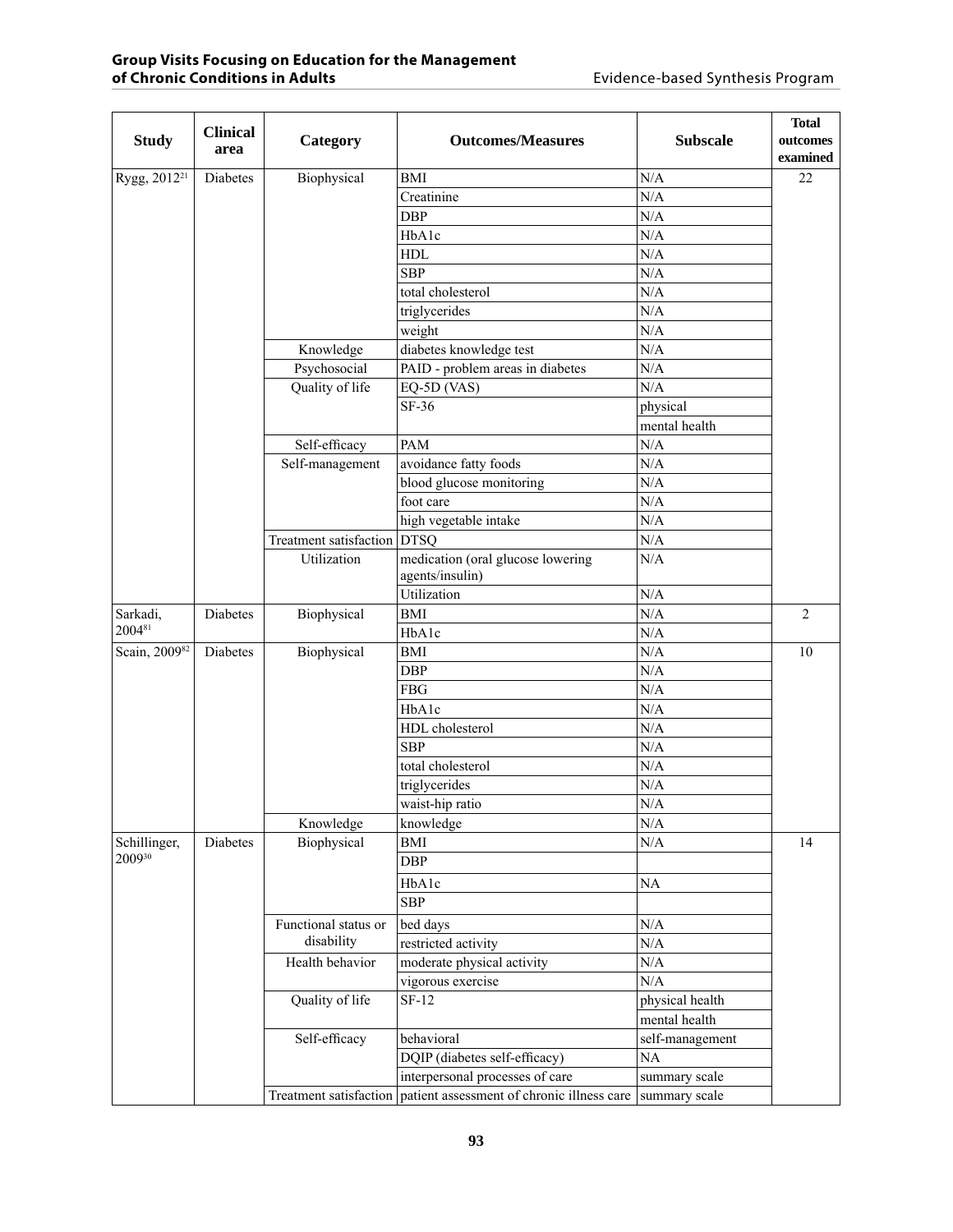| <b>Study</b>  | <b>Clinical</b><br>area | Category           | <b>Outcomes/Measures</b>              | <b>Subscale</b>         | <b>Total</b><br>outcomes |
|---------------|-------------------------|--------------------|---------------------------------------|-------------------------|--------------------------|
|               |                         |                    |                                       |                         | examined                 |
| Sharifirad,   | Diabetes                | Biophysical        | <b>BMI</b>                            | N/A                     | 9                        |
| 201283        |                         |                    | <b>DBP</b>                            | N/A                     |                          |
|               |                         |                    | HbA1C                                 | N/A                     |                          |
|               |                         |                    | HDL - cholesterol                     | N/A                     |                          |
|               |                         |                    | LDL - cholesterol                     | N/A                     |                          |
|               |                         |                    | <b>SBP</b>                            | N/A                     |                          |
|               |                         |                    | triglycerides                         | N/A                     |                          |
|               |                         |                    | weight                                | N/A                     |                          |
|               |                         |                    | <b>WHR</b>                            | N/A                     |                          |
| Sperl-Hillen, | Diabetes                | Anxiety/Depression | PAID (diabetes distress)              | N/A                     | 17                       |
| 201184        |                         | Quality of life    | $SF-12$                               | mental health           |                          |
|               |                         |                    |                                       | physical health         |                          |
|               |                         | Biophysical        | <b>DBP</b>                            | N/A                     |                          |
|               |                         |                    | HbA1c                                 | N/A                     |                          |
|               |                         |                    | <b>SBP</b>                            | N/A                     |                          |
|               |                         |                    | weight                                | N/A                     |                          |
|               |                         | Health behavior    | <b>BRFSS</b>                          | physical activity score |                          |
|               |                         | Self-efficacy      | RFS (food summary score)              | N/A                     |                          |
|               |                         |                    | <b>DCP</b>                            | care ability            |                          |
|               |                         |                    |                                       | importance of care      |                          |
|               |                         |                    |                                       | negative attitude       |                          |
|               |                         |                    |                                       | positive attitude       |                          |
|               |                         |                    |                                       | support attitudes       |                          |
|               |                         |                    |                                       | support received        |                          |
|               |                         |                    |                                       | understanding           |                          |
|               |                         |                    | DES-SF                                | N/A                     |                          |
| Steed, 200585 | Diabetes                | Biophysical        | HbA1c                                 | N/A                     | 20                       |
|               |                         | Health beliefs     | beliefs                               | seriousness             |                          |
|               |                         |                    |                                       | treatment               |                          |
|               |                         |                    |                                       | effectiveness           |                          |
|               |                         |                    |                                       | personal control        |                          |
|               |                         | Knowledge          | Knowledge                             | N/A                     |                          |
|               |                         | Mental health      | <b>HADS</b>                           | mood                    |                          |
|               |                         |                    | <b>PANAS</b>                          | negative affect         |                          |
|               |                         |                    |                                       | positive affect         |                          |
|               |                         | Quality of life    | <b>ADDQOL</b>                         | $\rm N/A$               |                          |
|               |                         |                    | SF-36                                 | $\rm N/A$               |                          |
|               |                         | Self-efficacy      | MDS: multidimensional diabetes scale  | total                   |                          |
|               |                         |                    |                                       | diet                    |                          |
|               |                         |                    |                                       | <b>HBGM</b>             |                          |
|               |                         |                    |                                       | exercise                |                          |
|               |                         | Self-management    | Revised summary of self care diabetes | N/A                     |                          |
|               |                         |                    | activities measure                    | diet                    |                          |
|               |                         |                    |                                       | <b>HBGM</b>             |                          |
|               |                         |                    |                                       | foot care               |                          |
|               |                         |                    |                                       | smoking                 |                          |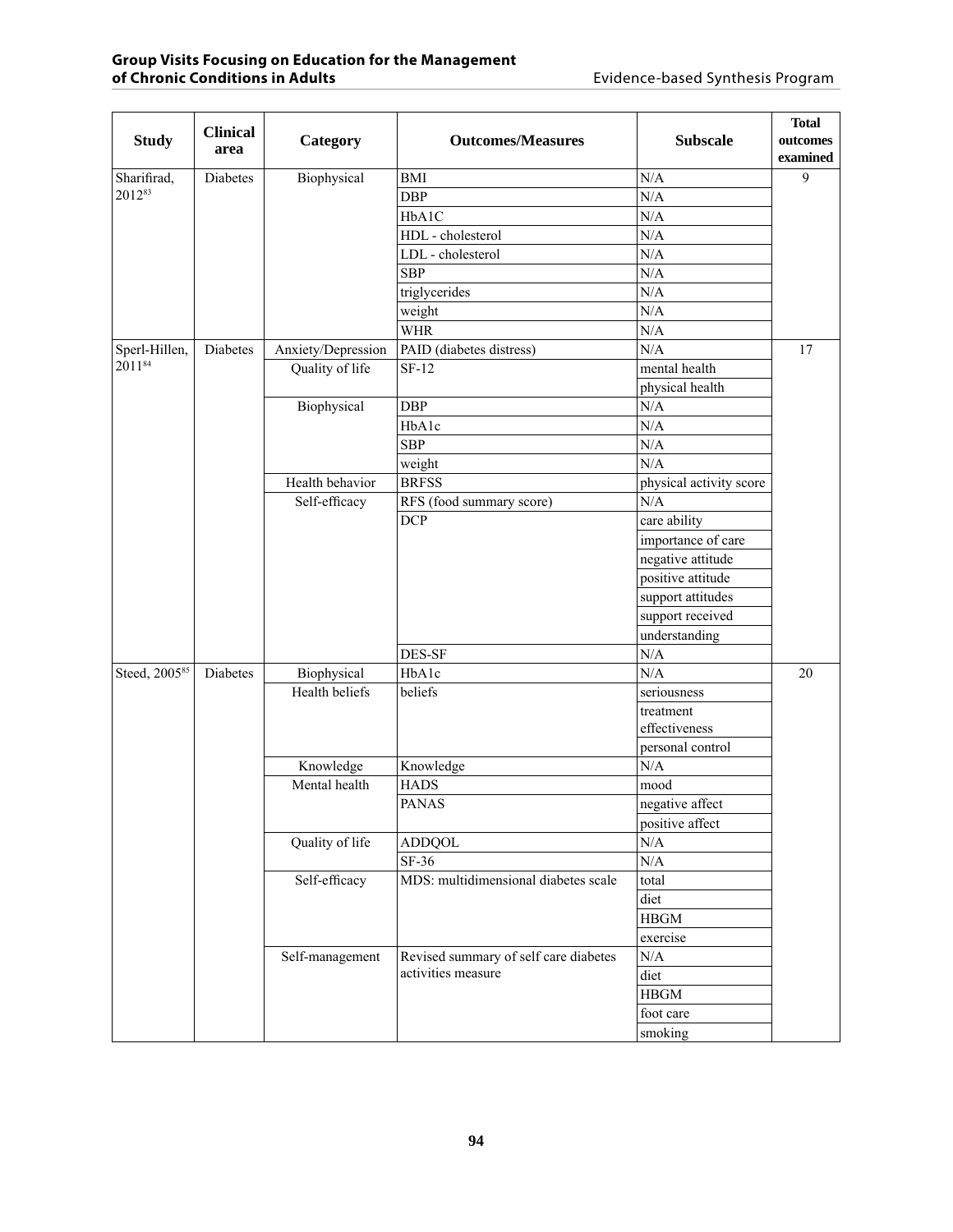| <b>Study</b>                  | <b>Clinical</b><br>area | Category                          | <b>Outcomes/Measures</b>                        | <b>Subscale</b>  | <b>Total</b><br>outcomes<br>examined |
|-------------------------------|-------------------------|-----------------------------------|-------------------------------------------------|------------------|--------------------------------------|
| Toobert,                      | Diabetes                | Biophysical                       | HbA1c                                           | N/A              | 12                                   |
| 201186                        |                         | Health behavior                   | % calories saturated fat                        | N/A              |                                      |
|                               |                         |                                   | Chronic illness resources survey total<br>score | N/A              |                                      |
|                               |                         |                                   | physical activity (IPAQ)                        | N/A              |                                      |
|                               |                         |                                   | smoking prevalence                              | N/A              |                                      |
|                               |                         |                                   | stress management daily practice                | N/A              |                                      |
|                               |                         | Health status                     | <b>UKPDS CHD</b>                                | N/A              |                                      |
|                               |                         | Problem solving<br>ability        | diabetes problem solving interview              | N/A              |                                      |
|                               |                         | Quality of life                   | CDC Healthy Days measure                        | physical health  |                                      |
|                               |                         |                                   |                                                 | mental health    |                                      |
|                               |                         | Self-efficacy                     | COCSC                                           | N/A              |                                      |
|                               |                         | Social support                    | UCLA social support inventory                   | N/A              |                                      |
| Toobert,                      | Diabetes                | Biophysical                       | HbA1c                                           | N/A              | 10                                   |
| 201187                        |                         | Health behavior                   | Chronic illness resources survey total<br>score | N/A              |                                      |
|                               |                         |                                   | stress management daily practice                | N/A              |                                      |
|                               |                         |                                   | % calories saturated fat                        | N/A              |                                      |
|                               |                         |                                   | Physical activity (IPAQ)                        | N/A              |                                      |
|                               |                         | Health status                     | <b>UKPDS CHD</b>                                | N/A              |                                      |
|                               |                         | Problem solving<br>ability        | diabetes problem solving interview              | N/A              |                                      |
|                               |                         | Self-efficacy                     | COCSC                                           | N/A              |                                      |
|                               |                         | Biophysical                       | <b>BMI</b>                                      | N/A              |                                      |
|                               |                         | Social support                    | UCLA social support inventory                   | N/A              |                                      |
| Zapotozky,                    | Diabetes                | Biophysical                       | Cholesterol                                     | N/A              | 7                                    |
| 200188                        |                         |                                   | <b>DBP</b>                                      | N/A              |                                      |
|                               |                         |                                   | HbA1c                                           | N/A              |                                      |
|                               |                         |                                   | HDL cholesterol                                 | N/A              |                                      |
|                               |                         |                                   | LDL cholesterol                                 | N/A              |                                      |
|                               |                         |                                   | <b>SBP</b>                                      | N/A              |                                      |
|                               |                         |                                   | triglycerides                                   | N/A              |                                      |
| Surwit,<br>2002 <sup>20</sup> | Diabetes                | Anxiety                           | <b>STAI</b>                                     | trait            | 8                                    |
|                               |                         |                                   |                                                 | state            |                                      |
|                               |                         | Anxiety/Depression<br>Biophysical | <b>PSS</b><br>$\operatorname{BMI}$              | N/A<br>$\rm N/A$ |                                      |
|                               |                         |                                   | HbA1c                                           | $\rm N/A$        |                                      |
|                               |                         | Health behavior                   |                                                 | $\rm N/A$        |                                      |
|                               |                         | Health status                     | Dietary intake<br><b>DASI</b>                   | $\rm N/A$        |                                      |
|                               |                         |                                   | <b>GHQ</b>                                      | $\rm N/A$        |                                      |
| Miller,                       | Diabetes                | Biophysical                       | Fasting plasma glucose                          | $\rm N/A$        | 6                                    |
| 200279                        |                         |                                   | HbA1c                                           | $\rm N/A$        |                                      |
|                               |                         |                                   | HDL cholesterol                                 | $\rm N/A$        |                                      |
|                               |                         |                                   | LDL cholesterol                                 | $\rm N/A$        |                                      |
|                               |                         |                                   | total cholesterol                               | $\rm N/A$        |                                      |
|                               |                         |                                   | triglycerides                                   | $\rm N/A$        |                                      |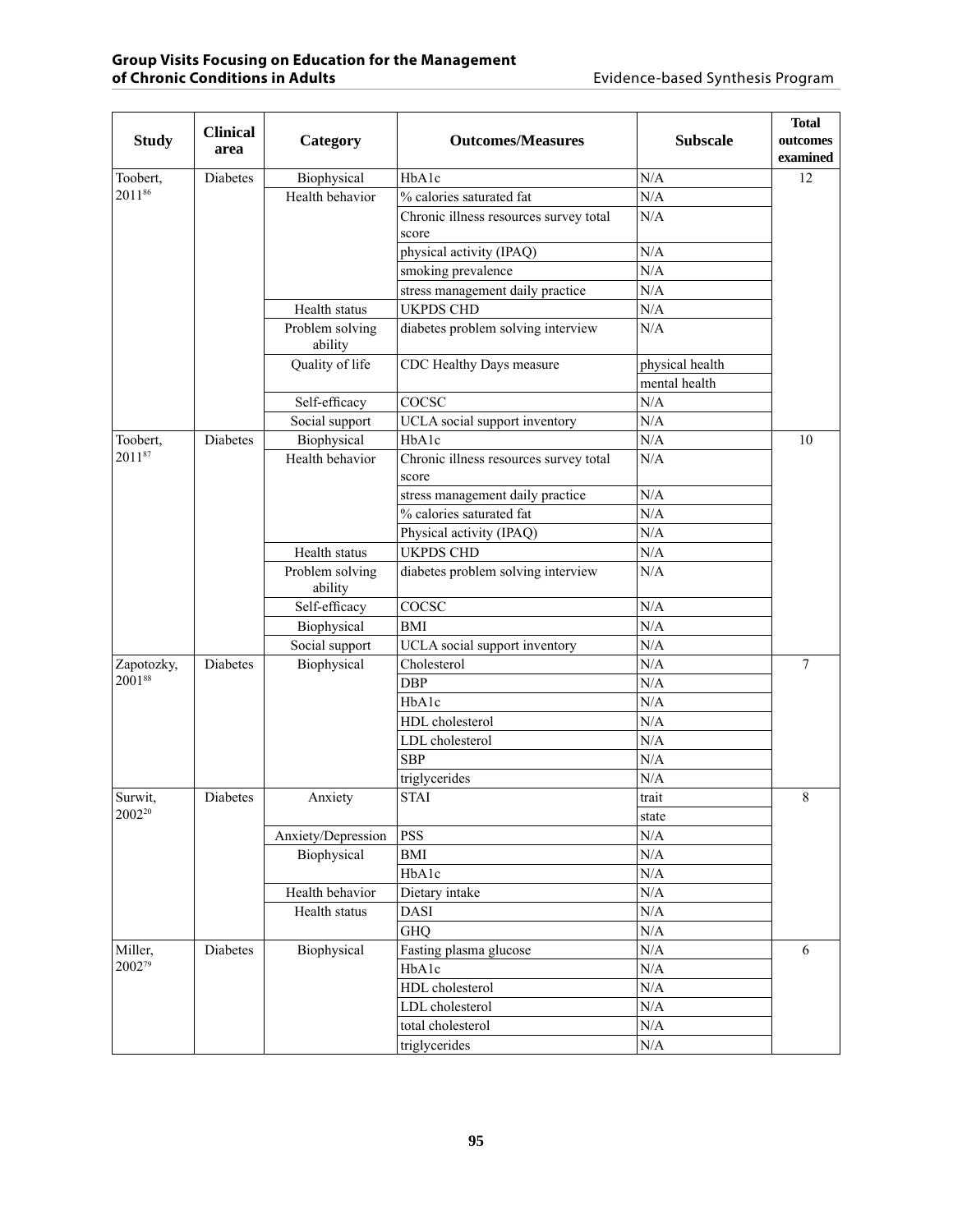|                                | <b>Clinical</b>  |                      |                                                                   |                       | <b>Total</b> |
|--------------------------------|------------------|----------------------|-------------------------------------------------------------------|-----------------------|--------------|
| <b>Study</b>                   | area             | Category             | <b>Outcomes/Measures</b>                                          | <b>Subscale</b>       | outcomes     |
|                                |                  |                      |                                                                   |                       | examined     |
| Smeulders,<br>$2009^{103}$ and | Heart<br>failure | Anxiety/Depression   | <b>HADS</b>                                                       | anxiety               | 21           |
| $2010^{27,60}$                 |                  |                      |                                                                   | depression            |              |
|                                |                  | Quality of life      | RAND-36 and KCCQ                                                  | C-Qol sum score       |              |
|                                |                  |                      | RAND-36                                                           | G-QoL mental          |              |
|                                |                  |                      |                                                                   | G-QoL physical        |              |
|                                |                  |                      | KCCQ (cardiac-specific)                                           | N/A                   |              |
|                                |                  | Self-efficacy        | cognitive symptom management (Lorig<br>et al. 1996)               | N/A                   |              |
|                                |                  |                      | <b>EHFScBS</b>                                                    | self-care behavior    |              |
|                                |                  |                      | perceived control (mastery scale by<br>Pearlin and Schooler 1978) | N/A                   |              |
|                                |                  |                      | <b>VAS</b>                                                        | perceived autonomy    |              |
|                                |                  |                      | <b>GSES</b>                                                       | general self-efficacy |              |
|                                |                  |                      | two sub-scales CSEQ                                               | cardiac self-efficacy |              |
|                                |                  |                      | health behavior: drinking                                         | N/A                   |              |
|                                |                  |                      | health behavior: smoking                                          | N/A                   |              |
|                                |                  | Functional status or | TICS (cognitive status)                                           | N/A                   |              |
|                                |                  | disability           |                                                                   |                       |              |
|                                |                  | Biophysical          | <b>BMI</b>                                                        | N/A                   |              |
|                                |                  | Exercise tolerance   | bicycling                                                         | N/A                   |              |
|                                |                  |                      | other                                                             | N/A                   |              |
|                                |                  |                      | swimming                                                          | N/A                   |              |
|                                |                  |                      | walking                                                           | $\rm N/A$             |              |
|                                |                  | Utilization          | number of MD and RN contacts                                      | N/A                   |              |
| Andryukhin,                    | Heart            | Anxiety/Depression   | <b>HADS</b>                                                       | anxiety               | 16           |
| $2010^{104}$                   | failure          |                      |                                                                   | depression            |              |
|                                |                  | Biophysical          | blood glucose                                                     | N/A                   |              |
|                                |                  |                      | <b>BMI</b>                                                        | $\rm N/A$             |              |
|                                |                  |                      | <b>CRP</b>                                                        | N/A                   |              |
|                                |                  |                      | LASI                                                              | N/A                   |              |
|                                |                  |                      | <b>LDL</b>                                                        | N/A                   |              |
|                                |                  |                      | <b>LVDVI</b>                                                      | N/A                   |              |
|                                |                  |                      | <b>LVMI</b>                                                       | N/A                   |              |
|                                |                  |                      | NT-proBNP                                                         | N/A                   |              |
|                                |                  |                      | total cholesterol                                                 | $\rm N/A$             |              |
|                                |                  | Exercise tolerance   | 6MWT                                                              | N/A                   |              |
|                                |                  |                      | waist circumference                                               | N/A                   |              |
|                                |                  | Quality of life      | <b>MLHFQ</b>                                                      | emotional health      |              |
|                                |                  |                      |                                                                   | physical health       |              |
|                                |                  |                      |                                                                   | total level           |              |
| Chang,                         | Heart            | Exercise tolerance   | VO <sub>2</sub> max                                               | N/A                   | 5            |
| $2005^{59}$                    | failure          | Quality of life      | <b>MLwHF</b>                                                      | emotional health      |              |
|                                |                  |                      |                                                                   | physical health       |              |
|                                |                  |                      | peace and faith                                                   | N/A                   |              |
|                                |                  |                      | strength (spiritual)                                              | N/A                   |              |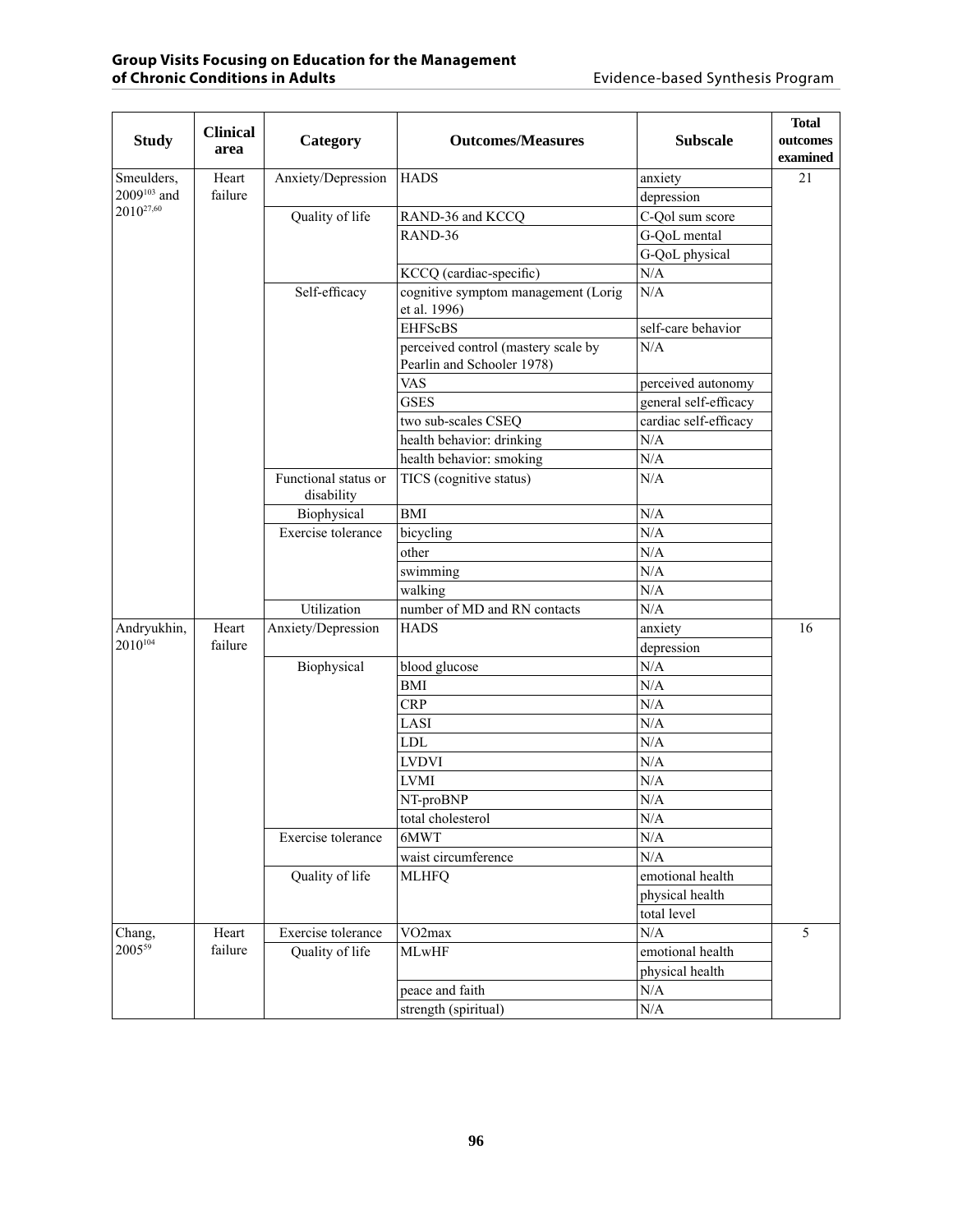| <b>Study</b> | <b>Clinical</b><br>area | Category             | <b>Outcomes/Measures</b>             | <b>Subscale</b>                          | <b>Total</b><br>outcomes<br>examined |
|--------------|-------------------------|----------------------|--------------------------------------|------------------------------------------|--------------------------------------|
| Moore,       | Heart                   | Anxiety/Depression   | Depression/Dejection Scale           | N/A                                      | 18                                   |
| 200658       | failure                 | Exercise tolerance   | exercise amount                      | N/A                                      |                                      |
|              |                         |                      | exercise frequency                   | N/A                                      |                                      |
|              |                         |                      | exercise maintenance                 | N/A                                      |                                      |
|              |                         |                      | 6MWT                                 | N/A                                      |                                      |
|              |                         | Functional status or | cardiac functional status            | N/A                                      |                                      |
|              |                         | disability           | NYHA (cardiac functional status)     | N/A                                      |                                      |
|              |                         | Pain                 | pain                                 | N/A                                      |                                      |
|              |                         | Self-efficacy        | benefits barriers: benefits          | N/A                                      |                                      |
|              |                         |                      | benefits barriers: barriers          | N/A                                      |                                      |
|              |                         |                      | benefits barriers: total             | N/A                                      |                                      |
|              |                         |                      | problem-solving inventory            | N/A                                      |                                      |
|              |                         |                      | total problem solving                | N/A                                      |                                      |
|              |                         |                      | self-efficacy: barriers              | N/A                                      |                                      |
|              |                         |                      | ASES (adherence)                     | N/A                                      |                                      |
|              |                         |                      | <b>ISR</b>                           | N/A                                      |                                      |
|              |                         |                      | SSES - social support                | friends                                  |                                      |
|              |                         |                      |                                      | family                                   |                                      |
| Nessman,     | Hyper-                  | Self-efficacy        | attendance                           | N/A                                      | 5                                    |
| 198062       | tension                 |                      | pill count                           | N/A                                      |                                      |
|              |                         |                      | test questions                       | N/A                                      |                                      |
|              |                         | Utilization          | communications                       | N/A                                      |                                      |
|              |                         | Biophysical          | blood pressure                       | N/A                                      |                                      |
| Rujiwat-     | Hyper-                  | Biophysical          | BP diastolic                         | N/A                                      | $\mathbf{Q}$                         |
| thanakorn,   | tension                 |                      | BP systolic (Mate) (oscillometrics)  | N/A                                      |                                      |
| 201163       |                         | Exercise tolerance   | <b>SCABPCQ</b>                       | self-care ability: aero-<br>bic exercise |                                      |
|              |                         | Self-efficacy        | <b>KSCDQ</b>                         | knowledge of self-care                   |                                      |
|              |                         |                      | SCABPCQ - self-care ability          | dietary control                          |                                      |
|              |                         |                      |                                      | medication taking                        |                                      |
|              |                         |                      |                                      | risk behavior                            |                                      |
|              |                         |                      |                                      | avoidance                                |                                      |
|              |                         |                      |                                      | self-monitoring                          |                                      |
|              |                         |                      |                                      | stress mgmt                              |                                      |
| Baghiani-    | Hyper-                  | Self-efficacy        | Beliefs, Attitude, Subjective Norms, | Attitude                                 | 5                                    |
| moghadam,    | tension                 |                      | Enabling Factors (BASNEF) model      | Subjective norms                         |                                      |
| 201067       |                         |                      |                                      | Intention                                |                                      |
|              |                         |                      |                                      | Enabling factors                         |                                      |
|              |                         |                      |                                      | Self-monitoring                          |                                      |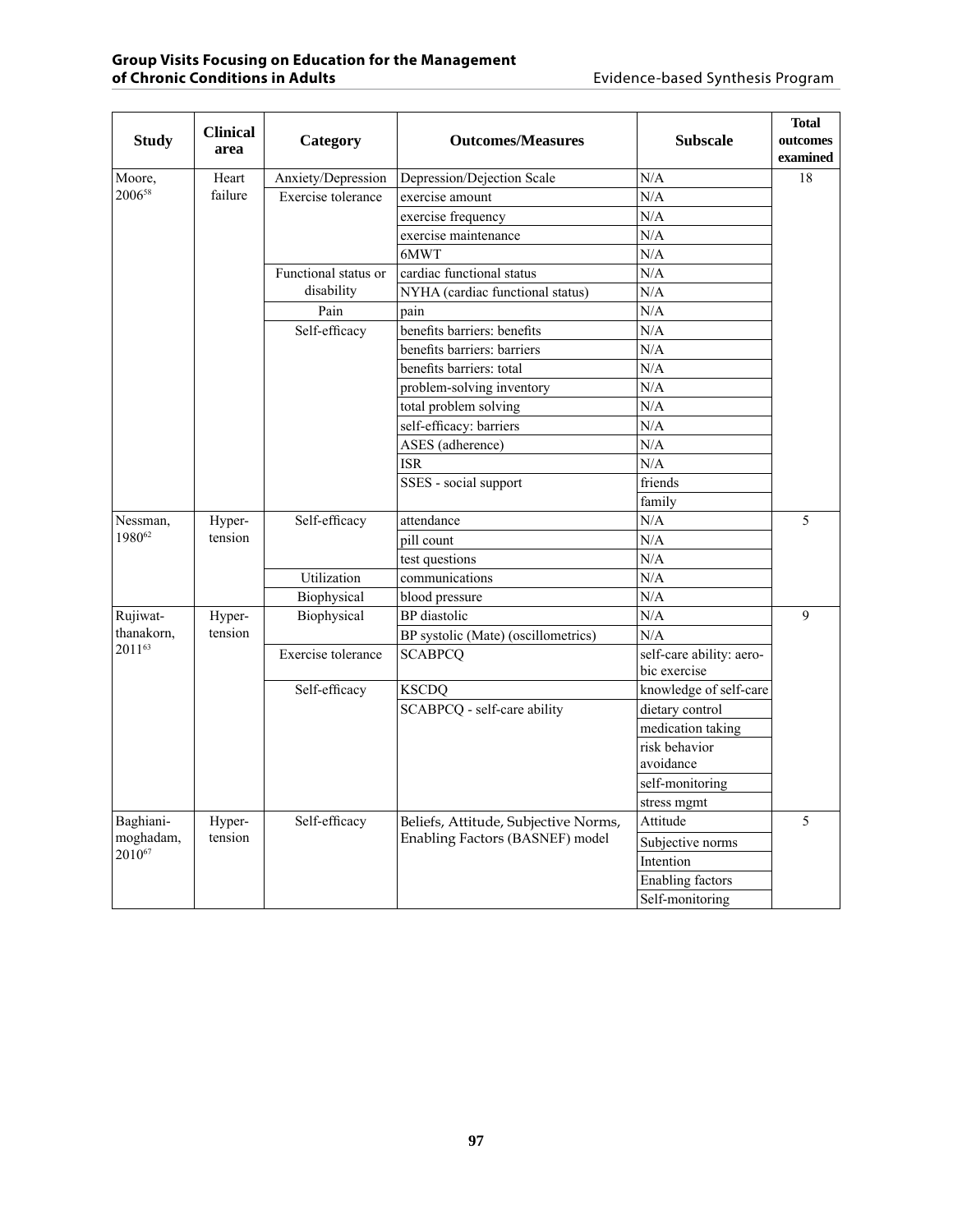| <b>Study</b> | <b>Clinical</b><br>area | Category           | <b>Outcomes/Measures</b>           | <b>Subscale</b> | <b>Total</b><br>outcomes<br>examined |
|--------------|-------------------------|--------------------|------------------------------------|-----------------|--------------------------------------|
| Balcazar,    | Hyper-                  | Anxiety            | acculturative stress               | N/A             | 14                                   |
| 200964       | tension                 |                    | stress due to migration            | N/A             |                                      |
|              |                         | Biophysical        | <b>BMI</b>                         | N/A             |                                      |
|              |                         |                    | waist circumference (inches)       | N/A             |                                      |
|              |                         | Self-efficacy      | family cohesiveness                | N/A             |                                      |
|              |                         |                    | Glindex score/acculturation        | N/A             |                                      |
|              |                         |                    | cholesterol and fat healthy habits | N/A             |                                      |
|              |                         |                    | perceived barriers                 | N/A             |                                      |
|              |                         |                    | perceived benefits                 | N/A             |                                      |
|              |                         |                    | perceived severity                 | N/A             |                                      |
|              |                         |                    | perceived susceptibility           | N/A             |                                      |
|              |                         |                    | salt and sodium healthy habits     | N/A             |                                      |
|              |                         |                    | self-efficacy                      | N/A             |                                      |
|              |                         |                    | weight control healthy habits      | N/A             |                                      |
| Burke,       | Biophysical<br>Hyper-   | blood lipids       | N/A                                | 26              |                                      |
| 2008105      | tension                 |                    | <b>BMI</b>                         | N/A             |                                      |
|              |                         |                    | <b>BP</b> ambulatory               | N/A             |                                      |
|              |                         |                    | diastolic BP                       | N/A             |                                      |
|              |                         |                    | glucose                            | N/A             |                                      |
|              |                         |                    | HDL cholesterol                    | N/A             |                                      |
|              |                         |                    | HOMA-IR (insulin)                  | N/A             |                                      |
|              |                         |                    | insulin                            | N/A             |                                      |
|              |                         |                    | systolic BP                        | N/A             |                                      |
|              |                         |                    | total cholesterol                  | N/A             |                                      |
|              |                         |                    | triglycerides                      | N/A             |                                      |
|              |                         | Exercise tolerance | physical activity                  | N/A             |                                      |
|              |                         | Self-efficacy      | alcohol intake                     | N/A             |                                      |
|              |                         |                    | calcium                            | N/A             |                                      |
|              |                         |                    | diet                               | N/A             |                                      |
|              |                         |                    | energy                             | N/A             |                                      |
|              |                         |                    | fiber                              | N/A             |                                      |
|              |                         |                    | magnesium                          | N/A             |                                      |
|              |                         |                    | mono fat                           | N/A             |                                      |
|              |                         |                    | poly fat                           | N/A             |                                      |
|              |                         |                    | potassium                          | N/A             |                                      |
|              |                         |                    | protein                            | N/A             |                                      |
|              |                         |                    | sat fat intake                     | N/A             |                                      |
|              |                         |                    | sodium                             | N/A             |                                      |
|              |                         |                    | total fat                          | N/A             |                                      |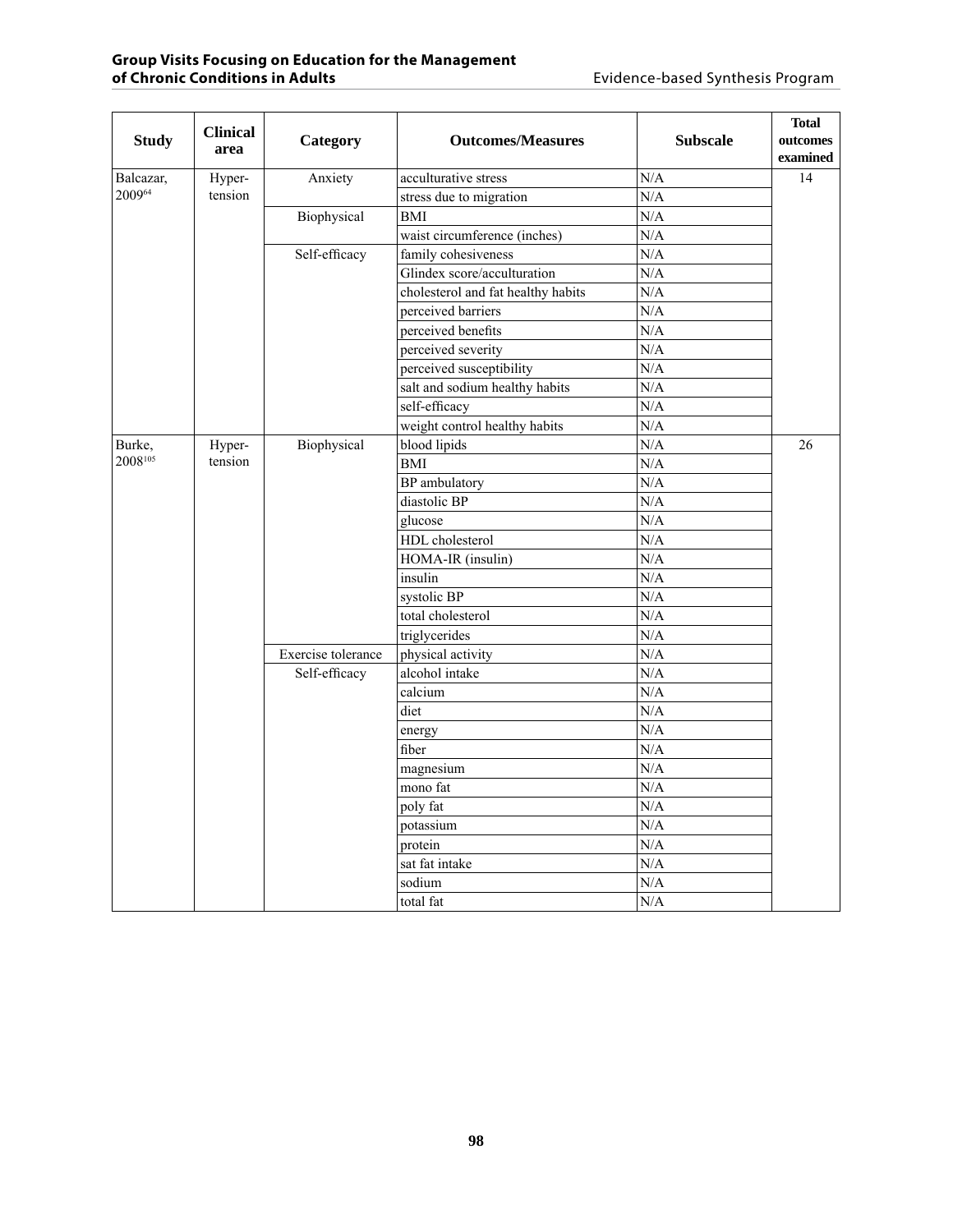| <b>Study</b>              | <b>Clinical</b><br>area | Category                           | <b>Outcomes/Measures</b>                 | <b>Subscale</b>                   | <b>Total</b><br>outcomes<br>examined |
|---------------------------|-------------------------|------------------------------------|------------------------------------------|-----------------------------------|--------------------------------------|
| Figar, 2006 <sup>65</sup> | Hyper-                  | Biophysical                        | <b>ABPM</b>                              | day-time diastolic BP             | 11                                   |
|                           | tension                 |                                    |                                          | diastolic BP at pro-              |                                      |
|                           |                         |                                    |                                          | gram office                       |                                      |
|                           |                         |                                    |                                          | night-time diastolic<br><b>BP</b> |                                      |
|                           |                         |                                    |                                          | total diastolic BP                |                                      |
|                           |                         |                                    | change in systolic BP                    | N/A                               |                                      |
|                           |                         |                                    | day-time systolic BP (6am-8pm)           | N/A                               |                                      |
|                           |                         |                                    | night-time systolic BP (8:01 pm- 5:59am) | N/A                               |                                      |
|                           |                         |                                    | potassium excretion                      | N/A                               |                                      |
|                           |                         |                                    | sodium excretion                         | N/A                               |                                      |
|                           |                         |                                    | systolic BP at program office            | N/A                               |                                      |
|                           |                         |                                    | total systolic BP                        | N/A                               |                                      |
| Pierce,                   | Hyper-                  | Biophysical                        | BP reduction diastolic                   | N/A                               | 6                                    |
| 1984106                   | tension                 |                                    | BP reduction systolic                    | N/A                               |                                      |
|                           |                         | Health status                      | clinician assessment                     | medication strength               |                                      |
|                           |                         |                                    | clinician assessment                     | <b>BP</b> severity                |                                      |
|                           |                         | Self-efficacy                      | daily monitoring                         | N/A                               |                                      |
|                           |                         |                                    | health education                         | N/A                               |                                      |
| Scala, 2008 <sup>66</sup> | Hyper-                  | Biophysical                        | <b>DBP</b>                               | N/A                               | $\overline{7}$                       |
|                           | tension                 |                                    | <b>SBP</b>                               | N/A                               |                                      |
|                           |                         | Exercise tolerance                 | daily physical activity                  | N/A                               |                                      |
|                           |                         | Self-efficacy                      | drug/alcohol/consumption                 | N/A                               |                                      |
|                           |                         |                                    | quantity of natural water consumption    | N/A                               |                                      |
|                           |                         |                                    | salt intake                              | N/A                               |                                      |
|                           |                         |                                    | weight control                           | N/A                               |                                      |
| Svetkey,                  | Hyper-                  | Biophysical                        | change in DBP                            | N/A                               | 10                                   |
| 200926                    | tension                 |                                    | change in SBP                            | N/A                               |                                      |
|                           |                         |                                    | FBG and lipids                           | N/A                               |                                      |
|                           |                         |                                    | urinary sodium                           | N/A                               |                                      |
|                           |                         |                                    | weight                                   | N/A                               |                                      |
|                           |                         | Exercise tolerance                 | physical activity                        | N/A                               |                                      |
|                           |                         | Self-efficacy                      | dairy (servings/day)                     | N/A                               |                                      |
|                           |                         |                                    | dietary pattern                          | N/A                               |                                      |
|                           |                         |                                    | sat fat                                  | N/A                               |                                      |
|                           |                         |                                    | total fat                                | $\rm N/A$                         |                                      |
| Clemson,                  | History of              | Anxiety                            | Worry scale                              | $\rm N/A$                         | $\tau$                               |
| 2004 <sup>24</sup>        | falls                   | Functional status or<br>disability | PASE (physical activity)                 | $\rm N/A$                         |                                      |
|                           |                         | Quality of life                    | SF-36                                    | mental health                     |                                      |
|                           |                         |                                    |                                          | physical health                   |                                      |
|                           |                         | Self-efficacy                      | mobility efficacy scale (MES)            | falls                             |                                      |
|                           |                         |                                    | modified falls efficacy scale (MFES)     | falls                             |                                      |
|                           |                         |                                    | FaB scale (behaviors fall prevention)    | $\rm N/A$                         |                                      |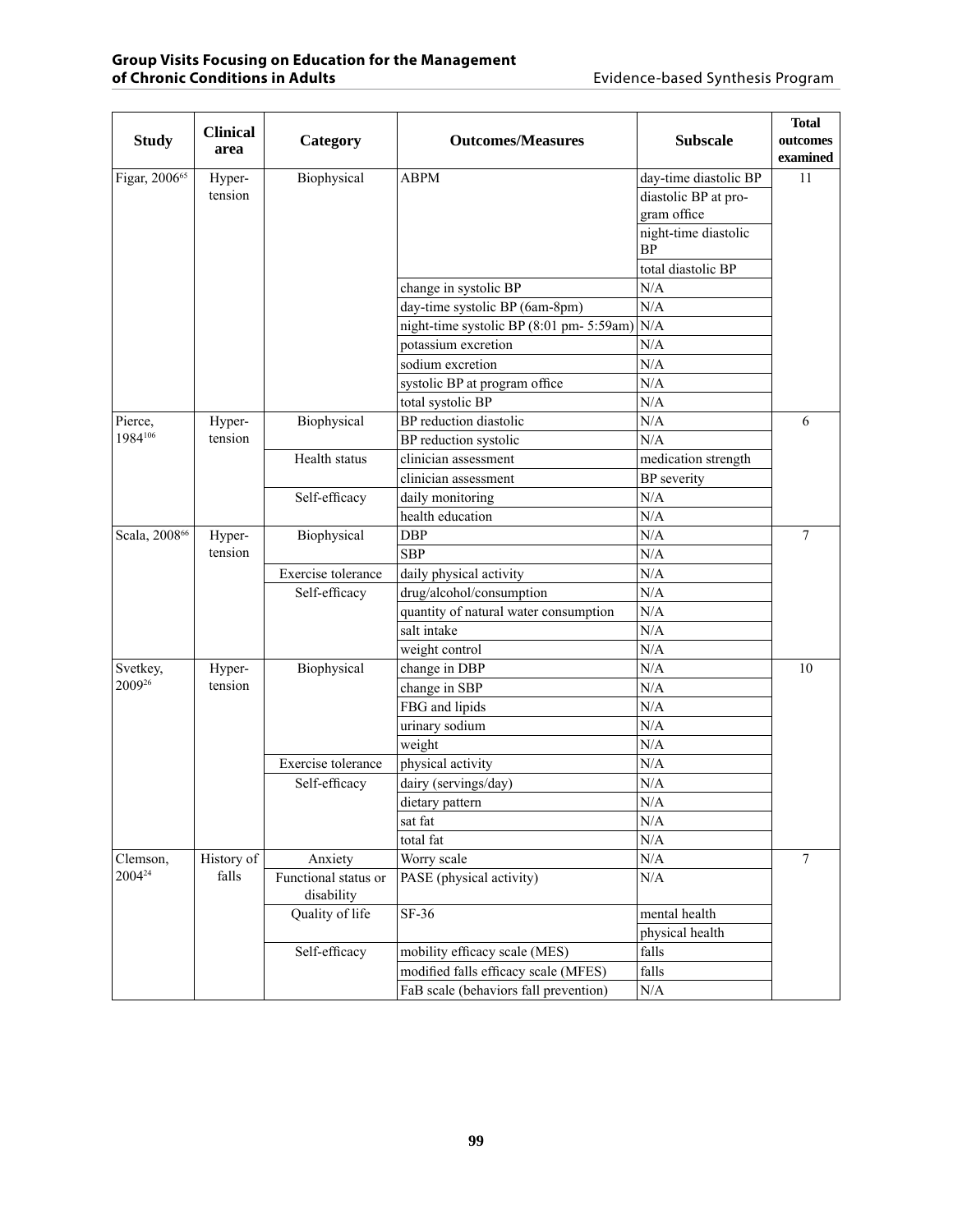| N/A<br>9<br>Arnold,<br>History of<br>Falls<br>falls-efficacy<br>$2008^{107}$<br>falls<br>N/A<br>Physical performance<br>(hip abduction strength)<br>N/A<br>6MWT (gait)<br>N/A<br>BBSm (balance)<br>N/A<br>lower body strength<br>N/A<br>max step length<br>MCTSIB (balance function)<br>N/A<br>ROM (hip flexion range of motion)<br>N/A<br>N/A<br>TUG (mobility)<br>fall incidence rates<br>N/A<br>History of<br>Falls<br>Shumway-<br>4<br>Cook, 2007 <sup>25</sup><br>falls<br>Functional status or<br>mobility<br>N/A<br>disability<br>balance<br>N/A<br>Physical performance<br>N/A<br>strength<br>N/A<br>History of<br>Falls efficacy<br>ABC (balance)<br>$7\phantom{.0}$<br>Arnold,<br>201045<br>falls<br>N/A<br>Functional status or<br>AIMS-2 (daily function)<br>disability<br>N/A<br>PASE (physical activity)<br>N/A<br>6MWT<br>Physical performance<br>N/A<br>BBS (balance)<br>N/A<br>chair stands<br>N/A<br>TUG (mobility)<br>N/A<br>Ryan, 199646<br>Falls<br>N fall events including descriptions<br>3<br>History of<br>falls<br>N fall prevention changes implemented<br>N/A<br>N/A<br>type of fall prevention changes made<br>Ersek, 200397<br><b>GDS</b><br>N/A<br>8<br>Pain<br>Anxiety/Depression<br>SF-36<br>Functional status or<br>physical functioning | <b>Study</b> | <b>Clinical</b><br>area | Category | <b>Outcomes/Measures</b> | <b>Subscale</b> | <b>Total</b><br>outcomes<br>examined |
|----------------------------------------------------------------------------------------------------------------------------------------------------------------------------------------------------------------------------------------------------------------------------------------------------------------------------------------------------------------------------------------------------------------------------------------------------------------------------------------------------------------------------------------------------------------------------------------------------------------------------------------------------------------------------------------------------------------------------------------------------------------------------------------------------------------------------------------------------------------------------------------------------------------------------------------------------------------------------------------------------------------------------------------------------------------------------------------------------------------------------------------------------------------------------------------------------------------------------------------------------------------------------|--------------|-------------------------|----------|--------------------------|-----------------|--------------------------------------|
|                                                                                                                                                                                                                                                                                                                                                                                                                                                                                                                                                                                                                                                                                                                                                                                                                                                                                                                                                                                                                                                                                                                                                                                                                                                                            |              |                         |          |                          |                 |                                      |
|                                                                                                                                                                                                                                                                                                                                                                                                                                                                                                                                                                                                                                                                                                                                                                                                                                                                                                                                                                                                                                                                                                                                                                                                                                                                            |              |                         |          |                          |                 |                                      |
|                                                                                                                                                                                                                                                                                                                                                                                                                                                                                                                                                                                                                                                                                                                                                                                                                                                                                                                                                                                                                                                                                                                                                                                                                                                                            |              |                         |          |                          |                 |                                      |
|                                                                                                                                                                                                                                                                                                                                                                                                                                                                                                                                                                                                                                                                                                                                                                                                                                                                                                                                                                                                                                                                                                                                                                                                                                                                            |              |                         |          |                          |                 |                                      |
|                                                                                                                                                                                                                                                                                                                                                                                                                                                                                                                                                                                                                                                                                                                                                                                                                                                                                                                                                                                                                                                                                                                                                                                                                                                                            |              |                         |          |                          |                 |                                      |
|                                                                                                                                                                                                                                                                                                                                                                                                                                                                                                                                                                                                                                                                                                                                                                                                                                                                                                                                                                                                                                                                                                                                                                                                                                                                            |              |                         |          |                          |                 |                                      |
|                                                                                                                                                                                                                                                                                                                                                                                                                                                                                                                                                                                                                                                                                                                                                                                                                                                                                                                                                                                                                                                                                                                                                                                                                                                                            |              |                         |          |                          |                 |                                      |
|                                                                                                                                                                                                                                                                                                                                                                                                                                                                                                                                                                                                                                                                                                                                                                                                                                                                                                                                                                                                                                                                                                                                                                                                                                                                            |              |                         |          |                          |                 |                                      |
|                                                                                                                                                                                                                                                                                                                                                                                                                                                                                                                                                                                                                                                                                                                                                                                                                                                                                                                                                                                                                                                                                                                                                                                                                                                                            |              |                         |          |                          |                 |                                      |
|                                                                                                                                                                                                                                                                                                                                                                                                                                                                                                                                                                                                                                                                                                                                                                                                                                                                                                                                                                                                                                                                                                                                                                                                                                                                            |              |                         |          |                          |                 |                                      |
|                                                                                                                                                                                                                                                                                                                                                                                                                                                                                                                                                                                                                                                                                                                                                                                                                                                                                                                                                                                                                                                                                                                                                                                                                                                                            |              |                         |          |                          |                 |                                      |
|                                                                                                                                                                                                                                                                                                                                                                                                                                                                                                                                                                                                                                                                                                                                                                                                                                                                                                                                                                                                                                                                                                                                                                                                                                                                            |              |                         |          |                          |                 |                                      |
|                                                                                                                                                                                                                                                                                                                                                                                                                                                                                                                                                                                                                                                                                                                                                                                                                                                                                                                                                                                                                                                                                                                                                                                                                                                                            |              |                         |          |                          |                 |                                      |
|                                                                                                                                                                                                                                                                                                                                                                                                                                                                                                                                                                                                                                                                                                                                                                                                                                                                                                                                                                                                                                                                                                                                                                                                                                                                            |              |                         |          |                          |                 |                                      |
|                                                                                                                                                                                                                                                                                                                                                                                                                                                                                                                                                                                                                                                                                                                                                                                                                                                                                                                                                                                                                                                                                                                                                                                                                                                                            |              |                         |          |                          |                 |                                      |
|                                                                                                                                                                                                                                                                                                                                                                                                                                                                                                                                                                                                                                                                                                                                                                                                                                                                                                                                                                                                                                                                                                                                                                                                                                                                            |              |                         |          |                          |                 |                                      |
|                                                                                                                                                                                                                                                                                                                                                                                                                                                                                                                                                                                                                                                                                                                                                                                                                                                                                                                                                                                                                                                                                                                                                                                                                                                                            |              |                         |          |                          |                 |                                      |
|                                                                                                                                                                                                                                                                                                                                                                                                                                                                                                                                                                                                                                                                                                                                                                                                                                                                                                                                                                                                                                                                                                                                                                                                                                                                            |              |                         |          |                          |                 |                                      |
|                                                                                                                                                                                                                                                                                                                                                                                                                                                                                                                                                                                                                                                                                                                                                                                                                                                                                                                                                                                                                                                                                                                                                                                                                                                                            |              |                         |          |                          |                 |                                      |
|                                                                                                                                                                                                                                                                                                                                                                                                                                                                                                                                                                                                                                                                                                                                                                                                                                                                                                                                                                                                                                                                                                                                                                                                                                                                            |              |                         |          |                          |                 |                                      |
|                                                                                                                                                                                                                                                                                                                                                                                                                                                                                                                                                                                                                                                                                                                                                                                                                                                                                                                                                                                                                                                                                                                                                                                                                                                                            |              |                         |          |                          |                 |                                      |
|                                                                                                                                                                                                                                                                                                                                                                                                                                                                                                                                                                                                                                                                                                                                                                                                                                                                                                                                                                                                                                                                                                                                                                                                                                                                            |              |                         |          |                          |                 |                                      |
|                                                                                                                                                                                                                                                                                                                                                                                                                                                                                                                                                                                                                                                                                                                                                                                                                                                                                                                                                                                                                                                                                                                                                                                                                                                                            |              |                         |          |                          |                 |                                      |
|                                                                                                                                                                                                                                                                                                                                                                                                                                                                                                                                                                                                                                                                                                                                                                                                                                                                                                                                                                                                                                                                                                                                                                                                                                                                            |              |                         |          |                          |                 |                                      |
|                                                                                                                                                                                                                                                                                                                                                                                                                                                                                                                                                                                                                                                                                                                                                                                                                                                                                                                                                                                                                                                                                                                                                                                                                                                                            |              |                         |          |                          |                 |                                      |
| disability<br>role-physical                                                                                                                                                                                                                                                                                                                                                                                                                                                                                                                                                                                                                                                                                                                                                                                                                                                                                                                                                                                                                                                                                                                                                                                                                                                |              |                         |          |                          |                 |                                      |
| Pain<br><b>GCPS</b><br>pain intensity                                                                                                                                                                                                                                                                                                                                                                                                                                                                                                                                                                                                                                                                                                                                                                                                                                                                                                                                                                                                                                                                                                                                                                                                                                      |              |                         |          |                          |                 |                                      |
| related activity                                                                                                                                                                                                                                                                                                                                                                                                                                                                                                                                                                                                                                                                                                                                                                                                                                                                                                                                                                                                                                                                                                                                                                                                                                                           |              |                         |          |                          |                 |                                      |
| interference                                                                                                                                                                                                                                                                                                                                                                                                                                                                                                                                                                                                                                                                                                                                                                                                                                                                                                                                                                                                                                                                                                                                                                                                                                                               |              |                         |          |                          |                 |                                      |
| <b>SOPA</b><br>pain-related beliefs-                                                                                                                                                                                                                                                                                                                                                                                                                                                                                                                                                                                                                                                                                                                                                                                                                                                                                                                                                                                                                                                                                                                                                                                                                                       |              |                         |          |                          |                 |                                      |
| SOPA control                                                                                                                                                                                                                                                                                                                                                                                                                                                                                                                                                                                                                                                                                                                                                                                                                                                                                                                                                                                                                                                                                                                                                                                                                                                               |              |                         |          |                          |                 |                                      |
| pain-related beliefs-<br>SOPA harm                                                                                                                                                                                                                                                                                                                                                                                                                                                                                                                                                                                                                                                                                                                                                                                                                                                                                                                                                                                                                                                                                                                                                                                                                                         |              |                         |          |                          |                 |                                      |
| pain-related beliefs-<br>SOPA medical care                                                                                                                                                                                                                                                                                                                                                                                                                                                                                                                                                                                                                                                                                                                                                                                                                                                                                                                                                                                                                                                                                                                                                                                                                                 |              |                         |          |                          |                 |                                      |
| Pain<br>12<br>Vlaeyen,<br>Anxiety<br>FSS-III-R (fear)<br>$\rm N/A$                                                                                                                                                                                                                                                                                                                                                                                                                                                                                                                                                                                                                                                                                                                                                                                                                                                                                                                                                                                                                                                                                                                                                                                                         |              |                         |          |                          |                 |                                      |
| 1996%<br>$\rm N/A$<br>PCL, CSQ (catastrophizing)                                                                                                                                                                                                                                                                                                                                                                                                                                                                                                                                                                                                                                                                                                                                                                                                                                                                                                                                                                                                                                                                                                                                                                                                                           |              |                         |          |                          |                 |                                      |
| N/A<br>Anxiety/Depression<br><b>BDI</b>                                                                                                                                                                                                                                                                                                                                                                                                                                                                                                                                                                                                                                                                                                                                                                                                                                                                                                                                                                                                                                                                                                                                                                                                                                    |              |                         |          |                          |                 |                                      |
| MOCI (obsessive-compulsive)<br>N/A<br>Health status                                                                                                                                                                                                                                                                                                                                                                                                                                                                                                                                                                                                                                                                                                                                                                                                                                                                                                                                                                                                                                                                                                                                                                                                                        |              |                         |          |                          |                 |                                      |
| N/A<br>Pain<br>BAT (activity)                                                                                                                                                                                                                                                                                                                                                                                                                                                                                                                                                                                                                                                                                                                                                                                                                                                                                                                                                                                                                                                                                                                                                                                                                                              |              |                         |          |                          |                 |                                      |
| CSQ<br>relaxation                                                                                                                                                                                                                                                                                                                                                                                                                                                                                                                                                                                                                                                                                                                                                                                                                                                                                                                                                                                                                                                                                                                                                                                                                                                          |              |                         |          |                          |                 |                                      |
| pain coping                                                                                                                                                                                                                                                                                                                                                                                                                                                                                                                                                                                                                                                                                                                                                                                                                                                                                                                                                                                                                                                                                                                                                                                                                                                                |              |                         |          |                          |                 |                                      |
| CSQ, MPLC<br>pain control                                                                                                                                                                                                                                                                                                                                                                                                                                                                                                                                                                                                                                                                                                                                                                                                                                                                                                                                                                                                                                                                                                                                                                                                                                                  |              |                         |          |                          |                 |                                      |
| N/A<br>MPQ (pain intensity)                                                                                                                                                                                                                                                                                                                                                                                                                                                                                                                                                                                                                                                                                                                                                                                                                                                                                                                                                                                                                                                                                                                                                                                                                                                |              |                         |          |                          |                 |                                      |
| $\rm N/A$<br>UAB, CHIP, BAT (pain behavior)                                                                                                                                                                                                                                                                                                                                                                                                                                                                                                                                                                                                                                                                                                                                                                                                                                                                                                                                                                                                                                                                                                                                                                                                                                |              |                         |          |                          |                 |                                      |
| Quality of life/Pain<br>N/A<br>tension                                                                                                                                                                                                                                                                                                                                                                                                                                                                                                                                                                                                                                                                                                                                                                                                                                                                                                                                                                                                                                                                                                                                                                                                                                     |              |                         |          |                          |                 |                                      |
| $\rm N/A$<br>Self-efficacy<br>knowledge                                                                                                                                                                                                                                                                                                                                                                                                                                                                                                                                                                                                                                                                                                                                                                                                                                                                                                                                                                                                                                                                                                                                                                                                                                    |              |                         |          |                          |                 |                                      |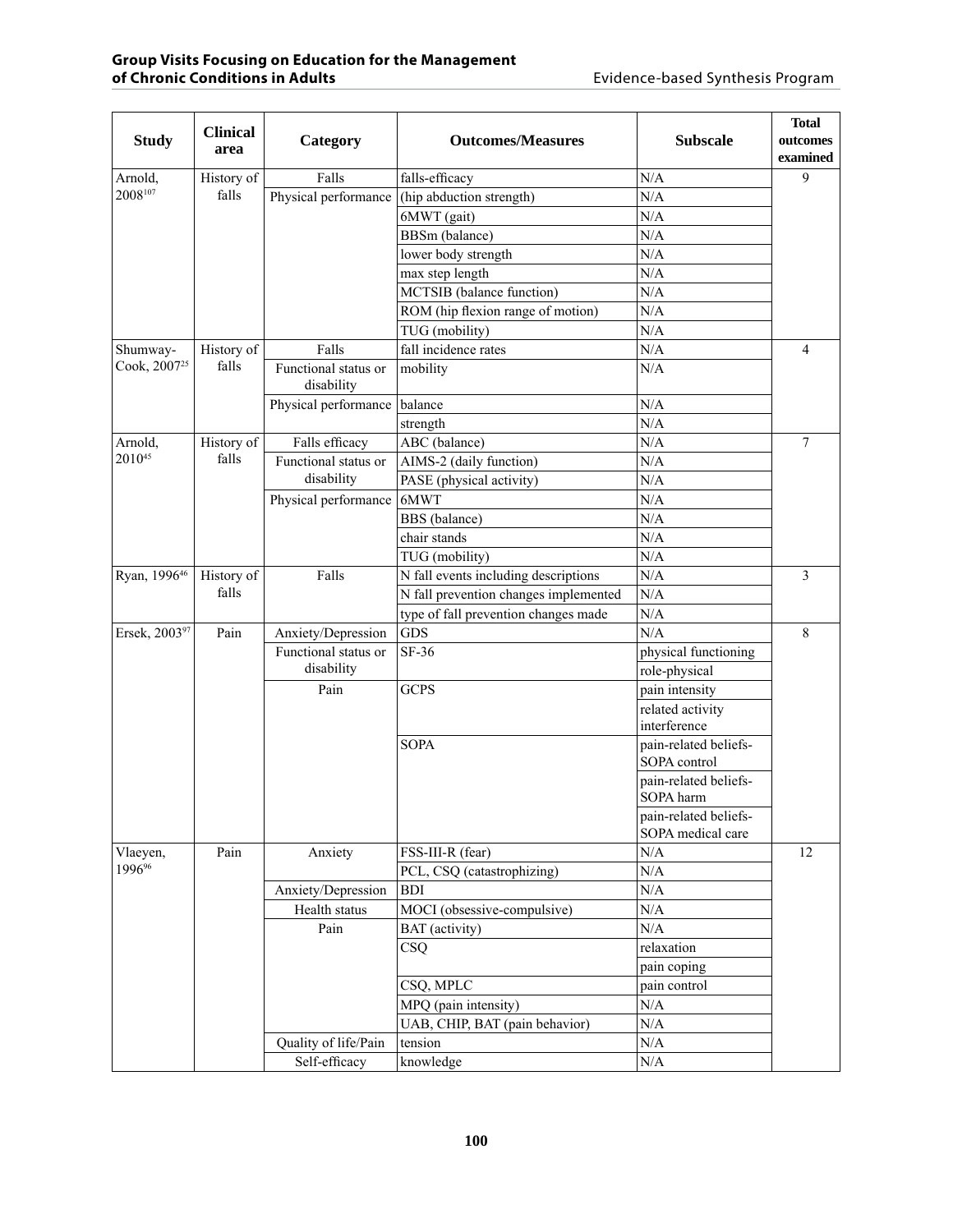| <b>Study</b> | <b>Clinical</b><br>area | Category                           | <b>Outcomes/Measures</b>            | <b>Subscale</b>                                  | <b>Total</b><br>outcomes<br>examined |  |
|--------------|-------------------------|------------------------------------|-------------------------------------|--------------------------------------------------|--------------------------------------|--|
| Gustavsson,  | Pain                    | Anxiety                            | CSQ                                 | catastrophizing                                  | 14                                   |  |
| 201098       |                         |                                    | FABQ fear (work place)              | N/A                                              |                                      |  |
|              |                         |                                    | <b>HADS</b>                         | anxiety                                          |                                      |  |
|              |                         | Anxiety/Depression                 | <b>HADS</b>                         | depression                                       |                                      |  |
|              |                         | Functional status or<br>disability | NDI (neck disability)               | N/A                                              |                                      |  |
|              |                         | Pain                               | NDI (analgesics due to neck pain)   | N/A                                              |                                      |  |
|              |                         |                                    | <b>VAS</b>                          | average (pain scale)                             |                                      |  |
|              |                         |                                    |                                     | present (pain scale)                             |                                      |  |
|              |                         |                                    |                                     | worst (pain scale)                               |                                      |  |
|              |                         | Self-efficacy                      | CSQ                                 | ability to control pain                          |                                      |  |
|              |                         |                                    |                                     | ability to reduce pain                           |                                      |  |
|              |                         |                                    |                                     | N/A                                              |                                      |  |
|              |                         |                                    | <b>SES</b>                          | N/A                                              |                                      |  |
|              |                         |                                    | Utilization                         | satisfaction with care/treatment (5-pt<br>scale) | N/A                                  |  |
| Haugli,      | Pain                    | Anxiety/Depression                 | General Health Questionnaire (GHQ)  | psychological distress                           | $\overline{4}$                       |  |
| 200395       |                         | Health status                      | <b>GHQ</b>                          | group status                                     |                                      |  |
|              |                         |                                    |                                     | sick leave                                       |                                      |  |
|              |                         |                                    | days absent due to pain (last 6 mo) | N/A                                              |                                      |  |
|              |                         | Pain                               | <b>VAS</b>                          | pain                                             |                                      |  |
|              |                         |                                    |                                     | pain coping                                      |                                      |  |
|              |                         | Self-efficacy                      | <b>VAS</b>                          | management of daily<br>life                      |                                      |  |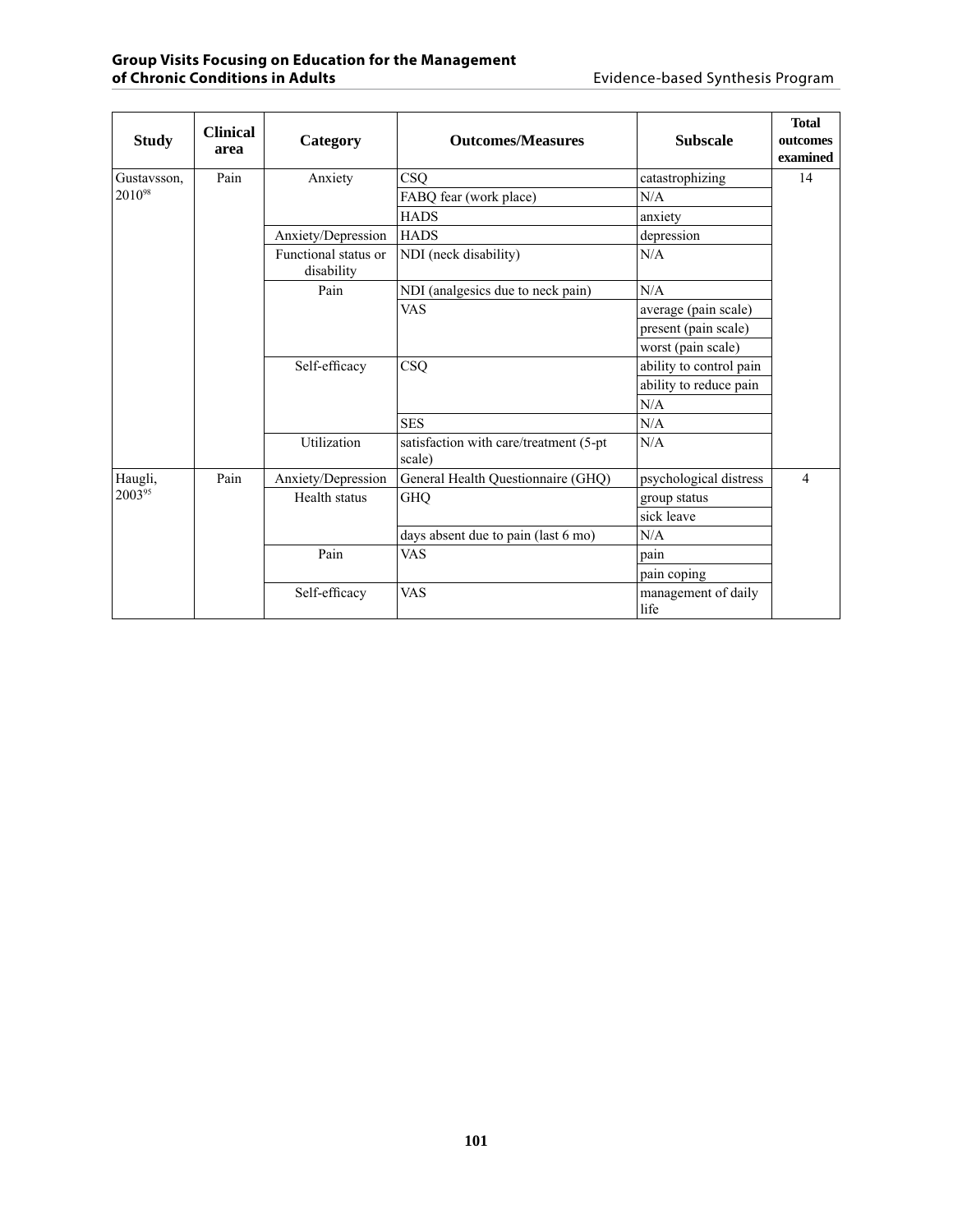## **APPENDIX D. Peer review comments and responses**

|                | <b>Reviewer</b> Comment                                                                                                                                                                                                                              | <b>Response</b> |
|----------------|------------------------------------------------------------------------------------------------------------------------------------------------------------------------------------------------------------------------------------------------------|-----------------|
|                | Q1. Are the objectives, scope, and methods for this review clearly described?                                                                                                                                                                        |                 |
|                | Yes. (No comment)                                                                                                                                                                                                                                    | Noted.          |
| $\overline{2}$ | Yes. (No comment)                                                                                                                                                                                                                                    | Noted.          |
| $\overline{3}$ | Yes. (No comment)                                                                                                                                                                                                                                    | Noted.          |
| 4              | Yes. (No comment)                                                                                                                                                                                                                                    | Noted.          |
| 5              | Yes. Detailed table of contents. Objectives are listed in the Executive Summary under the<br>background information.                                                                                                                                 | Noted.          |
| 6              | Yes. (No comment)                                                                                                                                                                                                                                    | Noted.          |
| $\overline{7}$ | Yes. There was not really enough evidence but perhaps a weakness is that the groups run by<br>peers and professionals could not be separated                                                                                                         | Noted.          |
| 8              | Yes. (No comment)                                                                                                                                                                                                                                    | Noted.          |
| 9              | Yes. Absolutely, very inclusive                                                                                                                                                                                                                      | Noted.          |
| 10             | Yes. (No comment)                                                                                                                                                                                                                                    | Noted.          |
|                | Q2. Is there any indication of bias in our synthesis of the evidence?                                                                                                                                                                                |                 |
|                | No. No evidence for bias.                                                                                                                                                                                                                            | Noted.          |
| $\overline{2}$ | No. (No comment)                                                                                                                                                                                                                                     | Noted.          |
| $\overline{3}$ | No. (No comment)                                                                                                                                                                                                                                     | Noted.          |
| $\overline{4}$ | No. (No comment)                                                                                                                                                                                                                                     | Noted.          |
| 5              | No. I felt that the review utilized a variety of databases to obtain a large number of articles<br>related to group visits. Some of the studies looked at were done within the VA but in my<br>opinion, the review did not provide any type of bias. | Noted.          |
| 6              | No. (No comment)                                                                                                                                                                                                                                     | Noted.          |
| 7              | No. (No comment)                                                                                                                                                                                                                                     | Noted.          |
| 8              | No. (No comment)                                                                                                                                                                                                                                     | Noted.          |
| 9              | No, it was excellent                                                                                                                                                                                                                                 | Noted.          |
| 10             | No. (No comment)                                                                                                                                                                                                                                     | Noted.          |
|                | Q3. Are the objectives, scope, and methods for this review clearly described?                                                                                                                                                                        |                 |
|                | No. I am not aware of overlooked data sources.                                                                                                                                                                                                       | Noted.          |
| $\overline{2}$ | No. (No comment)                                                                                                                                                                                                                                     | Noted.          |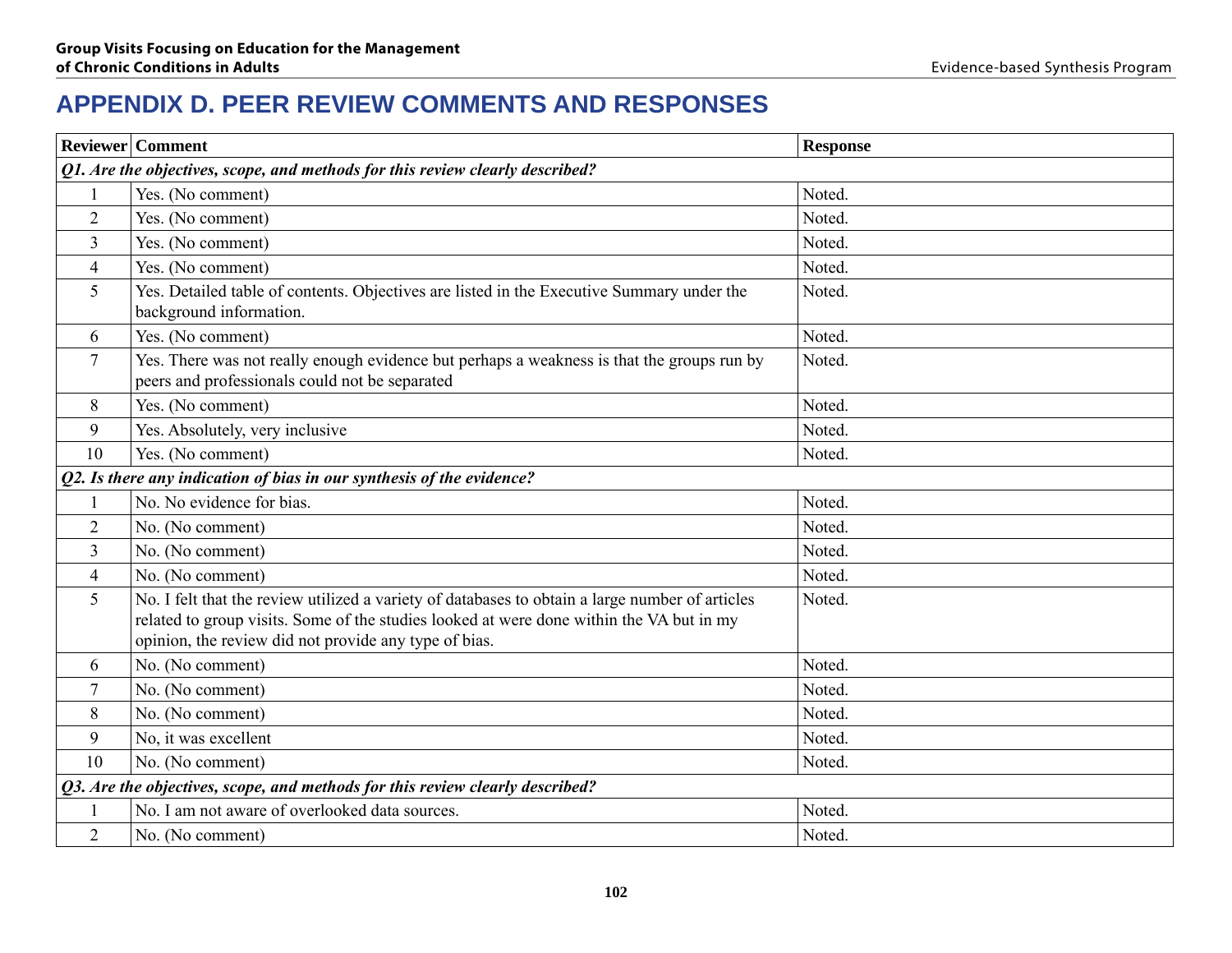|                | Reviewer   Comment                                                                                                                                                                                                                                                                                                                                                                    | <b>Response</b>                                                                                                                                                                                                                                                                                                                                                |
|----------------|---------------------------------------------------------------------------------------------------------------------------------------------------------------------------------------------------------------------------------------------------------------------------------------------------------------------------------------------------------------------------------------|----------------------------------------------------------------------------------------------------------------------------------------------------------------------------------------------------------------------------------------------------------------------------------------------------------------------------------------------------------------|
| $\overline{3}$ | Yes. Much of my focus has been intervention on blood pressure control in the group session, so<br>some of the studies mentioned below have a slant towards treating hypertension.                                                                                                                                                                                                     | Two of the suggested papers (Cakir, Saounatsu) were<br>a combination of group and individual visits, and it                                                                                                                                                                                                                                                    |
|                | Appel, L.J., Chanpagne, C.M., Harsha, D.W., Cooper, L.S., Obarzanek, E., Elmer, P.J., Stevens,<br>V.J., W.M., P. H., Svetkey, L.P., Stedman, S.W., Young, D.R., and Writing Group of the Premier<br>Collaborative Research Group. 2003. Effects of comprehensive lifestyle modification on blood<br>pressure control: main results of the Premier clinical trial. JAMA. 289:2083-2093 | was impossible to separate out the effects of these<br>respective intervention components. We examined<br>the Palomaki study and decided against including<br>it because the study design was not a randomized<br>controlled trial.                                                                                                                            |
|                | Baghianimoghadam, M.H., Rahaee, Z., Morowatisharifabad, M.A., Sharifirad, G., Andishmand,<br>A., and Azadbakht, L. 2010. Effects of education on self monitoring of blood pressure based on<br>BASNEF model in hypertensive patients. J RES MED SCI. 15:70-77                                                                                                                         | We agree that the Baghianimoghadam study should<br>be included, which we have done, and have amended<br>our results accordingly.                                                                                                                                                                                                                               |
|                | Cakir, H., and Pinar, R. 2006. Randomized controlled trial on lifestyle modification in<br>hypertensive patientsincluding commentary by: Clark AM and response by Pinar and Cakir.<br>West.J.Nurs.Res.28: 190-215                                                                                                                                                                     | We cited the Appel paper in the Limitation section<br>as an example of a good quality study that combined<br>group and individual visits without analyzing the                                                                                                                                                                                                 |
|                | Palomaki, A., Miilunpalo, S., Holm, P., Makinen, E., and Malminiem, L. 2002 Effects of<br>preventive group education on the resistance of LDL against oxidation and risk factors for<br>coronary heart disease in bypass surgery patients. ANN.Med. 34:272-283                                                                                                                        | group visit component separately, and clarified that<br>we did not include these studies.                                                                                                                                                                                                                                                                      |
|                | Saounatsou, M., Patsi, O., Fasoi, G., Stylianou, M., Kavga, A., Economou, O., Mandi, P., and<br>Nicolaou, M. 2001. The influence of the hypertensive patient's education in compliance with<br>their medication. Public Health Nurs. 18:436-442                                                                                                                                       |                                                                                                                                                                                                                                                                                                                                                                |
| 4              | No. (No comment)                                                                                                                                                                                                                                                                                                                                                                      | Noted.                                                                                                                                                                                                                                                                                                                                                         |
| 5              | No. Not that I am aware of.                                                                                                                                                                                                                                                                                                                                                           | Noted.                                                                                                                                                                                                                                                                                                                                                         |
| 6              | No. (No comment)                                                                                                                                                                                                                                                                                                                                                                      | Noted.                                                                                                                                                                                                                                                                                                                                                         |
| $\overline{7}$ | Yes. Kearns, J.W. et al (2012) Group diabetes education administered through telemedicine:<br>Tools used and lessons learned. Telemedicine and EHealth, 18, p347.                                                                                                                                                                                                                     | We examined the suggested study and decided<br>against including it because the study design was not<br>a randomized controlled trial.                                                                                                                                                                                                                         |
| 8              | None of which I am aware                                                                                                                                                                                                                                                                                                                                                              | Noted.                                                                                                                                                                                                                                                                                                                                                         |
| 9              | No. Have you looked at the shared medical appointment esp or the realist review of evidence<br>synthesis for shared medical appointments                                                                                                                                                                                                                                              | We thank the reviewer for the suggestion. Yes, we<br>have examined the shared medical appointment<br>(SMA) ESP report and have noted that these reports<br>are complementary reviews of group appointments.<br>In addition, we developed our library in collaboration<br>with the SMA group to ensure that there was no<br>overlap in the included literature. |
| 10             | No. (No comment)                                                                                                                                                                                                                                                                                                                                                                      | Noted.                                                                                                                                                                                                                                                                                                                                                         |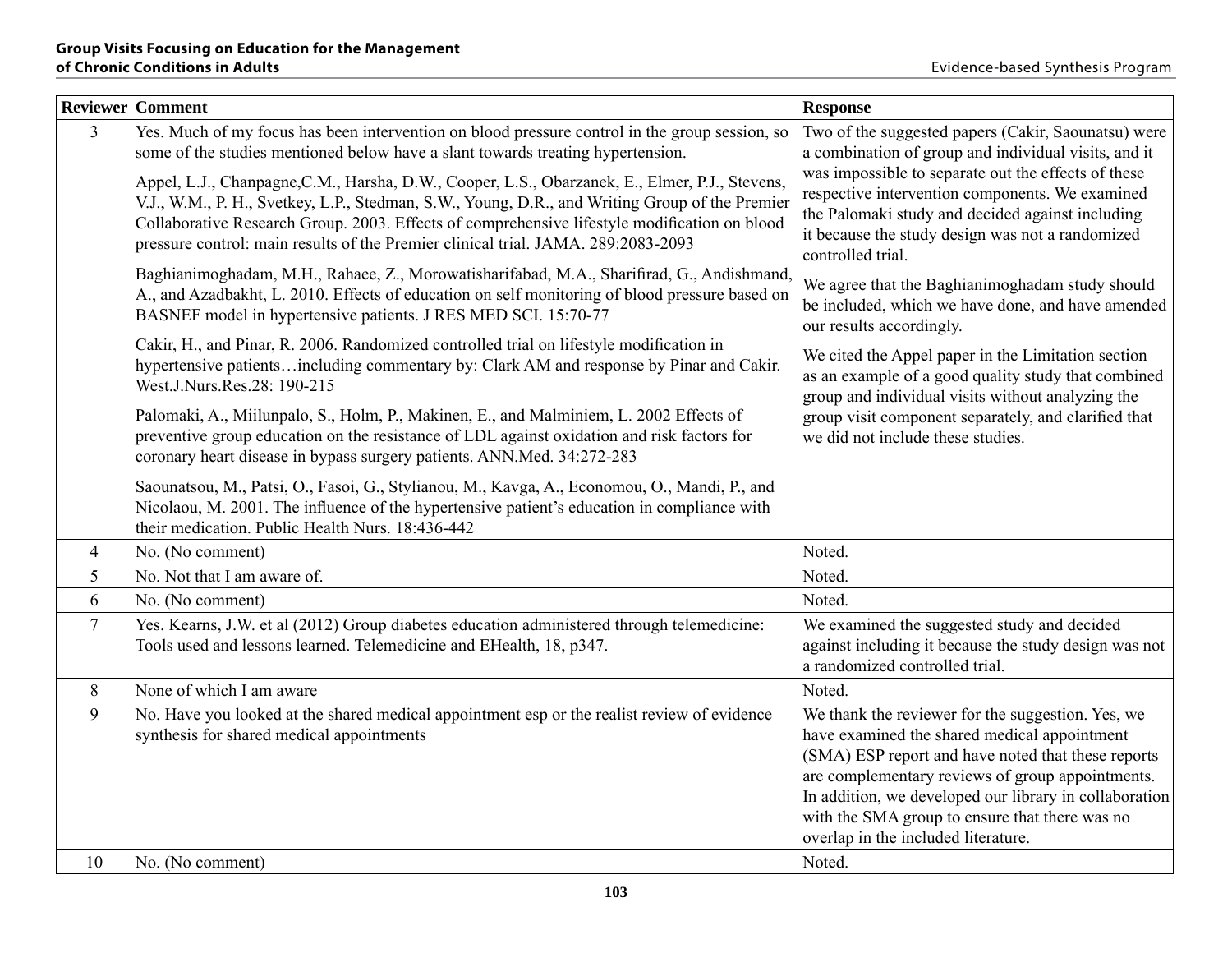|                                                                                                                                            | <b>Reviewer</b> Comment                                                                                                                                                                                                                                                                                                                                                                                                                                                                                                                                                                                                                                                                                                                                                                                                                                                                                                                                                                      | <b>Response</b>                                                                                                                                                                                                                                                                                                                                                                                                                                                                                                                                                                                                                               |  |
|--------------------------------------------------------------------------------------------------------------------------------------------|----------------------------------------------------------------------------------------------------------------------------------------------------------------------------------------------------------------------------------------------------------------------------------------------------------------------------------------------------------------------------------------------------------------------------------------------------------------------------------------------------------------------------------------------------------------------------------------------------------------------------------------------------------------------------------------------------------------------------------------------------------------------------------------------------------------------------------------------------------------------------------------------------------------------------------------------------------------------------------------------|-----------------------------------------------------------------------------------------------------------------------------------------------------------------------------------------------------------------------------------------------------------------------------------------------------------------------------------------------------------------------------------------------------------------------------------------------------------------------------------------------------------------------------------------------------------------------------------------------------------------------------------------------|--|
| Q4. Please write additional suggestions or comments below. If applicable, please indicate the page and line numbers from the draft report. |                                                                                                                                                                                                                                                                                                                                                                                                                                                                                                                                                                                                                                                                                                                                                                                                                                                                                                                                                                                              |                                                                                                                                                                                                                                                                                                                                                                                                                                                                                                                                                                                                                                               |  |
| 2                                                                                                                                          | Page 10, last sentence-examples given of "non-prescribing providers only include "nurses and<br>nurse educators" Although other disciplines are listed later, expanding the variety of disciplines<br>in this sentence may more clearly show that it is not just a nurse-run group visit.                                                                                                                                                                                                                                                                                                                                                                                                                                                                                                                                                                                                                                                                                                    | We have expanded the list of examples given on pg.<br>10, per the reviewer's suggestion.                                                                                                                                                                                                                                                                                                                                                                                                                                                                                                                                                      |  |
| $\overline{3}$                                                                                                                             | I must say I was disappointed that the great majority of studies fail to show a preponderance of<br>evidence for the efficacy of the group medical experience versus standard treatment options in<br>primary care, at least in the short-term. It appears that many studies showed some improvement<br>in certain aspects such as blood pressure readings or a reduction in LDL numbers, but not<br>very much evidence for long-term gains in overall physical health. It doesn't appear that there<br>are enough studies done in a longitudinal fashion that would lend themselves to basing any<br>conclusions of long-term gains. Being someone who believes in the group experience for<br>patients, and who is continuing to use them in the form of drop in group medical appointments,<br>or shared medical appointments under a heading of hypertension or diabetes, I was hoping for<br>more evidence that would point to increasing the use of these types of clinic experiences. | We thank the reviewer for the thoughtful comments.<br>We agree that there is a need for trials that evaluate<br>outcomes over longer periods of time, and the utility<br>of booster sessions. We have noted these gaps in the<br>evidence base in the Future Research section.                                                                                                                                                                                                                                                                                                                                                                |  |
| 6                                                                                                                                          | The review is very well written, including the Generalizability and Limitations sections.<br>Page 60, last sentence, remove "the", to attend a multi-week course"                                                                                                                                                                                                                                                                                                                                                                                                                                                                                                                                                                                                                                                                                                                                                                                                                            | We thank the reviewer for the feedback on the<br>readability of the report, and have made the<br>suggested change.                                                                                                                                                                                                                                                                                                                                                                                                                                                                                                                            |  |
| 8                                                                                                                                          | In the last sentence on page 10 (Introduction Section), the report states, "This review focuses<br>exclusively on literature that tests the effectiveness of group visits that have an emphasis<br>on health education and are led by non-prescribing providers such as nurses and nurse<br>educators." It is my understanding that the intent of the report is to review studies in which<br>the group visits are led by non-prescribing health professionals (e.g., nurses, dietitians). Given<br>this, should those studies described in the "Multiple Chronic Conditions" section (page 59) be<br>included in this review since all but the Elzen (2007) study were led by peer leaders and not<br>health care professionals?                                                                                                                                                                                                                                                            | We have included trials of group visits led by peer<br>educators as well as social workers, and believe<br>this is an important aspect to many group visit<br>interventions that ought to be represented in the<br>report. As a complement to the shared medical<br>appointment report, this review was intended<br>to expand the purview of group appointment<br>interventions to include those led by personnel that<br>are non-physicians.<br>We have clarified that we include group visit<br>facilitators that exclude prescribing providers and<br>may include health professionals (e.g., nurses,<br>dietitians, physical therapists). |  |
| 8                                                                                                                                          | The recently released report on Shared Medical Appointments included a table in the "Future<br>Research Section" that identified evidence gaps and suggested types of studies to close those<br>gaps. Would it be possible to include a similar table in this report?                                                                                                                                                                                                                                                                                                                                                                                                                                                                                                                                                                                                                                                                                                                        | Yes, we agree that the Future Research section in<br>table form, similar to the one used in the shared<br>medical appointments report, is a useful way to<br>display gaps in the research done in this area. We<br>have made this change.                                                                                                                                                                                                                                                                                                                                                                                                     |  |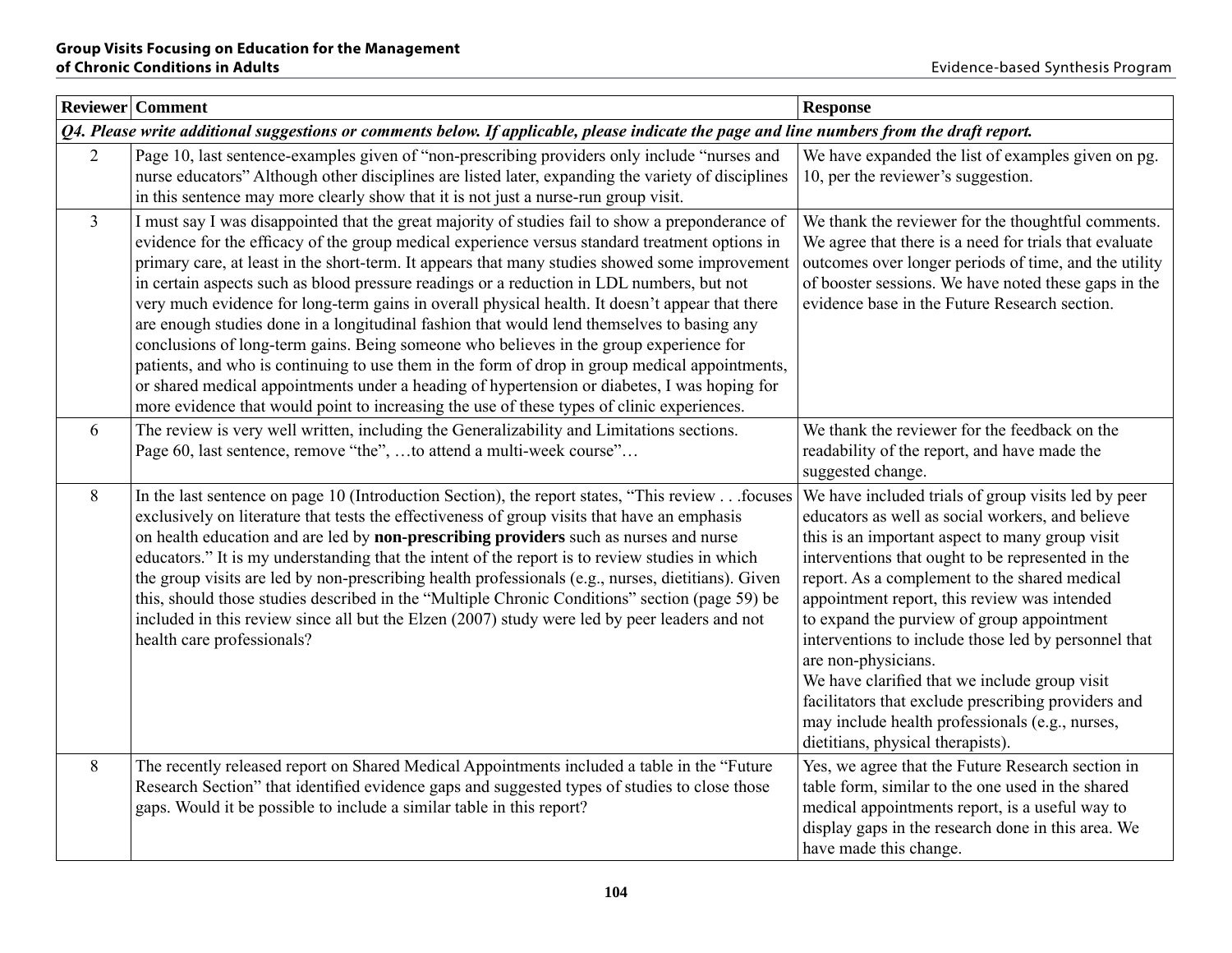|                | Reviewer Comment                                                                                                                                        | <b>Response</b>                                          |
|----------------|---------------------------------------------------------------------------------------------------------------------------------------------------------|----------------------------------------------------------|
| 9              | This is definitely a contribution. I hope that in the discussion that you may add that areas that                                                       | We thank the reviewer for the thoughtful comments.       |
|                | demonstrate some benefit but the studies are not strong, may be areas for further pilot testing                                                         | We have added suggestions for further pilot testing      |
|                | in the field with more data collecting. I don't personally believe that the only answer is more                                                         | in the field and more efforts for data collection to the |
|                | rigorous studies, but more practice with the evidence we have. Patients' self efficacy and                                                              | Future Research section.                                 |
|                | satisfaction with chronic disease care is critical for VA in the future when veterans can choose                                                        |                                                          |
|                | where they get their healthcare. Low cost options that may improve even short term outcomes                                                             |                                                          |
|                | may be worth investing in, especially when led by peers and in the community. I don't want to                                                           |                                                          |
|                | discourage that type of clinical care. Happy to talk further. Would be happy to be involved in                                                          |                                                          |
|                | writing a paper about this and comparing to sma ESP and sma realist review.                                                                             |                                                          |
| 10             | Here are some minor modifications.                                                                                                                      | Noted. We have made these changes.                       |
|                | 1) Changes to Group Visits Draft: Use of "dietitian" on pages 12, 47, 49, 86 – please spell                                                             |                                                          |
|                | with a "t" instead of a "c" in dietician                                                                                                                |                                                          |
|                | 2) In Generalizability section, last sentence-p., suggest use of terminology "who demonstrated                                                          |                                                          |
|                | motivation "instead of "who have enough motivation" which appears vague                                                                                 |                                                          |
|                | 3) Limitations p. 71- "Knowledge improvement outcomes" instead of "knowledge outcomes"                                                                  |                                                          |
|                | even if knowledge was not studied, the use of knowledge does not indicate any qualitative                                                               |                                                          |
|                | or quantitative changes                                                                                                                                 |                                                          |
|                | Q5. Are there any VA clinical performance measures, programs, quality improvement measures, patient care services, or conferences that will be directly |                                                          |
|                | affected by this report? If so, please provide detail.                                                                                                  |                                                          |
| $\mathbf{1}$   | Yes. Current primary care clinical performance is evaluated on percentage of encounters that                                                            | Noted.                                                   |
|                | are done in group setting, including educational and self management groups offered by nursing                                                          |                                                          |
|                | and other staff. I expect this will impact what conditions are treated in this fashion, with self-                                                      |                                                          |
|                | management preferred over didactic methods.                                                                                                             |                                                          |
| 2              | Not directly by this report but this report in conjunction with the SMA report from Durham may Noted.                                                   |                                                          |
|                | have an impact on SMAs in PACT. Could influence targets in Compass related to non-single                                                                |                                                          |
|                | provider face-to-face visits in PACT.                                                                                                                   |                                                          |
| $\mathfrak{Z}$ | Yes—there is certainly a "push" within the VA for expansion of the use of group medical                                                                 | Noted.                                                   |
|                | appointments and shared medical appointments. Some of the focus in PACT (Patient Aligned                                                                |                                                          |
|                | Care Teams) within the VA is the use by the care team in fashioning unique and "out of the                                                              |                                                          |
|                | box" alternatives to the usual one patient-one provider-one visit model. There has also been a                                                          |                                                          |
|                | focus on applying evidence based practice measures to our daily practice in hopes of improving                                                          |                                                          |
|                | patient care. The VA will have to continue to look at group medical experiences, and the                                                                |                                                          |
|                | research that is available to determine how much emphasis is placed on the utilization of these                                                         |                                                          |
|                | particular experiences, as well as looking at the long term effects of these types of encounters to                                                     |                                                          |
|                | ascertain long-term benefit.                                                                                                                            |                                                          |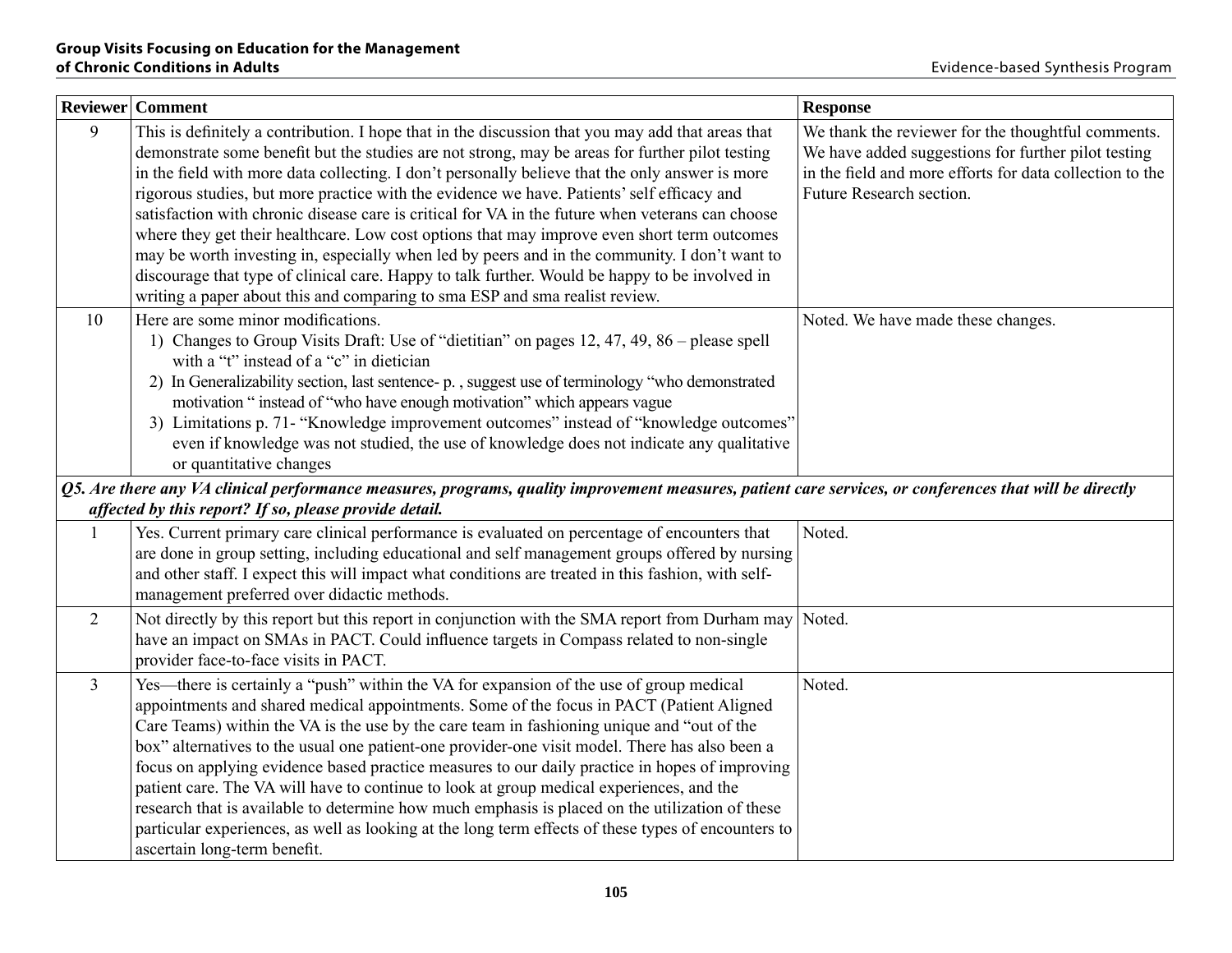|        | <b>Reviewer</b> Comment                                                                                                                                                                                                                                                                                                                                                                                                                                                                                                                                                                                                                                                                            | <b>Response</b>                                                                                                                                                                                                                                                                                                                                                                                                                                                                           |  |
|--------|----------------------------------------------------------------------------------------------------------------------------------------------------------------------------------------------------------------------------------------------------------------------------------------------------------------------------------------------------------------------------------------------------------------------------------------------------------------------------------------------------------------------------------------------------------------------------------------------------------------------------------------------------------------------------------------------------|-------------------------------------------------------------------------------------------------------------------------------------------------------------------------------------------------------------------------------------------------------------------------------------------------------------------------------------------------------------------------------------------------------------------------------------------------------------------------------------------|--|
| 5      | Group visits are listed under Access in the 2012 Compass Goals for VISN 12. Currently, groups<br>are available for diabetes, lipids, CHF, and weight management. To meet access goals, groups<br>allow more veterans to be seen in a timely manner. Individual appointment are also available,<br>groups are not exclusive.                                                                                                                                                                                                                                                                                                                                                                        | Noted.                                                                                                                                                                                                                                                                                                                                                                                                                                                                                    |  |
| 6      | Not aware.                                                                                                                                                                                                                                                                                                                                                                                                                                                                                                                                                                                                                                                                                         | Noted.                                                                                                                                                                                                                                                                                                                                                                                                                                                                                    |  |
| $\tau$ | Many sites are implementing group education to meet performance measures for DM                                                                                                                                                                                                                                                                                                                                                                                                                                                                                                                                                                                                                    | Noted.                                                                                                                                                                                                                                                                                                                                                                                                                                                                                    |  |
| 8      | Given that VHA has prioritized group visits as part of the new primary care model, staff who<br>are members of PACT teams will be directly affected by this report. There are currently VA<br>facilities where nurses are involved in group visits. In the next couple of weeks, the Office of<br>Nursing Services, through the ONS liaisons to PACT and Specialty Care, will attempt to obtain<br>a list of the sites that currently conduct group visits along with the target population for those<br>group visits.<br>Additionally, the national Diabetes Program, the national Pain Program, and the National Center<br>for Patient Safety (falls) would likely be interested in this report. | Noted.                                                                                                                                                                                                                                                                                                                                                                                                                                                                                    |  |
| 9      | This is a part of PACT and NCP. We can disseminate findings through them at a national level.<br>Michael Goldstein and Margaret Dundon.                                                                                                                                                                                                                                                                                                                                                                                                                                                                                                                                                            | Noted.                                                                                                                                                                                                                                                                                                                                                                                                                                                                                    |  |
|        | Q6. Please provide any recommendations on how this report can be revised to more directly address or assist implementation needs.                                                                                                                                                                                                                                                                                                                                                                                                                                                                                                                                                                  |                                                                                                                                                                                                                                                                                                                                                                                                                                                                                           |  |
|        | It would be helpful to have data about what VA's are currently offering in relation to these conditions.                                                                                                                                                                                                                                                                                                                                                                                                                                                                                                                                                                                           | We agree that it would be helpful to discuss<br>implementation of group visits and shared medical<br>appointments within the context of what the VA<br>currently offers for Veterans with chronic conditions.<br>Although these considerations are important, this<br>discussion this extends beyond the scope of this review.                                                                                                                                                            |  |
| 2      | It would be helpful to not only know whether group visits affects the usage/frequency of<br>traditional care but whether the traditional visit is altered when patients also attend group visits.<br>For example, is the focus of the single provider face-to-face visit changed when patients also<br>attend group visits (ie. patients that attend pain SMAs may still see their provider on the same<br>schedule but they may be able to address more issues unrelated to pain whereas in the past the<br>majority of the visit focused on pain-related issues).                                                                                                                                | This is a very interesting point. It would be an<br>interesting premise for additional qualitative studies<br>examining the quality of care provided in GVs as a<br>complement to traditional individual clinical visits.<br>We included studies of comparative effectiveness of<br>head-to-head individual visits versus group visits.<br>Unfortunately, there were few of these studies and<br>we have identified this as a gap in the research base<br>in the Future Research section. |  |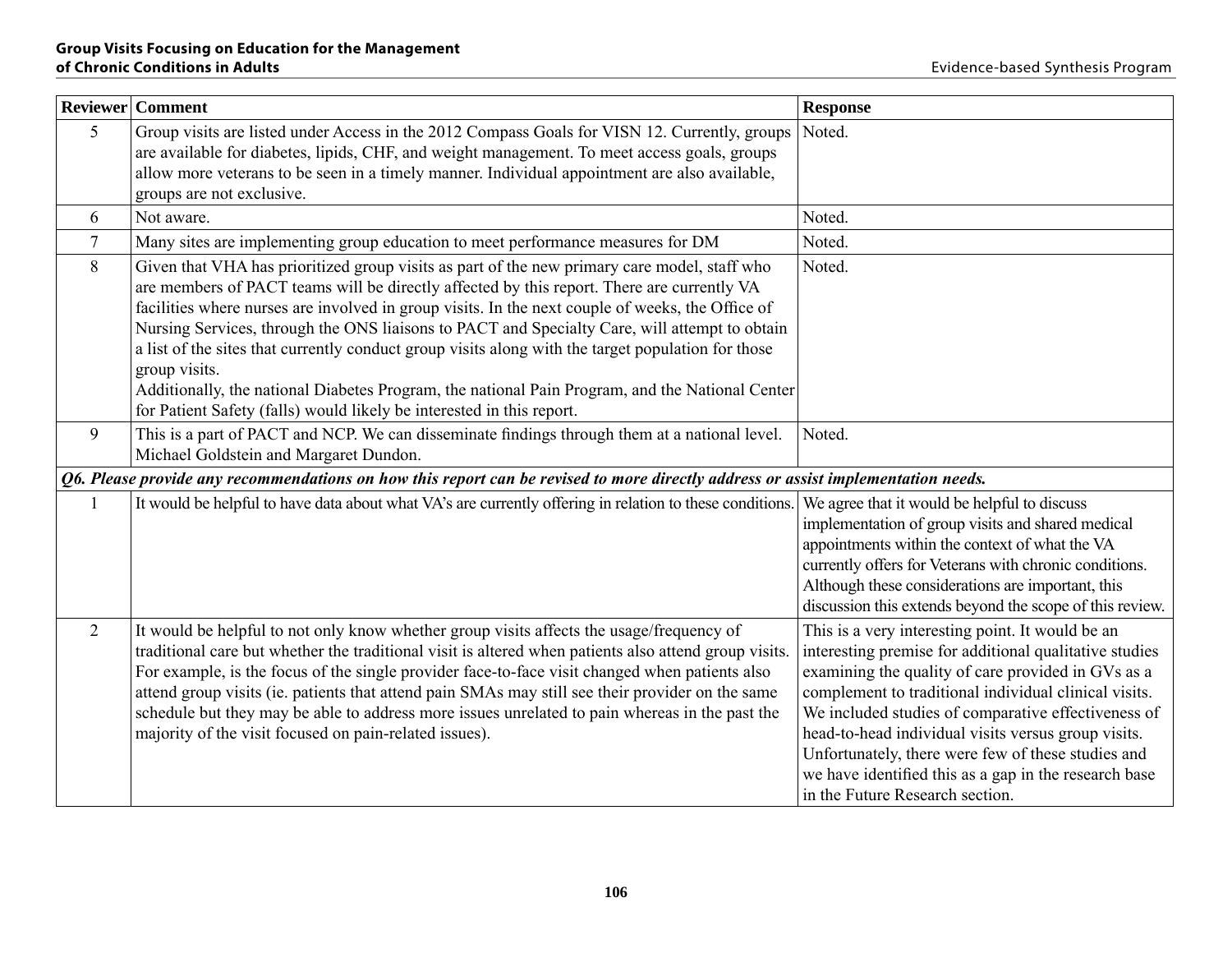|                | Reviewer Comment                                                                                                                                                                                                                                                                                                                                                                                                                                                                                                                                                                                                                                                                                                                                                                                                                                                                                                                                                                                                                                                                                                                                                                                                                                                                                                                                                                                                                            | <b>Response</b>                                                                                                                                                                                                                                                                                                                                                                                                                                                                                                                                                                                                                                                                                                                                                                                         |
|----------------|---------------------------------------------------------------------------------------------------------------------------------------------------------------------------------------------------------------------------------------------------------------------------------------------------------------------------------------------------------------------------------------------------------------------------------------------------------------------------------------------------------------------------------------------------------------------------------------------------------------------------------------------------------------------------------------------------------------------------------------------------------------------------------------------------------------------------------------------------------------------------------------------------------------------------------------------------------------------------------------------------------------------------------------------------------------------------------------------------------------------------------------------------------------------------------------------------------------------------------------------------------------------------------------------------------------------------------------------------------------------------------------------------------------------------------------------|---------------------------------------------------------------------------------------------------------------------------------------------------------------------------------------------------------------------------------------------------------------------------------------------------------------------------------------------------------------------------------------------------------------------------------------------------------------------------------------------------------------------------------------------------------------------------------------------------------------------------------------------------------------------------------------------------------------------------------------------------------------------------------------------------------|
| $\overline{3}$ | Happily the research does not seem to be saying that there is not benefit to the group<br>experiences, but it does seem to point to the issue of perhaps longer studies being necessary.<br>Also, how a patient perceives benefit from a group experience whether the data seems to show<br>an actual "health benefit "is a much more nebulous and decidedly more difficult factor to<br>measure. The VA will have to be prudent in using group experiences so that the focus continues<br>to be looking to research to guide implementation of these appointments versus using these<br>because of fiscal concerns.                                                                                                                                                                                                                                                                                                                                                                                                                                                                                                                                                                                                                                                                                                                                                                                                                        | We agree with the reviewer and have made these<br>points in the Future Research and Discussion<br>sections.                                                                                                                                                                                                                                                                                                                                                                                                                                                                                                                                                                                                                                                                                             |
| 5 <sup>5</sup> | Cost and specifically Medicare reimbursement have been the driving forces for group education<br>in the private sector. In the VA, however, group education has been a means to improving better<br>access—see more veterans in a timely manner. I am curious to know if length of class time (60,<br>90, 120min) or number of group visits (3-12 sessions) negatively influenced the group findings<br>related to the 3 key questions? Individual visits might have been shorter (30-60 minutes) and<br>only required 1 or 2 visits. Ultimately giving patients a choice in how they receive education—<br>individual vs. group—is patient centric. A synthesized review showing that the results appear to<br>be similar whether they receive individual or group education seem to support this new health<br>care philosophy. I would encourage more research in the area of secured messaging and how<br>that use of technology might affect patient outcomes in the management of chronic diseases.<br>I would also encourage research in the area of MOVE! Groups and how they compare to<br>individual visits.                                                                                                                                                                                                                                                                                                                      | We abstracted length and duration of group visits in<br>the expectation that we would be able to compare<br>trials based on these important elements. However,<br>heterogeneity between trials was significant and<br>precluded examination of these important questions.<br>We agree that further research is needed and have<br>identified various gaps in the Future Research section<br>that the reviewer also identifies.                                                                                                                                                                                                                                                                                                                                                                          |
| 6              | As a geriatrician, my concern is that somewhat positive findings from RCTs of group<br>appointments may not necessarily translate into improved outcomes in real life situation, given<br>the selection bias inherent to characteristics of research participants in general (usually more<br>motivated and concerned about their health). I just read a study from Netherlands that looked<br>at older individuals' preferences for educational programs on falls and found that the majority<br>(62.7%) had no interest to participate in any format; in addition, poor perceived health and age<br>over 80 were associated with less preference for a group program format. (Dorresteijn, TA,<br>Rixt Zijlstra GA, Van Eijs YJ, Vlaeyen JW, Kempen GI. Older people's preferences regarding<br>programme formats for managing concerns about falls. Age Aging . 2012;41(4):474-81).<br>It seems that given the weak evidence and the heterogeneity of intervention content and<br>outcomes, the implementation of group appointments, especially in Geri PACTs, should not<br>be rushed, because having to come in for a group appointment may not be the "most patient"<br>centered care" for a frail older individual. Also, additional evaluations should be incorporated<br>early on, in this VHA implementation effort, so that meaningful conclusions could be made in<br>the future on the value of group appointments in the VA. | The reviewer brings up some very important and<br>interesting considerations. Although we did not<br>find any direct harms, the VA should be cautious<br>given the lack of robust findings that GV improve<br>health outcomes. In addition, there is potential for<br>downsides to GV implementation. For example,<br>travel time involved to get to and participate in GVs,<br>which as the reviewer points out, may be a salient<br>and prohibitive factor for frail, older participants.<br>Given the relatively low benefits in health outcomes<br>and the risk of inconvenience, we need to be careful<br>about making blanket recommendations of group<br>visits, particularly for patient populations with<br>specific health needs. We have included these points<br>in the Discussion section. |
| 9              | National PACT calls or community of practice                                                                                                                                                                                                                                                                                                                                                                                                                                                                                                                                                                                                                                                                                                                                                                                                                                                                                                                                                                                                                                                                                                                                                                                                                                                                                                                                                                                                | Noted.                                                                                                                                                                                                                                                                                                                                                                                                                                                                                                                                                                                                                                                                                                                                                                                                  |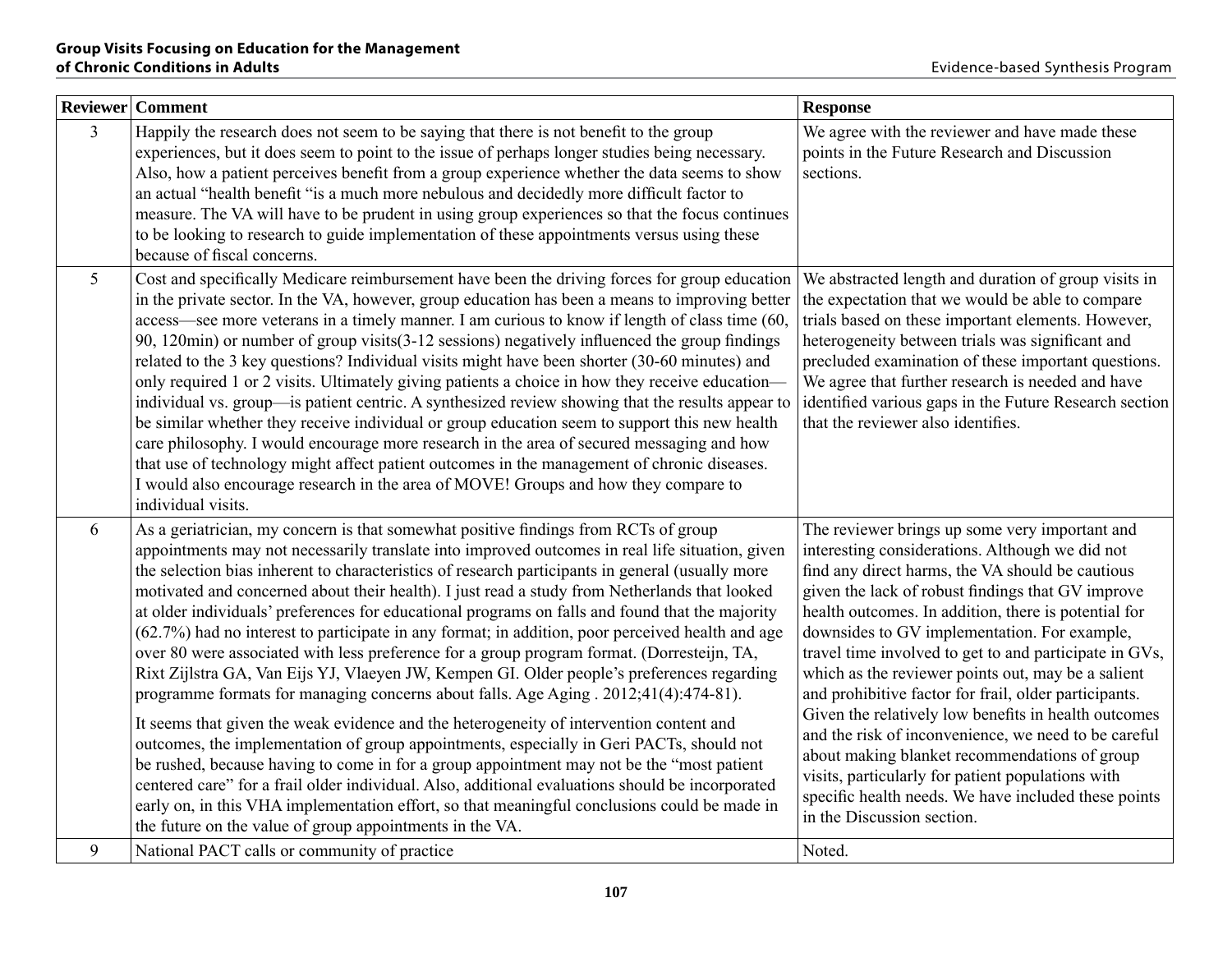|                | <b>Reviewer</b> Comment                                                                                                                                                                                                                                                                                             | <b>Response</b> |  |
|----------------|---------------------------------------------------------------------------------------------------------------------------------------------------------------------------------------------------------------------------------------------------------------------------------------------------------------------|-----------------|--|
|                | Q7. Please provide us with contact details of any additional individuals/stakeholders who should be made aware of this report.                                                                                                                                                                                      |                 |  |
|                | Primary Care leadership, Mental Health leadership                                                                                                                                                                                                                                                                   | Noted.          |  |
| 2              | Susan Kirsh, Sharon Watts                                                                                                                                                                                                                                                                                           | Noted.          |  |
| 6              | VACO GEC                                                                                                                                                                                                                                                                                                            | Noted.          |  |
| $\overline{7}$ | PACT and Specialty care clinical teams will benefit HRSD should be aware of this as there is a<br>gap in knowledge                                                                                                                                                                                                  | Noted.          |  |
| 8              | As soon as the ESP program knows the date of the CyberSeminar when this report will be<br>released, could you please send this information to Bev Priefer in the Office of Nursing Services<br>so that we can do some advance notification of the various nursing groups that will be interested<br>in this report. | Noted.          |  |
| 9              | Dr stark, dr scheetman, me, dr kinsinger, dr Goldstein, ONS, Anthony morreale in<br>pharmacy                                                                                                                                                                                                                        | Noted.          |  |
| 10             | Additional stakeholders include Primary Care Leaders to share with PACT teamlets and teams,<br>and MOVE! Coordinators. The PACT and ACCESS goals promote the use of group education<br>to manage chronic diseases. Additionally, individual visits are still available, offering Veteran's<br>a choice.             | Noted.          |  |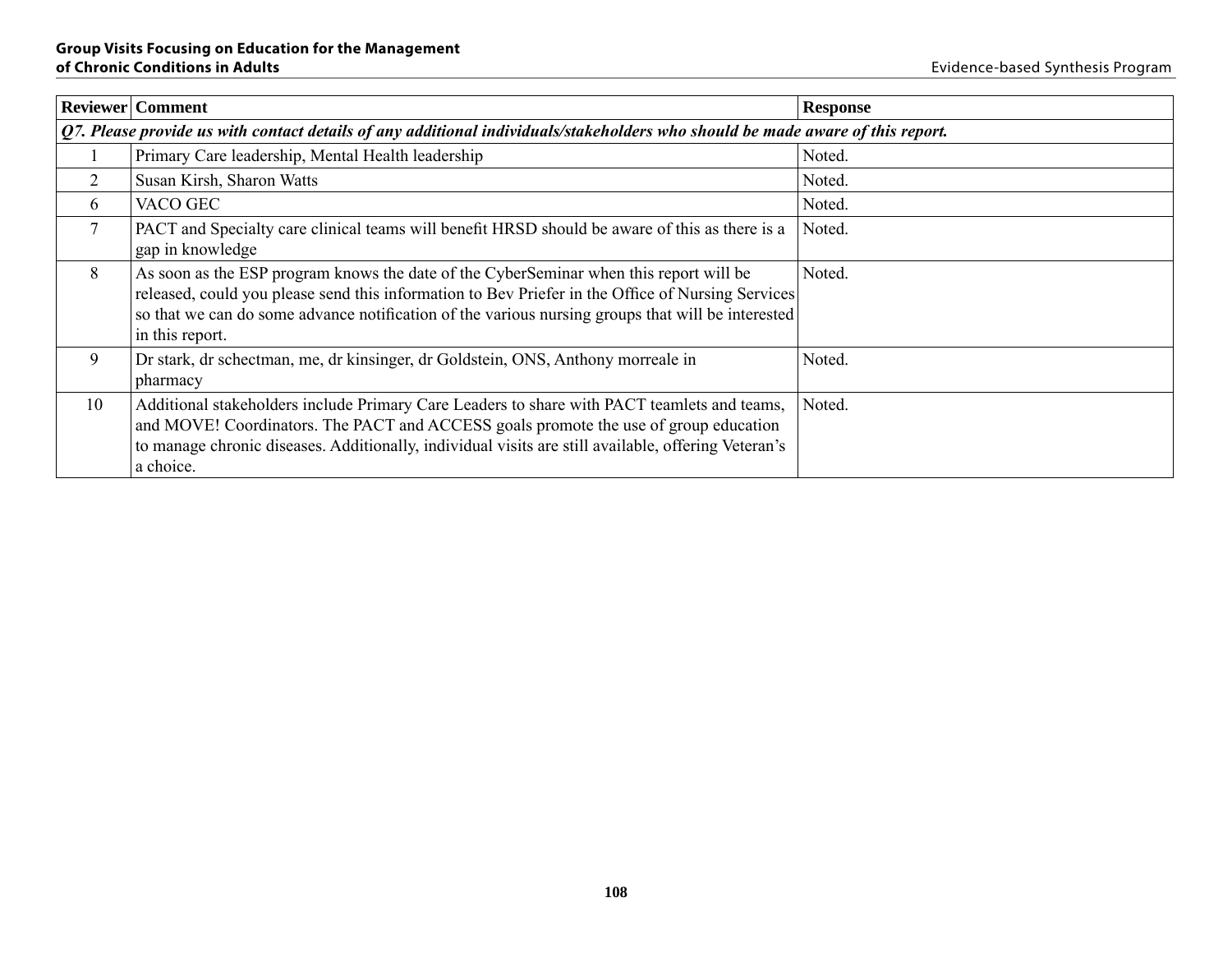# **APPENDIX E. Glossary for outcomes used in included studies**

| <b>Acronym</b>               | <b>Measure/Outcome</b>                                                    |
|------------------------------|---------------------------------------------------------------------------|
| 28 JC                        | 28 Joint Count                                                            |
| <b>AAMP</b>                  | Australian Asthma Management Plan                                         |
| <b>AASA</b>                  | Asthma Attitude Survey for Adults (24-item)                               |
| <b>ABC</b>                   | Activities-specific Balance Confidence                                    |
| <b>ABPM</b>                  | <b>Ambulatory Blood Pressure Monitoring</b>                               |
| <b>ADAPT</b>                 | Arthritis, diet and physical activity promotion trial                     |
| <b>ADDQOL</b>                | Audit of Diabetes-Dependent Quality of Life                               |
| <b>AGKQ</b>                  | Asthma General Knowledge Questionnaire                                    |
| AHI                          | Arthritis Helplessness Index                                              |
| AIMS2/Dutch-AIMS2            | Arthritis Impact Measurement Scales version 2                             |
| AIMS2: AS                    | Arthritis Impact Measurement Scales version 2: Affect Subscale            |
| AIMS2: CHS                   | Arthritis Impact Measurement Scales version 2: Current Health Subscale    |
| AIMS2: PFS                   | Arthritis Impact Measurement Scales version 2: Physical Function Subscale |
| AIMS2: SS                    | Arthritis Impact Measurement Scales version 2: Symptom Subscale           |
| <b>ANCOVA</b>                | Analysis of Covariance                                                    |
| <b>AQLQ</b>                  | Asthma Quality of Life Questionnaire                                      |
| <b>AQOL</b>                  | Assessment of Quality of Life                                             |
| <b>ASCQ</b>                  | Arthritis Stages of Change                                                |
| <b>ASES</b>                  | Asthma or Arthritis Self-efficacy Scale                                   |
| <b>ASMP</b>                  | Arthritis Self-Management Program                                         |
| <b>BAI</b>                   | <b>Beck Anxiety Inventory</b>                                             |
| <b>BASNEF</b>                | Belief, Attitude, Subjective Norm, Enabling Factors educational model     |
| <b>BAT</b>                   | <b>Behavioral Approach Test</b>                                           |
| <b>BDI</b> and <b>BDI-II</b> | <b>Beck Depression Inventory</b>                                          |
| <b>BIQ</b>                   | Basic Information Quiz (51-item)                                          |
| <b>BMI</b>                   | <b>Body Mass Index</b>                                                    |
| <b>BRFSS</b>                 | Behavioral Risk Factor Surveillance System                                |
| <b>CBT</b>                   | Cognitive Behavioral Therapy                                              |
| <b>CCQ</b>                   | Clinical COPD Questionnaire                                               |
| CES-D                        | Center for Epidemiologic Studies Depression Scale                         |
| <b>CHANGE</b>                | Change Habits by Applying New Goals and Experiences                       |
| <b>CHIP</b>                  | Checklist for Interpersonal Pain Behavior                                 |
| COCSC                        | Confidence in Overcoming Challenges to Self-Care instrument               |
| <b>COPE</b>                  | Community-based physiotherapeutic exercise program                        |
| <b>CORS</b>                  | Coping With Rheumatoid Stressors                                          |
| CQ                           | Asthma Knowledge Questionnaire (12-item)                                  |
| CRDQ (aka CRQ)               | Chronic Respiratory Disease Questionnaire                                 |
| <b>CRQ-SAS</b>               | Chronic Respiratory Questionnaire Standardised                            |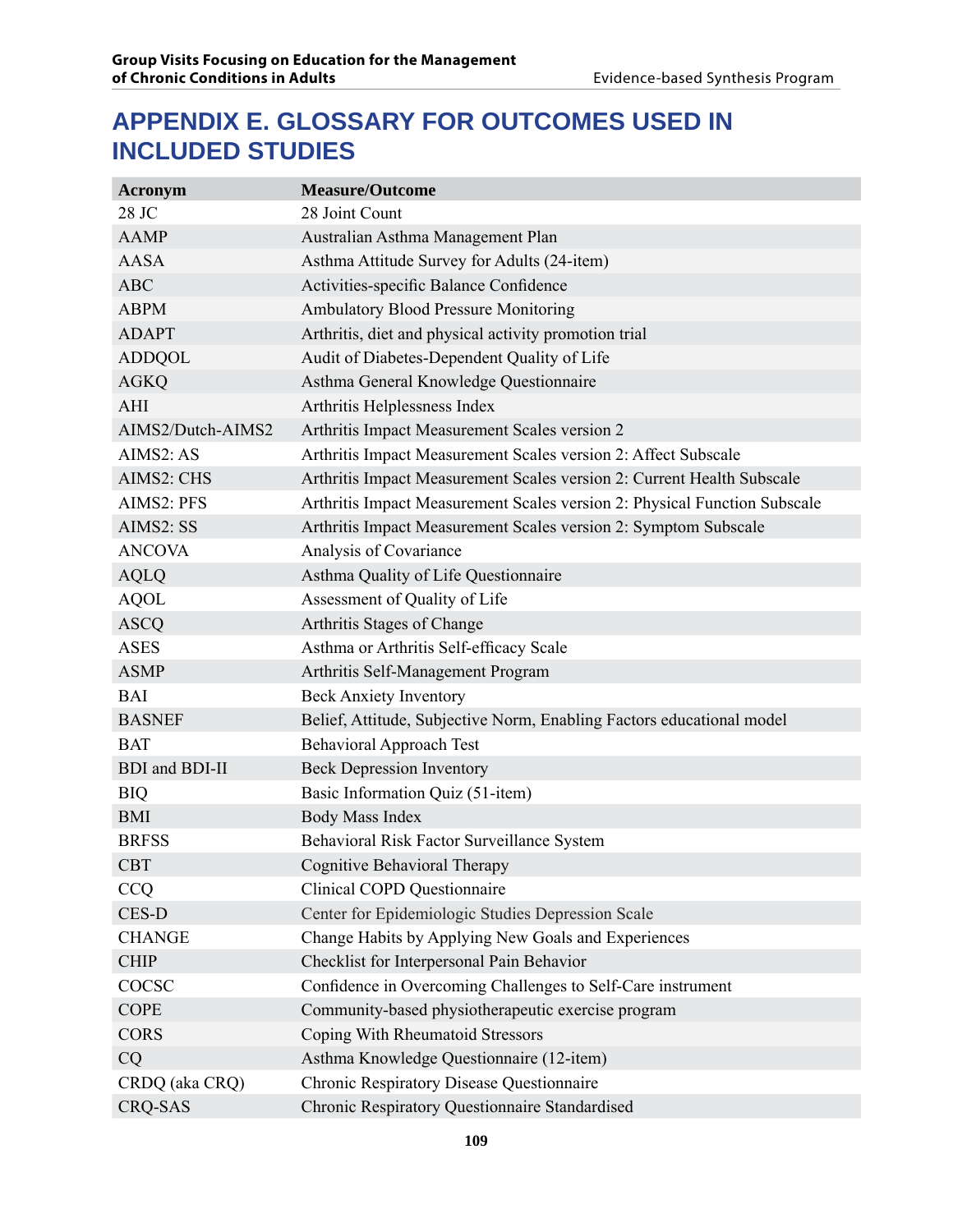| <b>Acronym</b>    | <b>Measure/Outcome</b>                                          |
|-------------------|-----------------------------------------------------------------|
| <b>CSEQ</b>       | Cardiac Self-efficacy Questionnaire (two sub-scales)            |
| DAS <sub>28</sub> | Disease Activity Score using 28 joint counts                    |
| <b>DASI</b>       | Duke Activity Status Index                                      |
| <b>DCP</b>        | Diabetes Care Profile                                           |
| DES-SF            | Diabetes Empowerment Scale, Short Form                          |
| <b>DHBM</b>       | Diabetes Health Belief Measure                                  |
| <b>DKQ</b>        | Diabetes Knowledge Questionnaire                                |
| <b>DQIP</b>       | Diabetes Quality Improvement Program                            |
| <b>DSMP</b>       | Diabetes Self-management Program                                |
| <b>DTSQ</b>       | Diabetes Treatment Satisfaction Questionnaire                   |
| <b>EADL</b>       | <b>Extended Activities of Daily Living</b>                      |
| <b>EMIR</b>       | French Quality of Life of RA (using short version of AIMS2-SF)  |
| <b>EMS</b>        | <b>Early Morning Joint Stiffness</b>                            |
| EQ-5D: VAS        | Five Dimensional Health State Description of EuroQol            |
| <b>ESR</b>        | <b>Erythrocyte Sedimentation Rate</b>                           |
| <b>ESWT</b>       | <b>Endurance Shuttle Walk Test</b>                              |
| <b>EURIDISS</b>   | EUropean Research on Incapacitating Diseases and Social Support |
| EuroQol           | Euro Quality of Life                                            |
| FaB scale         | Falls Behavioural Scale (behaviors protective of falls)         |
| FABQ              | Fear Avoidance Belief Questionnaire                             |
| <b>FACIT-F</b>    | Functional Assessment of Chronic Illness Therapy-Fatigue        |
| <b>FAST</b>       | <b>Fitness Arthritis and Senior Trial</b>                       |
| <b>FBG</b>        | <b>Fasting Blood Glucose</b>                                    |
| <b>FEV</b>        | Forced Expiratory Volume                                        |
| <b>FFM</b>        | Percentage of Fat Free Mass                                     |
| <b>FIT</b>        | Educational and physical training program                       |
| <b>FPI</b>        | <b>Functional Performance Inventory</b>                         |
| <b>FSS-III-R</b>  | Distinguishes 5 types of fears/phobias                          |
| <b>GCPS</b>       | Chronic Pain Scale                                              |
| <b>GDS</b>        | Geriatric Depression Scale                                      |
| <b>GHQ</b>        | General Health Questionnaire                                    |
| <b>GSES-16</b>    | General Self-Efficacy Scale                                     |
| GV                | Group visit                                                     |
| <b>HAAS</b>       | <b>Hypothetical Asthma Attack Scenarios</b>                     |
| <b>HADS</b>       | Hospital Anxiety and Depression Scale                           |
| <b>HAQ</b>        | Health Assessment Questionnaire                                 |
| heiQ              | Health Education Impact Questionnaire                           |
| <b>HJAM</b>       | Hand Joint Alignment and Motion Scale                           |
| <b>HJC</b>        | Hand Joint Count                                                |
| HOMA-IR           | Homeostasis Model Assessment of Insulin Resistance              |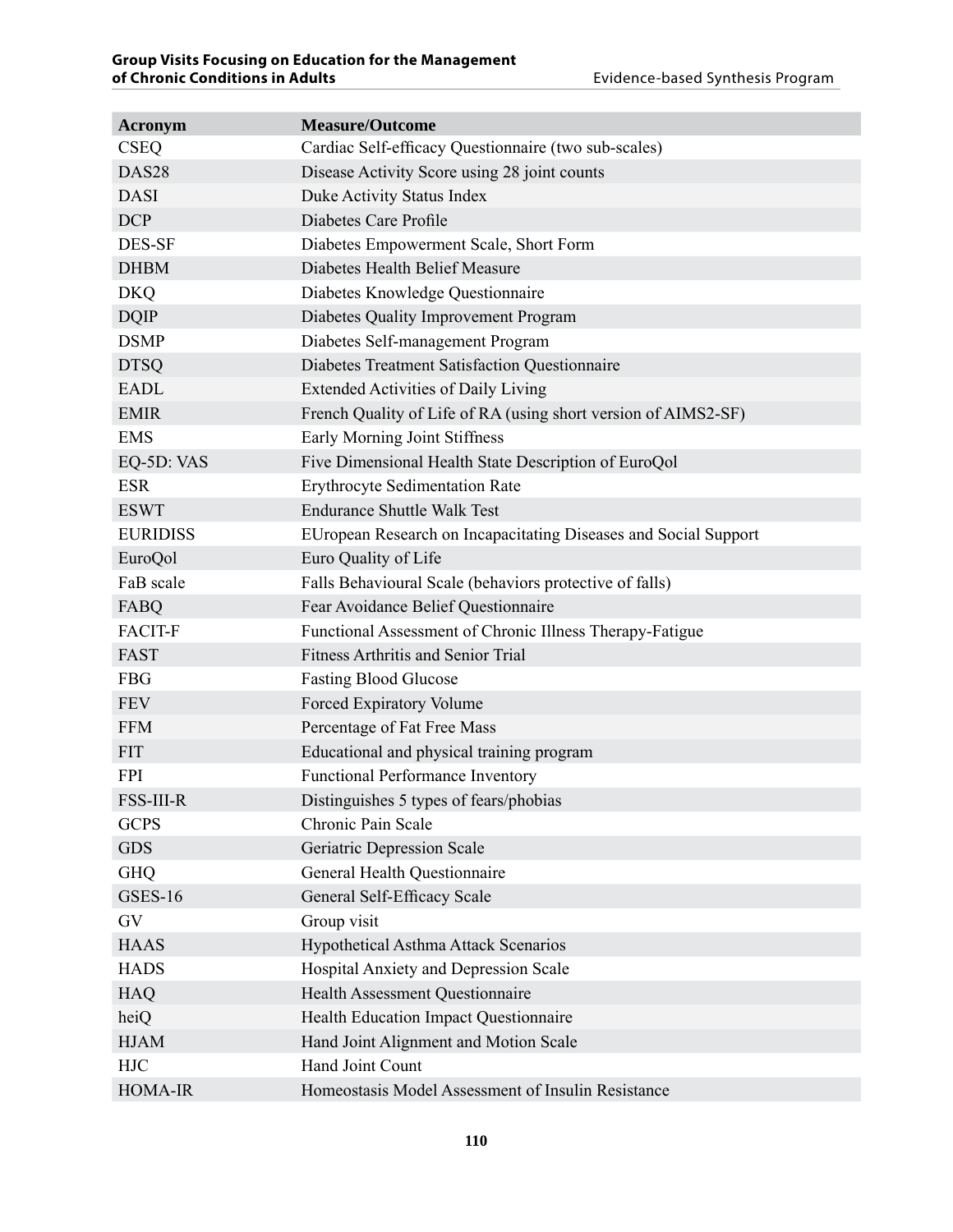| <b>Acronym</b>    | <b>Measure/Outcome</b>                                            |
|-------------------|-------------------------------------------------------------------|
| <b>HRQOL</b>      | Health-related Quality of Life                                    |
| <b>HSI</b>        | Heaviness of Smoking Index                                        |
| <b>IDEA</b>       | Interactive Dialogue to Educate and Activate                      |
| <b>IDEALL</b>     | Improving Diabetes Efforts Across Language and Literacy           |
| <b>IPAQ</b>       | <b>International Physical Activity Questionnaire</b>              |
| IPQ-R             | Revised Illness Perceptions Questionnaire                         |
| <b>ISR</b>        | Index of Self-Religion                                            |
| <b>ISWT</b>       | <b>Incremental Shuttle Walk Test</b>                              |
| JP                | Joint Protection                                                  |
| <b>JPBA</b>       | Joint Protection Behavior Assessment                              |
| <b>JPKA</b>       | Joint Protection Knowledge Assessment                             |
| K10               | Kessler Psychological Distress Scale                              |
| <b>KCCQ</b>       | Kansas City Cardiomyopathy Questionnaire                          |
| <b>KSCDQ</b>      | Knowledge of Self-Care Demands Questionnaire                      |
| LASI              | Left Atrial Size Index                                            |
| <b>LMAP</b>       | Lifestyle management for arthritis programme                      |
| <b>LVDVI</b>      | LV Diastolic Volume Index                                         |
| <b>LVMI</b>       | Left Ventricular Mass Index                                       |
| <b>MAF</b>        | Multidimensional Assessment of Fatigue Scale                      |
| <b>MAPT</b>       | Multi-Attribute Prioritisation Tool                               |
| <b>MARS</b>       | Medication Adherence Report Scale (5-item)                        |
| mCTSIB            | Modified Clinical Test of Sensory Interaction on Balance          |
| <b>MDS</b>        | Multidimensional Diabetes Scale                                   |
| M-HAQ             | Mobility-Health Assessment Questionnaire                          |
| MLHFQ (aka MLwHF) | Minnesota Living With Heart Failure                               |
| <b>MOCI</b>       | Maudsley Obsessive-Compulsive Inventory                           |
| <b>MOS</b>        | Medical Outcomes Survey (measures of quality of life core survey) |
| <b>MPLC</b>       | Multidimensional Pain Locus of Control Scale                      |
| <b>MPQ</b>        | McGill Pain Questionnaire                                         |
| <b>MRC</b>        | <b>Medical Research Council</b>                                   |
| <b>NDI</b>        | Neck Disability Index                                             |
| <b>NHP</b>        | Nottingham Health Profile                                         |
| NT-proBNP         | N-terminal pro-brain natriuretic peptide                          |
| <b>NYHA</b>       | New York Heart Association Classification                         |
| <b>OT</b>         | Occupational therapist                                            |
| <b>PAID</b>       | Problem Areas in Diabetes Survey                                  |
| PAM               | <b>Patient Activation Measure</b>                                 |
| <b>PANAS</b>      | Positive and Negative Affect Schedule                             |
| <b>PASE</b>       | Physical Activity Scale for the Elderly                           |
| <b>PASS</b>       | Pain and stress self-management program                           |